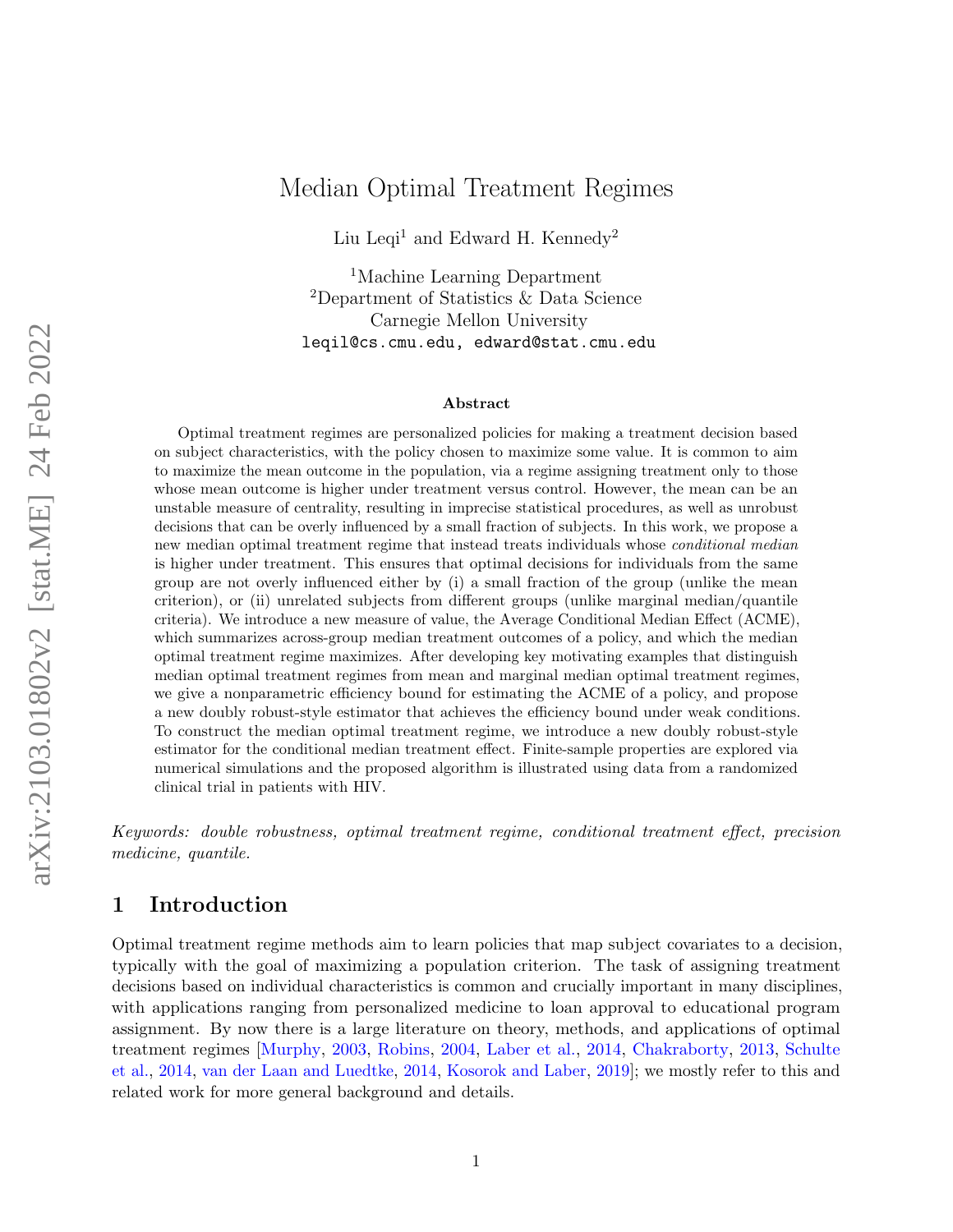As more individualized policies are deployed in practice, it is of particular importance to examine the target value for which the treatment regimes are optimized. Traditionally, the mean outcome in the population has been used as the criterion. An important reference in this stream for our purposes is [van der Laan and Luedtke](#page-23-3) [\[2014\]](#page-23-3), which studies doubly robust estimation of the mean outcome under both a known policy and the unknown optimal policy, showing how nonparametric efficiency bounds can be achieved in both cases. This is part of a larger literature on semiparametric efficiency theory and doubly robust estimation (also known as one-step or debiased or double machine learning estimation) [\[Newey,](#page-23-4) [1990,](#page-23-4) [Bickel et al.,](#page-21-1) [1993,](#page-21-1) [van der Vaart,](#page-24-0) [2002,](#page-24-0) [van der Laan and Robins,](#page-23-5) [2003,](#page-23-5) [Tsiatis,](#page-23-6) [2007,](#page-23-6) [Kennedy,](#page-22-2) [2016,](#page-22-2) [Chernozhukov et al.,](#page-21-2) [2018\]](#page-21-2).

However, compared to the median, means can be a poor and/or sensitive measure of the centrality of a distribution, for example in the presence of skew or contamination [\[Huber et al.,](#page-22-3) [1967,](#page-22-3) [Casella and](#page-21-3) [Berger,](#page-21-3) [2002,](#page-21-3) [Huber,](#page-22-4) [2004\]](#page-22-4). As a result, a recent literature has evolved studying alternative target values for learning policies. [Linn et al.](#page-22-5) [\[2017\]](#page-22-5), [Wang et al.](#page-24-1) [\[2018\]](#page-24-1), [Luedtke et al.](#page-22-6) [\[2020\]](#page-22-6) propose the marginal quantile to be the criterion in settings where the outcome distribution is skewed or the tail of the outcome distribution is of interest. For simplicity we refer to these approaches as marginal median-based, since the issues we detail with marginal median objectives are the same as those for generic quantiles. In presenting the marginal quantile optimal treatment regime, [Linn et al.](#page-22-5) [\[2017\]](#page-22-5) also considers a marginal cumulative distribution function related target value where the goal is to find a policy that maximizes the probability of the outcome being above a given threshold. [Qi et al.](#page-23-7) [\[2019\]](#page-23-7) uses conditional value-at-risk [\[Rockafellar and Uryasev,](#page-23-8) [2002\]](#page-23-8) on the outcome distribution as the criterion to ensure the policy to be risk-averse. Unfortunately, in addition to not having a closed-form optimal policy, the marginal median approaches yield optimal treatment decisions for subjects with covariates  $X = x$  that depend on outcomes of *other subjects* with different covariates  $X \neq x$ . We view this as allowing a form of unfairness, which will be discussed in more detail shortly.

Motivated by these concerns, in this paper we propose a treatment regime which assigns treatment to those subjects who have a higher conditional median outcome under treatment versus control, and which is optimal with respect to a new objective we call the Average Conditional Median Effect (ACME). Crucially, the optimal policy for the ACME has two key properties, which in general do not both hold for either mean or marginal median optimal treatment regimes:

- "Within-group robustness": Within a group, i.e., for subjects with the same observed covariates, the treatment decision is based on the median of the conditional outcome distribution, and thus the policy is robust to outliers (e.g., when a small fraction of the group has extreme outcomes), unlike the mean optimal treatment regime.
- "Across-group fairness": Across groups, i.e., for subjects with different observed covariates, the treatment decision for a given group cannot depend on outcomes of a different group, unlike the marginal median optimal treatment regime.

Remark 1. Here we use the term "fair" rather loosely; in contrast there has been lots of recent work defining fairness more formally [\[Dwork et al.,](#page-21-4) [2012,](#page-21-4) [Hardt et al.,](#page-21-5) [2016,](#page-21-5) [Chouldechova and Roth,](#page-21-6) [2020,](#page-21-6) [Mehrabi et al.,](#page-22-7) [2019\]](#page-22-7). We also acknowledge that other definitions of fairness could be plausible in our setup, and really only use the above for a convenient shorthand. We describe in much more detail why we refer to the second property as fairness-related in an example in Section [4.3.](#page-7-0)

Our main contributions are as follows. We reflect on existing standard target values and their optimal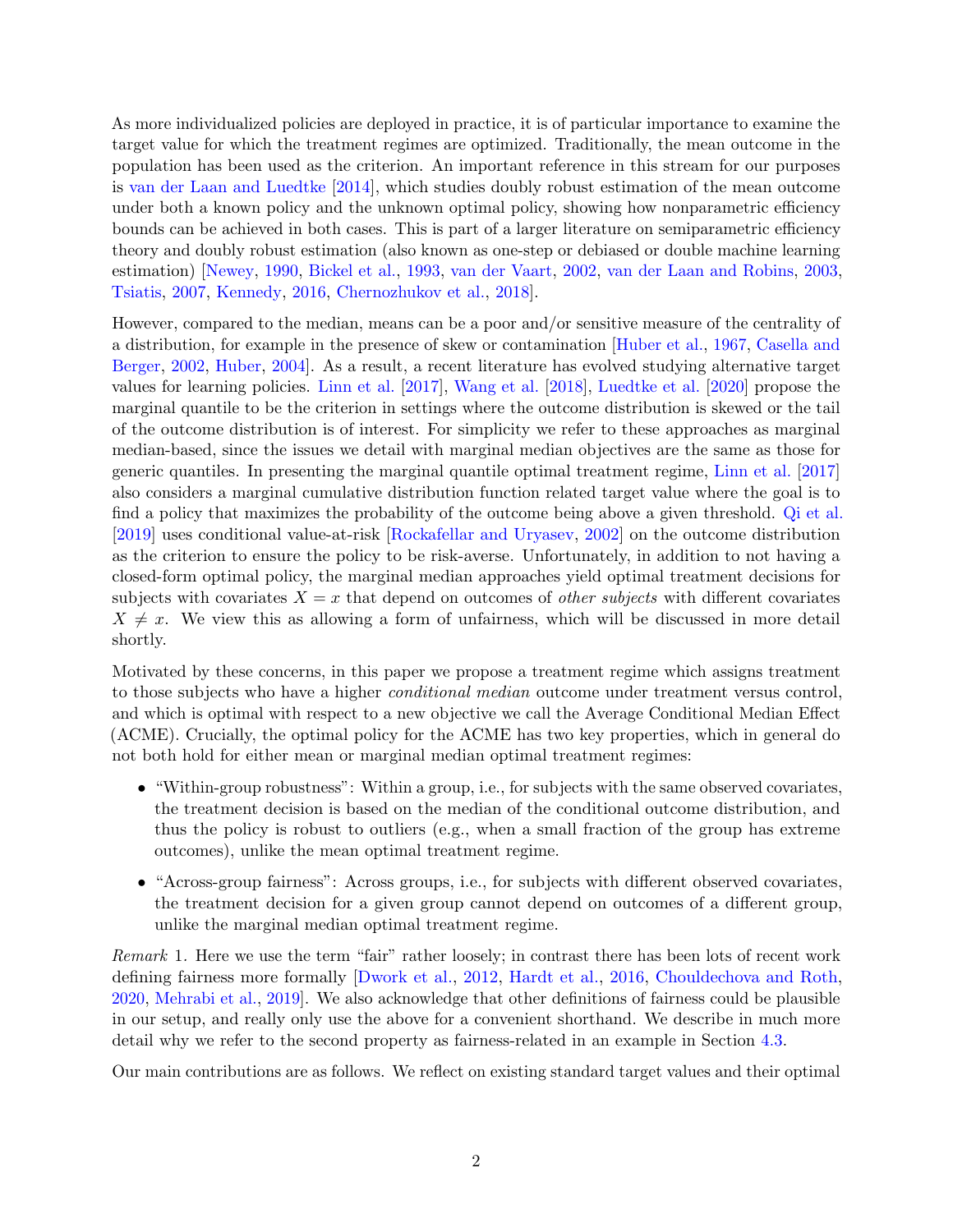treatment regimes and propose the median optimal treatment regime<sup>[1](#page-0-0)</sup>, that assigns treatment to an individual based on their conditional median treatment effect (Section [3\)](#page-3-0). A new measure of policy value, namely the average conditional median effect, is defined. The proposed regime promotes within-group robustness and across-group fairness, in comparison to the mean optimal and marginal median optimal policies (Section [4\)](#page-5-0). In Section [5,](#page-8-0) we establish the local asymptotic minimax bound for estimating the ACME, and construct a doubly robust-style estimator along with a simple algorithm that achieves the bound under mild conditions (Section  $6$ ). To learn the median optimal treatment regime, we propose a new doubly robust-style estimator for the Conditional Median Treatment Effect (CMTE) in Section [7.](#page-15-0) Finally, we use numerical simulations to show finite-sample properties of the estimator and illustrate the algorithm using a dataset from a randomized clinical trial on HIV patients (Section [8\)](#page-18-0).

### 2 Preliminaries

We are given independent and identically distributed (iid) samples  $Z_i = (X_i, A_i, Y_i)$  drawn from a distribution **P** where  $X_i \in \mathcal{X} \subseteq \mathbb{R}^d$  are covariates,  $A_i \in \{0,1\}$  is a binary treatment assignment and  $Y_i \in \mathcal{Y}$  is a continuous real-valued outcome of interest. We use  $Y^a$  to denote the potential outcome under treatment  $A = a$  [\[Rubin,](#page-23-9) [1974\]](#page-23-9). Throughout we let  $m(V | w) = \inf \{v \in \mathbb{R} : \mathbb{P}(V \leq$  $v \mid W = w$ )  $\geq 1/2$  denote the median of a generic random variable V given  $W = w$ . To simplify the presentation, we introduce the following notation for components of the distribution **P**:

$$
\pi_a(x) = \mathbb{P}(A = a | X = x),
$$
  
\n
$$
F_a(y | x) = \mathbb{P}(Y \le y | X = x, A = a),
$$
  
\n
$$
f_a(y | x) = \frac{d}{dy} F_a(y | x),
$$
  
\n
$$
m_a(x) = m (Y | X = x, A = a),
$$
  
\n
$$
F_{a,m}(x) = F_a(m_a(x) | X = x),
$$
  
\n
$$
f_{a,m}(x) = f_a(m_a(x) | X = x),
$$
  
\n
$$
\sigma_a(x) = \sqrt{\text{Var}(Y | X = x, A = a)}.
$$

We note that  $\pi_1(x)$  is called the propensity score, i.e., chance of receiving treatment given covariates, and  $\pi_0(x) = 1 - \pi_1(x)$ . We assume  $F_a(y | x)$  to be absolutely continuous and hence  $f_a(y | x)$  exists. Throughout the paper, we refer to  $F_a(y \mid x)$  as the conditional cumulative distribution function,  $f_a(y \mid x)$  as the conditional density,  $m_a(x)$  as the conditional median,  $f_{a,m}(x)$  as the conditional density at the conditional median, and  $\sigma_a(x)$  as the conditional standard deviation. We assume the following standard conditions for identifying causal effects:

<span id="page-2-0"></span>Assumption 1. The following causal assumptions hold

(Consistency) 
$$
Y = AY^{1} + (1 - A)Y^{0},
$$
  
(Positivity) 
$$
\mathbb{P}(\epsilon \le \pi_{1}(X) \le 1 - \epsilon) = 1 \text{ for some } \epsilon > 0,
$$
  
(Exchangeability) 
$$
A \perp Y^{a} | X \text{ for } a = 0, 1.
$$

<sup>&</sup>lt;sup>1</sup>We use *marginal* median optimal treatment regimes to refer to policies that maximize marginal median values.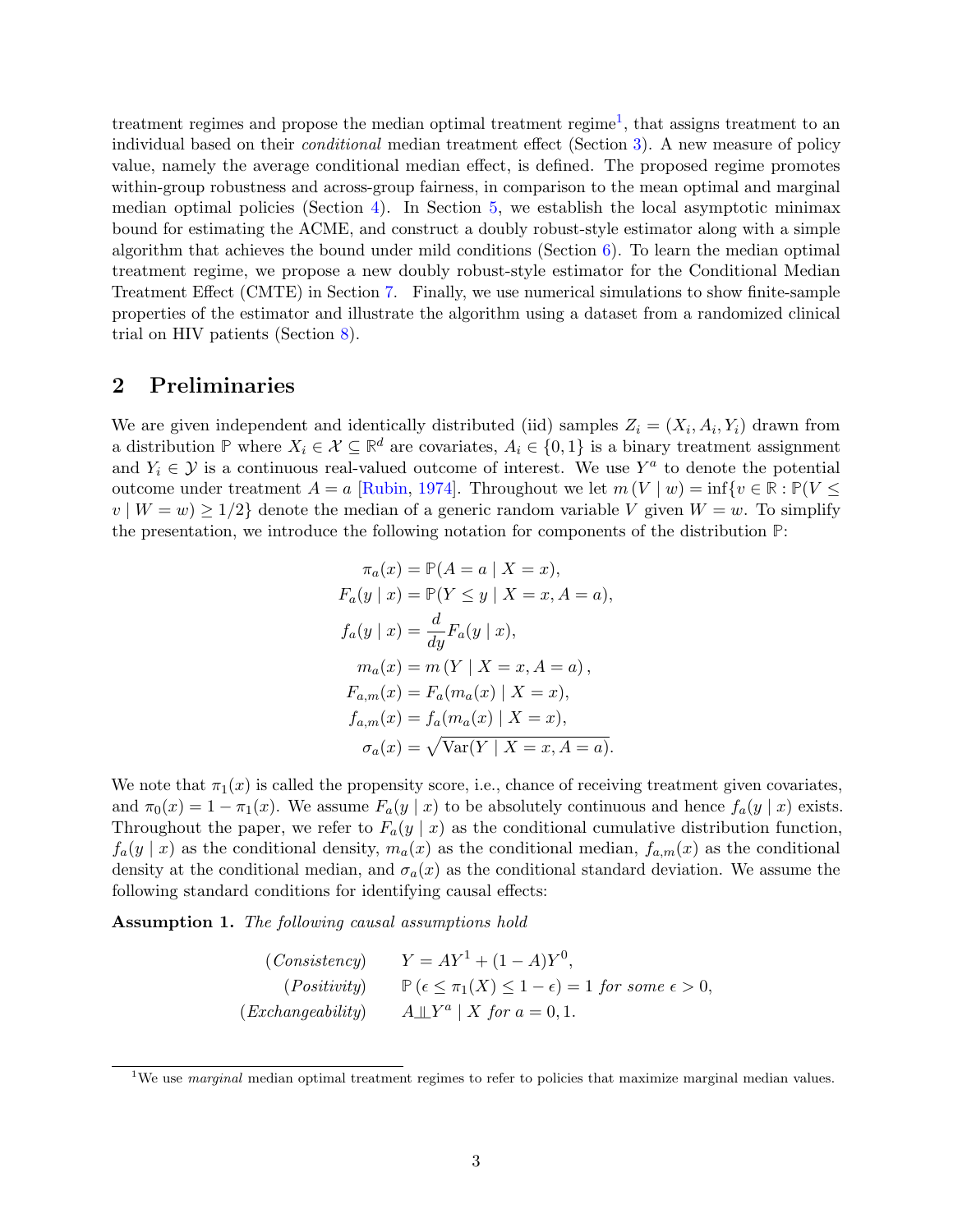**Additional Notation** We use  $\mathbb{P}\hat{f} := \int \hat{f}(z)d\mathbb{P}(z)$  to denote the expectation conditioned upon the randomness of  $\widehat{f}$  and  $\mathbb{P}_n f := \mathbb{P}_n \{f(Z)\} = \frac{1}{n}$  $\frac{1}{n} \sum_{i=1}^{n} f(Z_i)$ . We denote the Euclidean norm for a realvalued vector  $x \in \mathbb{R}^d$  to be  $||x||_2$  and the  $L_2(\mathbb{P})$  norm of a function f to be  $||f|| := (\int f(z)^2 d\mathbb{P}(z))^{1/2}$ . Finally,  $a \leq b$  is equivalent to  $a \leq Cb$  for some positive constant C.

# <span id="page-3-0"></span>3 Proposed Target Policy & Value

In this section, we first review common target values and their optimal policies in the current literature (Section [3.1\)](#page-3-1). In Section [3.2,](#page-4-0) we introduce a new policy and a new measure of a policy's value, based on conditional medians. We show that under Assumption [1](#page-2-0) these policies and values are identified.

### <span id="page-3-1"></span>3.1 Standard Policies & Values

Let  $d: \mathcal{X} \to \{0,1\}$  denote a deterministic policy that assigns a treatment based on input covariates and  $D$  be the set of all such measurable functions. Traditionally, most optimal treatment regime research [\[Murphy,](#page-23-0) [2003,](#page-23-0) [Zhang et al.,](#page-24-2) [2012\]](#page-24-2) has focused on finding the policy that maximizes the mean outcome

$$
\mathbb{E}[Y^d] := \mathbb{E}[d(X)Y^1 + (1 - d(X))Y^0],
$$

which under Assumption [1](#page-2-0) is equivalent to  $\mathbb{E}[Y^d] = \mathbb{E}_X[\mu_d(X)]$ , where  $\mu_d(X) := d(X)\mu_1(X) + (1$  $d(X)\mu_0(X)$  and  $\mu_a(X) := \mathbb{E}[Y | X, A = a]$ . When the goal is to maximize the overall population mean  $\mathbb{E}[Y^d]$ , it is well-known that the optimal policy is given by

$$
d^*_{\text{MEAN}}(X) := \mathbb{1}\{\mu_1(X) > \mu_0(X)\}.
$$

This policy simply treats only those subjects whose conditional mean treatment effect is positive.

<span id="page-3-2"></span>Remark 2. Often, the mean optimal policy  $d_{\text{MEAN}}^*$  is motivated by the fact that it maximizes  $\mathbb{E}[Y^d]$ ; however, we view its primary motivation as coming from the fact that it maximizes the *conditional* value  $\mathbb{E}[Y^d \mid X = x]$  for all  $x \in \mathcal{X}$ , i.e., it is mean optimal for subjects of any type. From this perspective, the *marginal* value  $\mathbb{E}[Y^d]$  is just a one-number summary of the overall performance of a policy, across a heterogeneous population of subjects with different covariates. As we discuss further in subsequent sections, we view the maximization of the conditional value as more fundamental and fair in the across-group sense introduced in Section [1](#page-0-1) and detailed further in Section [4.3.](#page-7-0)

While the mean is a valuable measure of centrality in many cases, it is sensitive to outliers and so can be an inappropriate target value when some have extreme responses to treatment. This has led to recent work maximizing the marginal median

$$
m(Yd) := m (d(X)Y1 + (1 - d(X)) Y0).
$$

In the general case, marginal quantile-based values are proposed where the goal is to find the optimal policy with respect to a quantile of the outcome [\[Linn et al.,](#page-22-5) [2017,](#page-22-5) [Wang et al.,](#page-24-1) [2018,](#page-24-1) [Kallus et al.,](#page-22-8) [2019\]](#page-22-8). Under Assumption [1,](#page-2-0) we obtain that

$$
m(Y^d) = \inf \left\{ m : \mathbb{P}(Y^d \le m) \ge 1/2 \right\}
$$
  
= 
$$
\inf \left\{ m : \int \mathbb{P}(Y^d \le m \mid X = x) d\mathbb{P}(x) \ge 1/2 \right\}
$$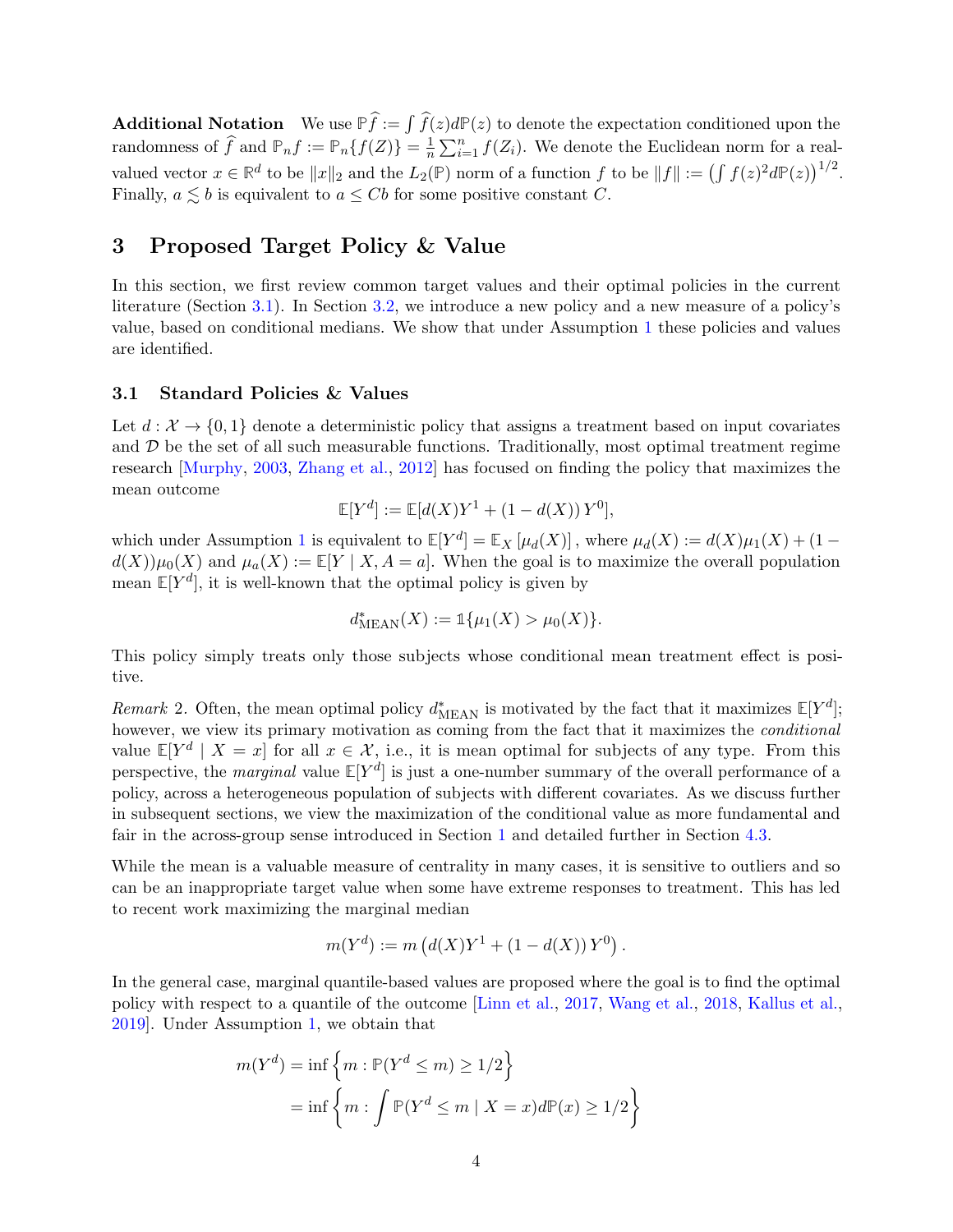$$
= \inf \left\{ m : \int \mathbb{P}(Y \le m \mid A = d(x), X = x) d\mathbb{P}(x) \ge 1/2 \right\}.
$$

From here on we use  $m(Y^d)$  to refer to the identified quantity above, with the understanding that it corresponds the counterfactual marginal median only under Assumption [1.](#page-2-0)

Unfortunately, as illustrated in Proposition [2,](#page-6-0) the marginal median objective allows specific subjects' optimal treatment assignments to be determined by different subjects, with different covariate values. We see this as a violation of across-group fairness. For example, if in some population one group suddenly started responding more to treatment, then under the marginal median objective, the optimal treatment for other groups could change – even if their response to treatment did not.

Unlike the mean optimal policy  $d^*_{\text{MEAN}}(x)$ , in general, the optimal policy under the marginal median objective (which we denote as  $d_{\text{MME}}^*(x)$ ) cannot be viewed as maximizing a parameter defined upon the conditional outcome distributions  $[Y \mid X = x, A = a]$  for  $a \in \{0, 1\}$ , and does not have a closed form that depends only on the conditional outcome distributions.

### <span id="page-4-0"></span>3.2 Median Optimal Treatment Regimes

As mentioned in Remark [2,](#page-3-2) we believe conditional values are generally more fundamental and useful than marginal values. Therefore here we propose a policy  $d^*_{ACME}$  that maximizes the conditional median  $m(Y^d | X = x)$  for all  $x \in \mathcal{X}$ . This implies that

<span id="page-4-1"></span>
$$
d_{\text{ACME}}^*(X) := \mathbb{1}\{m_1(X) > m_0(X)\}.
$$
 (1)

Using the conditional median instead of the conditional mean to measure centrality of the conditional outcome distributions, compared to the mean optimal policy  $d^*_{\text{MEAN}}$ ,  $d^*_{\text{ACME}}$  is more *robust* to outliers. Unlike the marginal median optimal policy  $d_{\text{MME}}^*$ , for all  $x \in \mathcal{X}$ , our proposed policy  $d^*_{\text{ACME}}(x)$  is more *individualized*, in the sense that optimal treatment assignments for subjects with  $X = x$  do not depend on outcomes of different subjects with  $X \neq x$ . We summarize the overall performance of our proposed conditional median optimal policy (also denoted as median optimal treatment regime and median optimal policy)  $d^*_{\text{ACME}}$  across groups of subjects with different covariates using the average conditional median effect, which we introduce below.

**Definition 1.** Given a policy  $d \in \mathcal{D}$ , we define the average conditional median effect (ACME) as

$$
\mathbb{E}_X[m(Y^d \mid X)] := \mathbb{E}_X[m(d(X)Y^1 + (1 - d(X))Y^0 \mid X)]. \tag{2}
$$

Remark 3. Traditionally a treatment "effect" is a contrast between (distributions of) potential outcomes; for simplicity we call the ACME parameter an effect even though it involves counterfactuals under only one treatment policy, and so is not a contrast.

Identification Under Assumption [1,](#page-2-0) we have that

$$
\mathbb{E}_X[m(Y^d | X)] = \mathbb{E}_X[d(X)m(Y^1 | A = 1, X) + (1 - d(X))m(Y^0 | A = 0, X)]
$$
  
=  $\mathbb{E}_X[d(X)m(Y | A = 1, X) + (1 - d(X))m(Y | A = 0, X)]$   
=  $\mathbb{E}_X[m_d(X)],$ 

where  $m_d(X) := d(X)m_1(X) + (1 - d(X))m_0(X)$ . For the rest of the paper, without further specification, we assume Assumption [1](#page-2-0) to hold.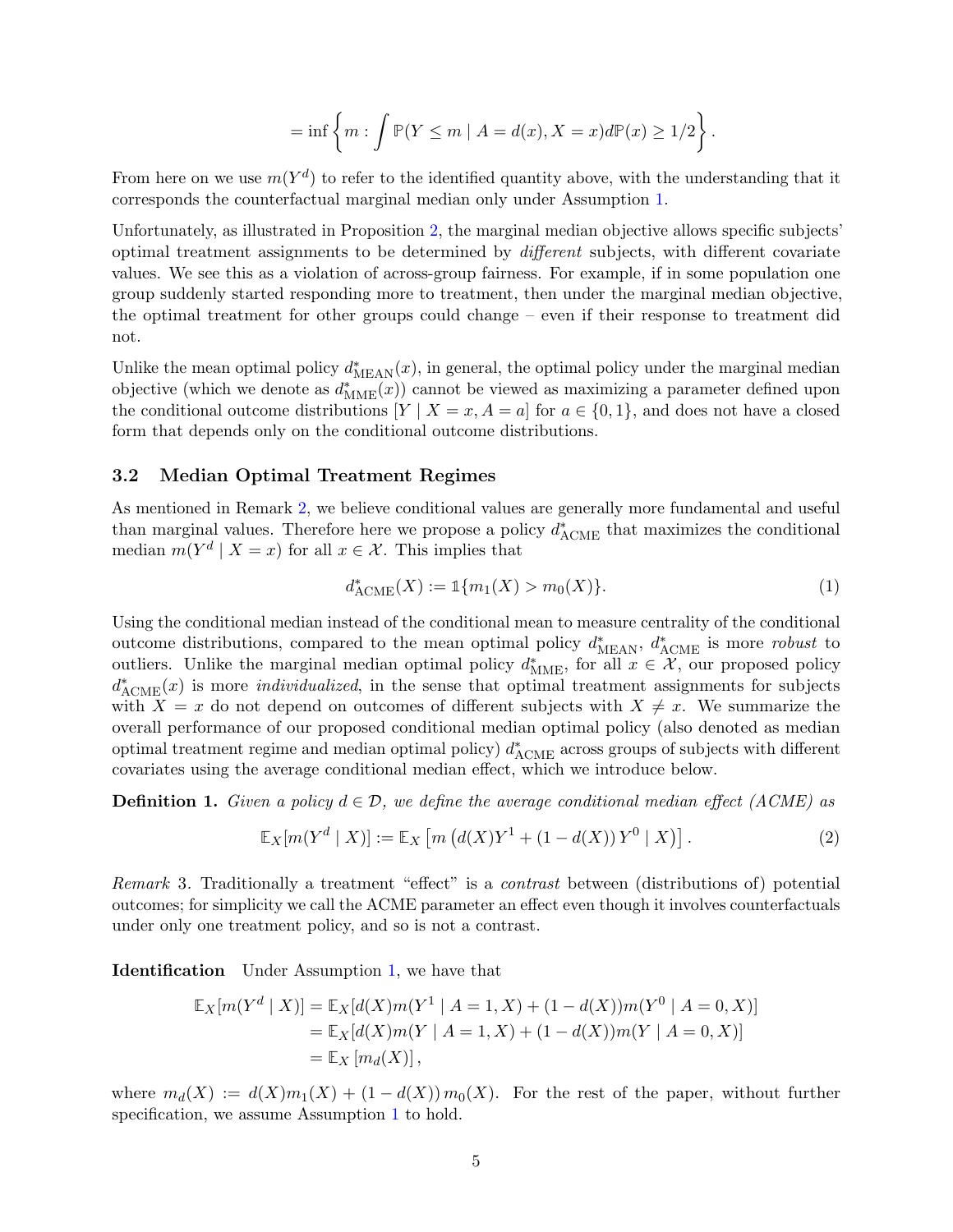As illustrated at the beginning of Section [3.2,](#page-4-0) the ACME is used to summarize the performance of the conditional median optimal policy  $d^*_{\text{ACME}}$ . We show here that, just as  $d^*_{\text{MEAN}}$  optimizes  $\mathbb{E}[\mathbb{E}[Y^d | X]], d^*_{\text{ACME}}$  optimizes the ACME  $\mathbb{E}[m(Y^d | X)],$  i.e., for all  $d \in \mathcal{D}$ ,

$$
\mathbb{E}_X[m(Y^d | X)] = \mathbb{E}_X[d(X)m_1(X) + (1 - d(X))m_0(X)]
$$
  
= 
$$
\mathbb{E}_X[m_0(X) + (m_1(X) - m_0(X))d(X)]
$$
  

$$
\leq \mathbb{E}_X[m_0(X) + (m_1(X) - m_0(X))d_{\text{ACME}}^*(X)].
$$

Remark 4. We note that in the case where the polices can only be measurable functions of a subset of covariates  $V \subseteq X$ , the optimal treatment regime for ACME is not as straightforward as the one for the mean outcome, due to the nonlinearity of the median. Developing the V-specific optimal treatment regime for ACME is an avenue for future work.

# <span id="page-5-0"></span>4 Policy Comparisons

In this section, we compare the three policies  $d_{\text{MEAN}}^*$ ,  $d_{\text{MME}}^*$  and  $d_{\text{ACME}}^*$ . In Section [4.1,](#page-5-1) we give a simple condition under which the mean and median optimal treatment regimes are equivalent, and point out that the mean optimal policy is not necessarily robust within groups (defined in Section [1\)](#page-0-1). In Section [4.2,](#page-6-1) we illustrate that the marginal median optimal treatment regime does not ensure across-group fairness (defined in Section [1\)](#page-0-1). In Section [4.3,](#page-7-0) we use a motivating example to summarize the differences among the three policies.

#### <span id="page-5-1"></span>4.1 d  $_{\mathtt{MEAN}}^*$  and  $d^*_{\mathtt{ACME}}$

To characterize the difference between the mean optimal treatment regime  $d^*_{\text{MEAN}}$  and our proposed median optimal treatment regime  $d^*_{ACME}$ , we begin by stating a simple condition that ensures the two to be equivalent:  $d^*_{\text{MEAN}}(x) = d^*_{\text{ACME}}(x)$  if and only if the conditional mean and median treatment effects are always the same sign. One sufficient condition for the two policies to be equivalent is thus given below.

<span id="page-5-2"></span>**Proposition 1.** If the conditional mean and median treatment effects are separated from zero relative to the conditional outcome standard deviation, in the sense that

$$
|\mu_1(x) - \mu_0(x)| > \sigma_1(x) + \sigma_0(x) \quad and \quad |m_1(x) - m_0(x)| > \sigma_1(x) + \sigma_0(x),
$$

then  $d_{MEAN}^*(x) = d_{ACME}^*(x)$ .

An important note about the mean optimal policy  $d_{\text{MEAN}}^*$  is that it does not necessarily satisfy the within-group robustness mentioned in Section [1,](#page-0-1) in that it is sensitive to outliers. For example, as illustrated in Section [4.3,](#page-7-0) its decision can be very affected by a small subgroup that benefits a lot from the treatment, even if the majority of the subgroup is harmed by the decision. In contrast, the median remains unchanged as long as the amount of mass below and above it remains unchanged, while the mean is determined by how the masses are distributed, e.g., the mean can be arbitrarily high (or low) by moving a small fraction of the mass above (or below) the median to extreme values [\[Huber et al.,](#page-22-3) [1967,](#page-22-3) [Casella and Berger,](#page-21-3) [2002,](#page-21-3) [Huber,](#page-22-4) [2004\]](#page-22-4). Further comparisons between the mean optimal and our proposed median optimal treatment regime are given in Section [4.3.](#page-7-0)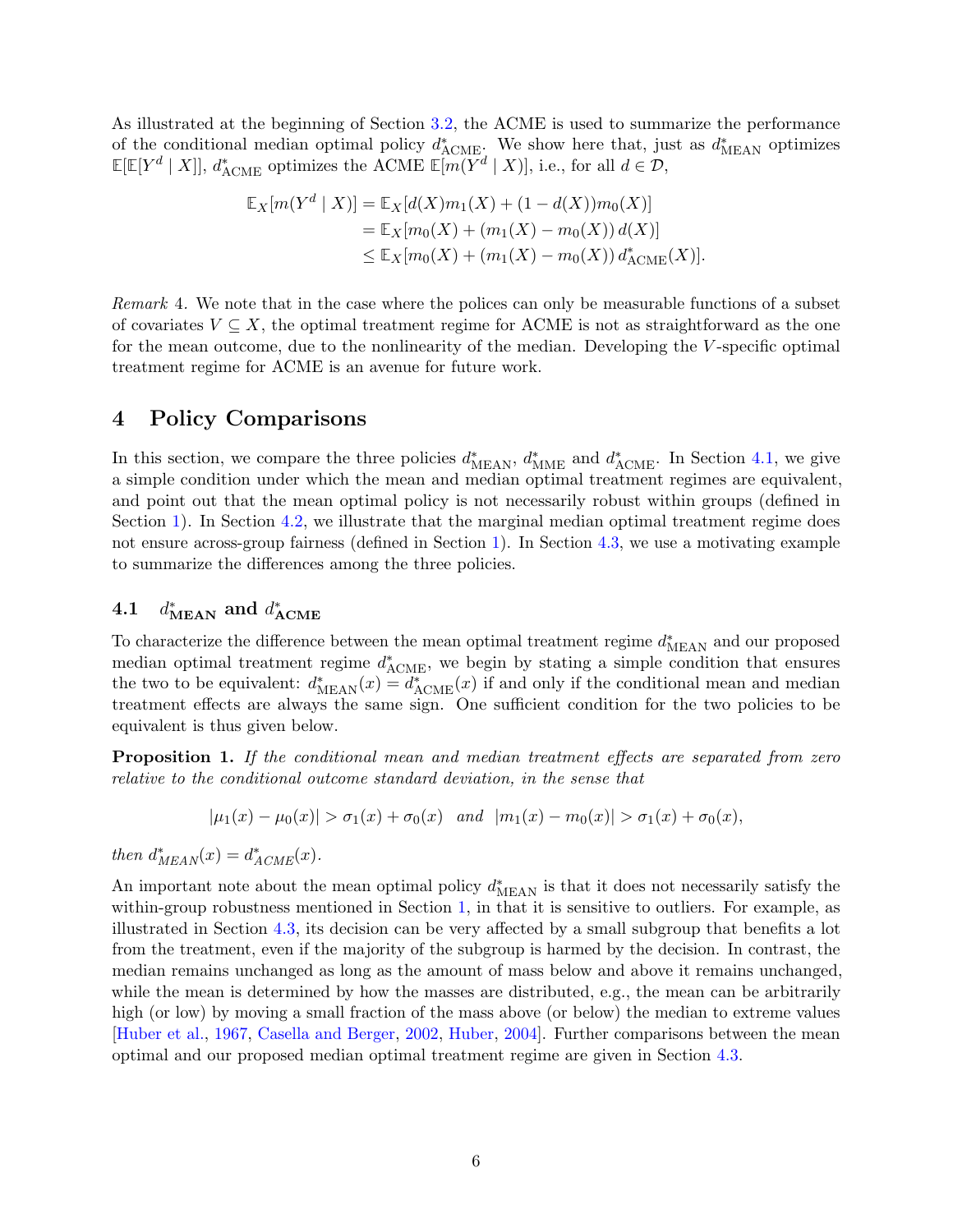#### <span id="page-6-1"></span> $4.2$  $_{\rm{MME}}^*$  and  $d_{\rm{ACME}}^*$

To illustrate ideas, here we consider a simple Gaussian model to compare the marginal median optimal treatment regime  $d_{\text{MME}}^*$  and our proposed median optimal treatment regime  $d_{\text{ACME}}^*$ . This provides a counterexample showing that  $d_{\text{MME}}^*(x)$  is determined not just by the conditional outcome distribution  $[Y \mid X = x, A = a]$  for  $a \in \{0, 1\}$  but also by the conditional outcome distribution at other (different) covariate values. That is, even if the conditional distribution  $[Y \mid X = x, A = a]$  for  $a \in \{0,1\}$  is unchanged, the marginal median optimal policy  $d^*_{\text{MME}}(x)$  can be different depending on  $[Y \mid X = x', A = a]$  for  $x' \neq x$ . On the other hand, our median optimal policy  $d_{\text{ACME}}^*(x)$  is fair across groups, in that the optimal decision remains the same so long as the conditional distribution for  $X = x$  is unchanged.

Specifically consider a data-generating process where

$$
X \sim \text{Bernoulli}(1/2)
$$
  
 
$$
Y \mid X = x, A = a \sim N(\mu_a(x), \sigma_a^2(x))
$$

for some unspecified (for now) mean  $\mu_a(x)$  and standard deviation  $\sigma_a(x)$ . For any policy  $d \in \mathcal{D}$ , the ACME is  $\mathbb{E}[m_d(X)] = (\mu_d(0) + \mu_d(1))/2$ , and the marginal median value  $m(Y^d)$  satisfies  $\Phi\left(\frac{m(Y^d) - \mu_d(0)}{\sigma_d(0)}\right) + \Phi\left(\frac{m(Y^d) - \mu_d(1)}{\sigma_d(1)}\right) = 1$ , which implies that

$$
m(Y^{d}) = \frac{\sigma_d(1)\mu_d(0) + \sigma_d(0)\mu_d(1)}{\sigma_d(0) + \sigma_d(1)},
$$

i.e., it is a standard deviation-weighted average of outcome regressions (where each regression is weighted by the standard deviation of the other group). In the next proposition we give a counterexample showing how, somewhat surprisingly, the marginal median optimal policy for subjects with  $X = 1$ , for example, can depend on the means and variances for different subjects with  $X = 0$ .

<span id="page-6-0"></span>**Proposition 2.** Suppose outcomes are higher and more variable under treatment for  $X = 1$ , i.e.,

$$
\mu_1(1) > \mu_0(1)
$$
 and  $\sigma_1(1) > \sigma_0(1)$ ,

and the variances differ more than the means in the sense that  $\frac{\mu_1(1)}{\mu_0(1)} < \frac{\sigma_1(1)}{\sigma_0(1)}$ . Then there exist conditional distributions  $Q_a$  and  $\overline{Q}_a$  for  $[Y | X = 0, A = a]$ ,  $a \in \{0, 1\}$  such that

$$
\mathbb{1}\{\mu_1(1) > \mu_0(1)\} = d^*_{MME}(1; Q_0, Q_1) \neq d^*_{MME}(1; \overline{Q}_0, \overline{Q}_1) = \mathbb{1}\{\mu_1(1) \leq \mu_0(1)\}
$$

where  $d_{MME}^*(x; Q_0, Q_1)$  is the marginal median optimal policy when  $[Y | X = x, A = a]$  follows distribution  $Q_a$ .

Remark 5. When  $\sigma_1(0) = \sigma_0(0) = \sigma_1(1) = \sigma_0(1)$ , it follows that  $m(Y^d) = \mathbb{E}[m_d(X)]$  for all  $d \in \mathcal{D}$ and  $d_{\text{ACME}}^*(x) = \mathbb{1}\{\mu_1(x) > \mu_0(x)\}\$ is an optimal policy with respect to  $m(Y^d)$ .

Remark 6 (Distribution shift). Importantly, we also note that among the three optimal policies, only the marginal median optimal policy  $d_{\text{MME}}^*$  varies under different covariate distribution  $\mathbb{P}(X)$ . This is crucial when distribution shift is a concern, which is common in many current setups [\[Quionero-Candela et al.,](#page-23-10) [2009,](#page-23-10) [Mo et al.,](#page-23-11) [2020\]](#page-23-11). Therefore, under distribution shift between training and testing times, the marginal median optimal policy  $d^*_{\text{MME}}$  could be suboptimal at testing time even if optimal at training. For example, if during test time  $P(X = 0) = 0$  and  $P(X = 1) = 1$ ,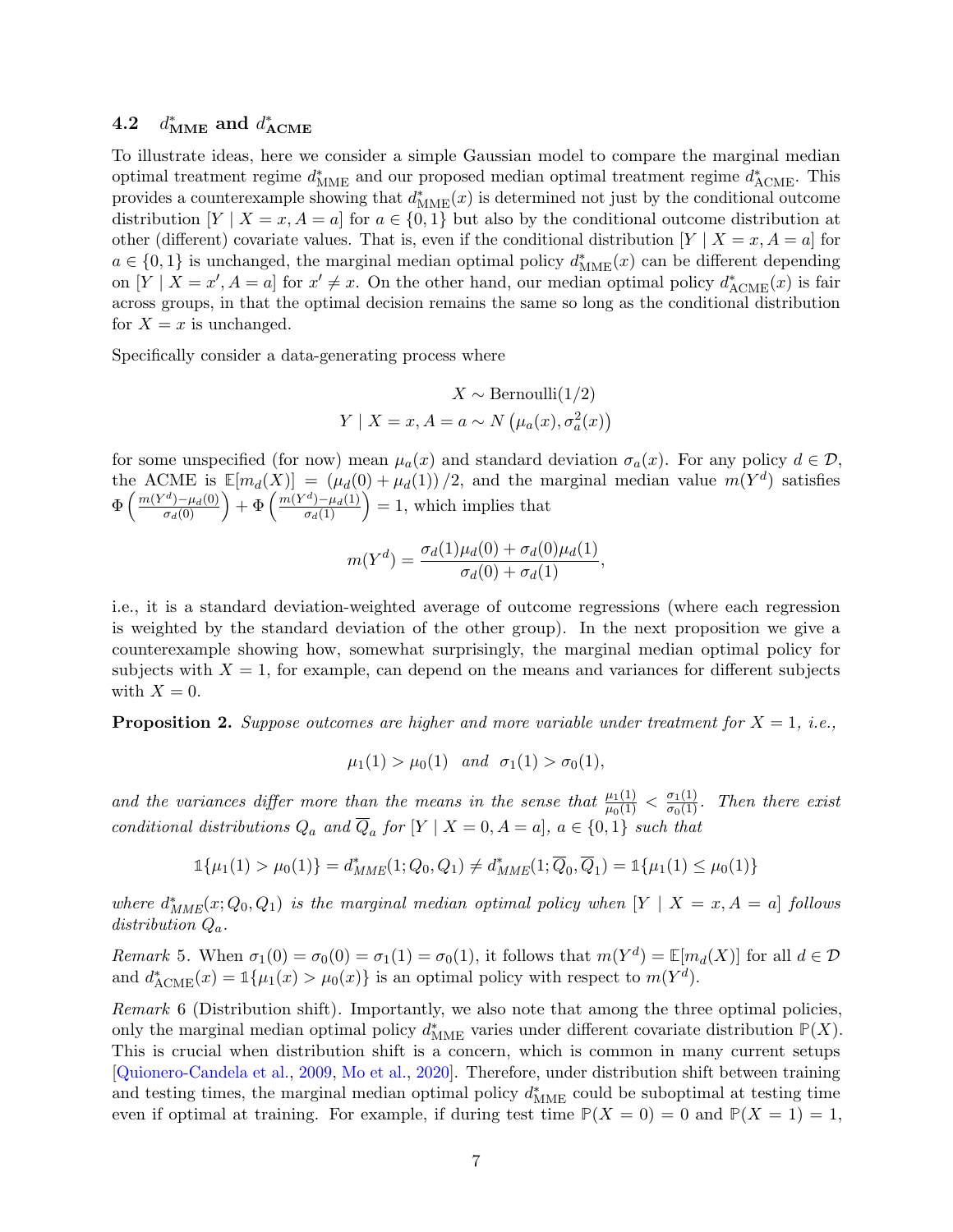then in the case when  $d_{\text{MME}}^*(1) = \mathbb{1}{\mu_1(1) \leq \mu_0(1)}$  during training and  $\mu_1(1) \neq \mu_0(1)$ ,  $d_{\text{MME}}^*$  is not optimal (with respect to the marginal median) during test time since  $m(Y^d) = \mu_d(1)$ . Unlike  $d_{\text{MME}}^*$ , our proposed median optimal treatment regime  $d^*_{\text{ACME}}$  remains the same under covariate shifts.

As illustrated in Proposition [2,](#page-6-0) the optimal decision for a specific subject of covariate  $x$  with respect to the marginal median depends on not just its own conditional distribution  $[Y | X = x, A = a]$ for  $a \in \{0,1\}$  but also the conditional distributions at other covariate values. On the other hand, ACME allows the optimal decision for x to be only influenced by its own conditional outcome distribution at that x. In Section [4.3,](#page-7-0) we give an illustration that summarizes the differences among the three policies.

<span id="page-7-1"></span>

Figure 1: The density of  $[Y \mid X = G_2, A = a]$  in Case I and Case II.

# <span id="page-7-0"></span>4.3 Simple Illustration Comparing  $d_{\text{MEAN}}^*$ ,  $d_{\text{MME}}^*$ , and  $d_{\text{ACME}}^*$

Here we give a simple illustration that showcases the differences among the three policies, and among the corresponding values they maximize. We will see how the ACME optimal policy  $d^*_{\text{ACME}}$ exhibit both within-group robustness and across-group fairness, while the more standard policies  $d^*_{\text{MEAN}}$  and  $d^*_{\text{MME}}$  may not.

Consider a population of two groups: one with college degrees  $(G_1)$  and the other without  $(G_2)$ . The binary treatment A indicates whether a job training program is assigned to the individual and the outcome  $Y$  is the subjects' improvement in income. In Case I, suppose the groups and outcomes follow the distribution:

$$
X \sim \text{Bernoulli}(1/2)
$$
  
 
$$
Y \mid X = G_1, A = a \sim \mathcal{N}(9, 1)
$$
  
 
$$
Y \mid X = G_2, A = a \sim (1 - a)\mathcal{N}(0, 1) + a(.2 \mathcal{N}(22, 1) + .8 \mathcal{N}(-5, 1))
$$

In other words, there is no treatment effect for subjects with a college degree, whose outcome distribution is always the same Gaussian. However, under control subjects without a college degree have outcomes that follow a Gaussian centered at 0, while under treatment the outcomes follow a Gaussian mixture. The outcome distribution for  $G_2$  is given in Figure [1.](#page-7-1) When examining the optimal treatment under each value, we find that both the mean optimal policy  $d^*_{\text{MEAN}}$  and marginal median optimal policy  $d_{\text{MME}}^*$  treat all subjects without a college degree (Table [1\)](#page-8-1), while  $d_{\text{ACME}}^*$  does not treat them. Compared to  $d_{\text{MEAN}}^*$ , our proposed median optimal policy  $d_{\text{ACME}}^*$  is robust against outliers, hence its decisions promotes within-group robustness in the sense that the decisions are less prone to only benefiting a small subgroup, e.g., as in our  $A = 1$  case for the group without a college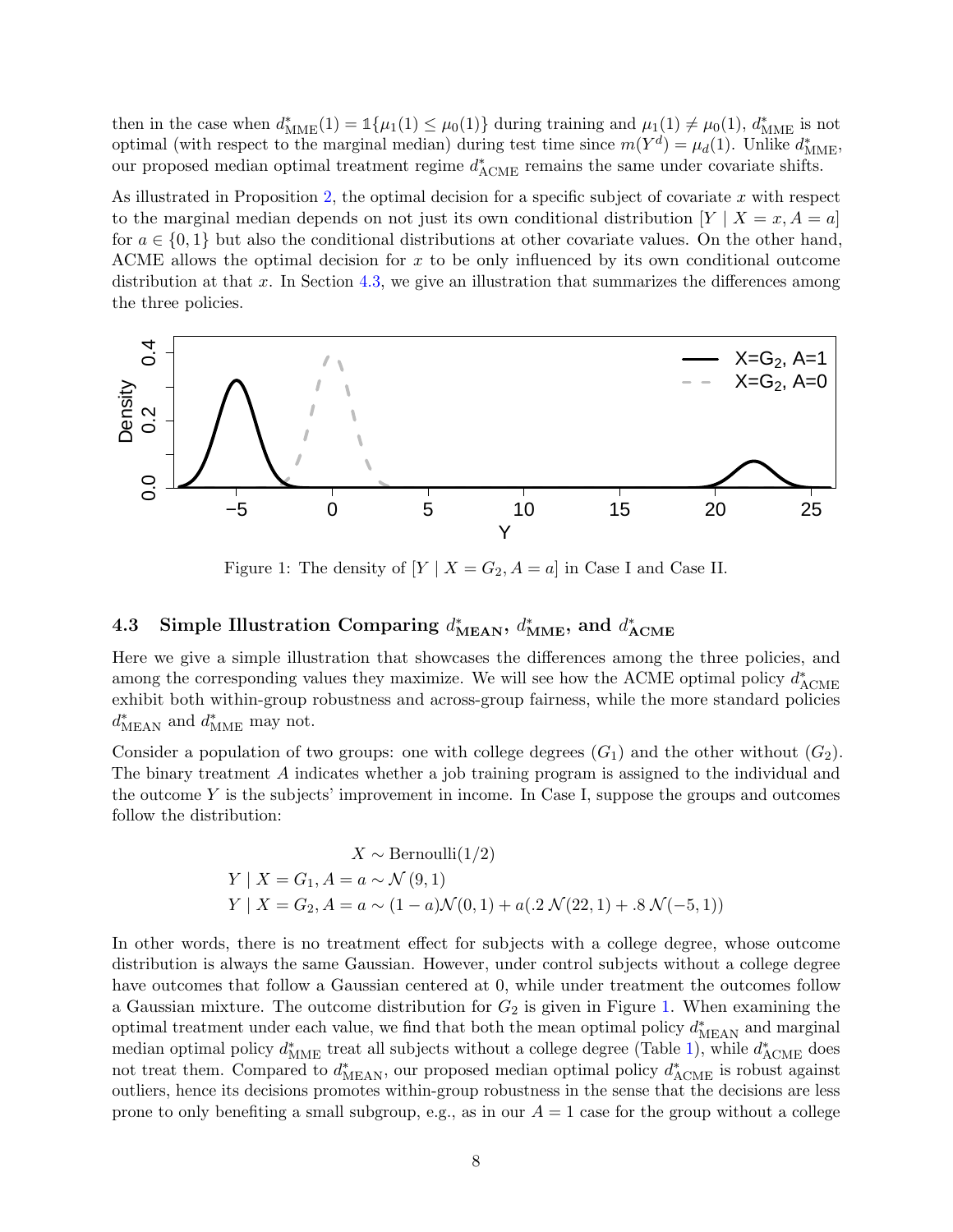degree. On the other hand, although intuitively the marginal median optimal policy  $d<sup>*</sup><sub>MME</sub>$  also gives robust decisions, it overlooks characteristics of specific subgroups. In particular, treatment decisions for those with  $X = x$  can depend on other subjects' conditional outcome distribution with  $X \neq x$ , violating across-group fairness. This is illustrated by comparing the optimal marginal median decision for subjects without a college degree under Case I and Case II where in Case II the the conditional outcome distribution for subjects with a college degree under treatment and control is changed to

$$
Y \mid X = G_1, A = a \sim \mathcal{N}(-4, 2)
$$
.

<span id="page-8-1"></span>Surprisingly, as in Proposition [2,](#page-6-0) the marginal median optimal policy  $d<sub>MME</sub><sup>*</sup>$  under Case II is different for individuals without a college degree compared to the  $d<sub>MME</sub><sup>*</sup>$  under Case I, even though it was only the outcome distribution for subjects with a college degree that changed. This illustrates across-group unfairness of the marginal median value. In contrast, the median optimal decision for individuals without a college degree has remained unchanged.

|                      | Case I |                                                 | Case II |  |
|----------------------|--------|-------------------------------------------------|---------|--|
| Policy               |        | Treat $G_1$ Treat $G_2$ Treat $G_1$ Treat $G_2$ |         |  |
| $d^*_{\text{MEAN}}$  |        |                                                 |         |  |
| $d_{\mathrm{MME}}^*$ |        |                                                 |         |  |
| $d^*_{\text{ACME}}$  |        |                                                 |         |  |

Table 1: The table shows the treatment assignments under the mean optimal policy  $d^*_{\text{MEAN}}$ , the marginal median optimal policy  $d<sub>MME</sub><sup>*</sup>$ , and the median optimal policy  $d<sub>ACME</sub><sup>*</sup>$  in Case I and Case II. Since in both cases, the conditional outcome distributions for  $G_1$  are the same under treatment and control, "—" is used to indicate that the optimal decision for  $G_1$  can be either  $a = 0$  or  $a = 1$ . Though the conditional outcome distributions for  $G_2$  remain unchanged in both cases, the optimal marginal median decision for  $G_2$  has changed.

## <span id="page-8-0"></span>5 Efficiency Bound

In this section, using semiparametric theory [\[Newey,](#page-23-4) [1990,](#page-23-4) [Bickel et al.,](#page-21-1) [1993,](#page-21-1) [van der Vaart,](#page-24-0) [2002,](#page-24-0) [van der Laan and Robins,](#page-23-5) [2003,](#page-23-5) [Tsiatis,](#page-23-6) [2007,](#page-23-6) [Kennedy,](#page-22-2) [2016,](#page-22-2) Díaz, [2017,](#page-21-7) [Chernozhukov et al.,](#page-21-2) [2018\]](#page-21-2). we study the nonparametric efficiency bound for estimating the ACME  $\psi_d := \mathbb{E}[m_d(X)]$  of a given policy d, given iid samples from distribution **P**. One of the key tools we will use throughout the paper is the efficient influence function  $\phi_d(Z)$  (Corollary [2\)](#page-10-0) which serves as a first-order derivative in a von Mises-type expansion of the target parameter (Lemma [3\)](#page-9-0).

There are a number of reasons why characterizing efficient influence functions is important. The variance of the efficient influence function gives a minimax lower bound for estimating  $\psi_d$  (Theorem [3\)](#page-10-1) and so provides a benchmark to compare against when constructing estimators. In particular, as used in Section [6,](#page-11-0) efficient influence functions suggest a doubly robust-style bias-corrected estimator. Doubly robust estimators attain fast parametric rates in nonparametric settings where nuisance functions (e.g.,  $m_a, \pi_a, f_{a,m}$  in our context) are estimated at slower rates. We begin with presenting the von Mises-type expansion (a distributional Taylor expansion) for ACME, which is crucial for the efficiency bound (Theorem [3\)](#page-10-1) and the estimation guarantees for our proposed doubly robust-style estimator (Theorem [5\)](#page-12-0).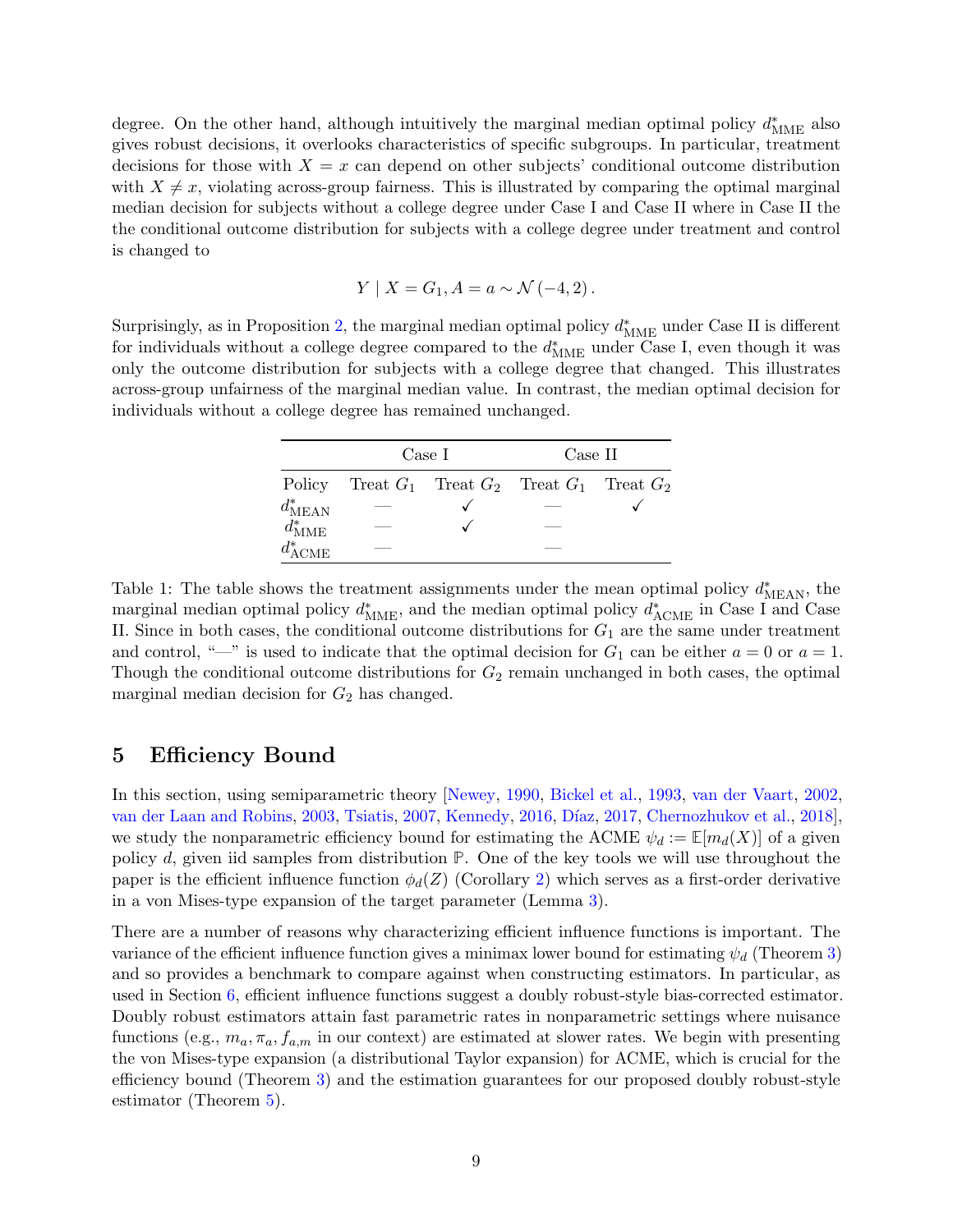**Lemma 3.** Given a policy  $d \in \mathcal{D}$ , for the average conditional median effect  $\psi_d$  defined in [\(2\)](#page-4-1), the following decomposition holds for all distributions  $\overline{P}$  and  $P$ :

<span id="page-9-2"></span>
$$
\psi_d(\overline{\mathbb{P}}) - \psi_d(\mathbb{P}) = \int \phi_d(Z; \overline{\mathbb{P}}) d(\overline{\mathbb{P}} - \mathbb{P}) + R_d(\overline{\mathbb{P}}, \mathbb{P}),
$$

 $where \ \phi_d(Z; \mathbb{P}) = \xi_d(Z; \mathbb{P}) - \psi_d(\mathbb{P}),$ 

$$
\xi_d(Z; \mathbb{P}) = \frac{Ad(X)}{\pi_1(X)} \frac{1/2 - 1\{Y \le m_1(X)\}}{f_{1,m}(X)} + \frac{(1 - A)(1 - d(X))}{\pi_0(X)} \frac{1/2 - 1\{Y \le m_0(X)\}}{f_{0,m}(X)} + m_d(X),\tag{3}
$$

and

$$
R_d(\overline{\mathbb{P}}, \mathbb{P}) = \int_{\mathcal{X}} d(x) \left( \overline{m}_1(x) - m_1(x) - \frac{\pi_1(x)}{\overline{\pi}_1(x)} \frac{F_{1,\overline{m}}(x) - F_{1,m}(x)}{\overline{f}_{1,\overline{m}}(x)} \right) + (1 - d(x)) \left( \overline{m}_0(x) - m_0(x) - \frac{\pi_0(x)}{\overline{\pi}_0(x)} \frac{F_{0,\overline{m}}(x) - F_{0,m}(x)}{\overline{f}_{0,\overline{m}}(x)} \right) d\mathbb{P}(x).
$$
 (4)

 $\overline{\pi}_1, \overline{m}_a$  and  ${f}_{a,\overline{m}}$  are the propensity score, the conditional median and the conditional density at the conditional median defined under  $\overline{P}$  and  $F_{a,\overline{m}}(x) = F_a(\overline{m}_a(x) | x)$ .

Proofs of the results in this section can be found in Appendix [A.2.](#page-25-0) Lemma [3](#page-9-0) has several important implications. It implies that the efficient influence function of ACME is  $\phi_d(Z)$  as shown in Corollary [2.](#page-10-0) The efficient influence function plays a crucial role in the bias term for the plug-in estimator  $\psi_d(\mathbb{P})$ , which we will correct to obtain the doubly robust-style estimator given later on in [\(8\)](#page-11-1). The decomposition result in  $(4)$  (along with an alternate expression in  $(5)$ ) is then used to show the convergence rate of the proposed estimator.

Throughout the rest of the paper, we rely on the following model assumption, which ensures that certain boundedness and mild smoothness conditions hold.

<span id="page-9-1"></span>**Assumption 2.** The true distribution  $\mathbb P$  lies in  $\mathcal P$  where  $\mathcal P$  is the statistical model given by

$$
\mathcal{P} := \left\{ \mathbb{P} \mid \exists \epsilon \in (0,1), \mathbb{P} \left( \epsilon < \pi_1(X) \le 1 - \epsilon \right) = 1, \right\}
$$
\n
$$
\forall a \in \{0,1\}, \exists \ 0 < M_0 \le M_1, \mathbb{P} \left( M_0 \le f_{a,m}(X) \le M_1 \right) = 1, \ and
$$
\n
$$
\forall a \in \{0,1\}, y \in \mathcal{Y}, f_a(y \mid X) \text{ is differentiable and } L\text{-Lipschitz continuous in } y \text{ almost surely} \right\}
$$

<span id="page-9-0"></span>.

The conditions of Assumption [2](#page-9-1) only require some boundedness of the propensity score and conditional outcome density, as well as some weak smoothness of the conditional density in y. Importantly, Assumption [2](#page-9-1) does not require any smoothness of the propensity score or outcome density in X.

As written, the reminder term  $R_d(\overline{\mathbb{P}}, \mathbb{P})$  in Lemma [3](#page-9-0) does not appear to be second-order, i.e., involving products of differences of  $\overline{P}$  and  $P$ . However, in the next corollary we show that it is in fact second-order, under the model assumption (Assumption [2\)](#page-9-1).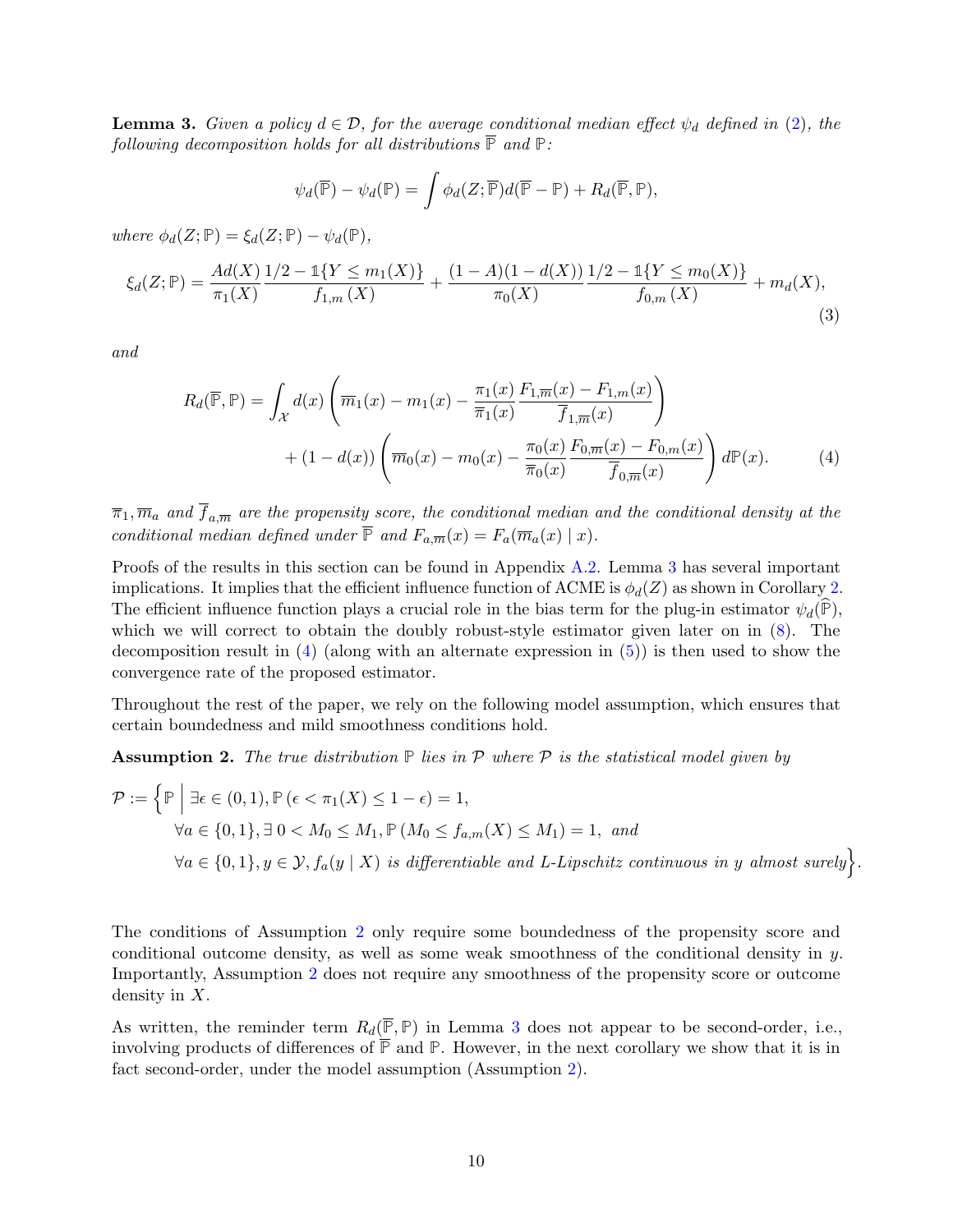<span id="page-10-3"></span>**Corollary 1.** For all distributions  $\mathbb{P} \in \mathcal{P}$ , given any distribution  $\overline{\mathbb{P}}$ , the remainder term  $R_d(\overline{\mathbb{P}}, \mathbb{P})$ defined in [\(4\)](#page-9-0) is equivalent to

<span id="page-10-2"></span>
$$
R_d(\overline{\mathbb{P}}, \mathbb{P}) = \mathbb{P}\left\{\frac{d(\overline{m}_1 - m_1)}{\overline{\pi}_1 \overline{f}_{1,\overline{m}}} \left((\overline{\pi}_1 - \pi_1) \overline{f}_{1,\overline{m}} + (\overline{f}_{1,\overline{m}} - f_{1,m}) \pi_1 - (\overline{m}_1 - m_1) \frac{f'_{1,c} \pi_1}{2}\right) + \frac{(1-d)(\overline{m}_0 - m_0)}{\overline{\pi}_0 \overline{f}_{0,\overline{m}}} \left((\overline{\pi}_0 - \pi_0) \overline{f}_{0,\overline{m}} + (\overline{f}_{0,\overline{m}} - f_{0,m}) \pi_0 - (\overline{m}_0 - m_0) \frac{f'_{0,c} \pi_0}{2}\right)\right\},
$$
(5)

where  $f'_{a,c} \leq L$  is the derivative of  $f_a(y \mid x)$  at  $y = c_a(x)$  for some value  $c_a(x)$  between  $m_a(x)$  and  $\overline{m}_a(x).^2$  $\overline{m}_a(x).^2$ 

The fact that the remainder term is second-order implies that  $\phi_d$  from Lemma [3](#page-9-0) is the efficient influence function, as stated in the next corollary.

<span id="page-10-0"></span>**Corollary 2.** For a given policy  $d \in \mathcal{D}$ , the efficient influence function for the average conditional median effect  $\psi_d$  is  $\phi_d(Z) = \xi_d(Z) - \psi_d$  where  $\xi_d$  is defined in [\(3\)](#page-9-2).

Since the variance of  $\phi_d$  serves as a nonparametric efficiency bound, in the local minimax sense [\[van der Vaart,](#page-24-0) [2002\]](#page-24-0), in the next result we give the exact form of this variance. This shows what factors drive the statistical difficulty in ACME estimation, and demonstrates the difference in efficiency for ACME versus other value measures.

**Theorem 3.** For a given policy  $d \in \mathcal{D}$ , the nonparametric efficiency bound for estimating  $\psi_d$  is given by the variance  $\sigma_d^2 := Var\{\phi_d(Z)\}$  where

<span id="page-10-1"></span>
$$
\sigma_d^2 = \mathbb{E}\left[\frac{d(X)}{4\pi_1(X)f_{1,m}^2(X)} + \frac{1 - d(X)}{4\pi_0(X)f_{0,m}^2(X)}\right] + Var(m_d(X)).\tag{6}
$$

Theorem [3](#page-10-1) shows how the efficiency bound for the ACME is driven by three main factors:

- the inverse propensity score  $1/\pi_1(X)$ ,
- the inverse conditional density at the conditional median  $1/f_{a,m}(X)$ , and
- the heterogeneity of the conditional median  $m_d(X)$ , i.e.,  $\text{Var}(m_d(X))$ .

In contrast, recall the nonparametric efficiency bound for the mean value  $\mathbb{E}[Y^d]$  [\[Hahn,](#page-21-8) [1998,](#page-21-8) Theorem 1]:

$$
\sigma_{d,\text{MEAN}}^2 := \mathbb{E}\left[\frac{d(X)\sigma_1^2(X)}{\pi_1(X)} + \frac{(1-d(X))\sigma_0^2(X)}{\pi_0(X)}\right] + \text{Var}\left(\mu_d(X)\right),
$$

instead depends on the heterogeneity of the conditional outcomes  $\sigma_a^2(X)$  and the heterogeneity of the conditional mean  $\text{Var}(\mu_d(X))$  (along with the inverse propensity score).

Importantly, when the conditional distribution  $[Y | X = x, A = a]$  is heavy-tailed, e.g., the outcome variance  $\sigma_a^2(X)$  is very large, then in general the mean value efficiency bound  $\sigma_{d,MEAN}^2$  would be severely affected, while the ACME analog  $\sigma_d^2$  could still be quite small.

Next we formalize the local minimax lower bound property of the variance  $\sigma_d^2$ .

<sup>&</sup>lt;sup>2</sup>Since  $P \in \mathcal{P}$ ,  $f'_{a,c}$  exists and is bounded by L almost surely.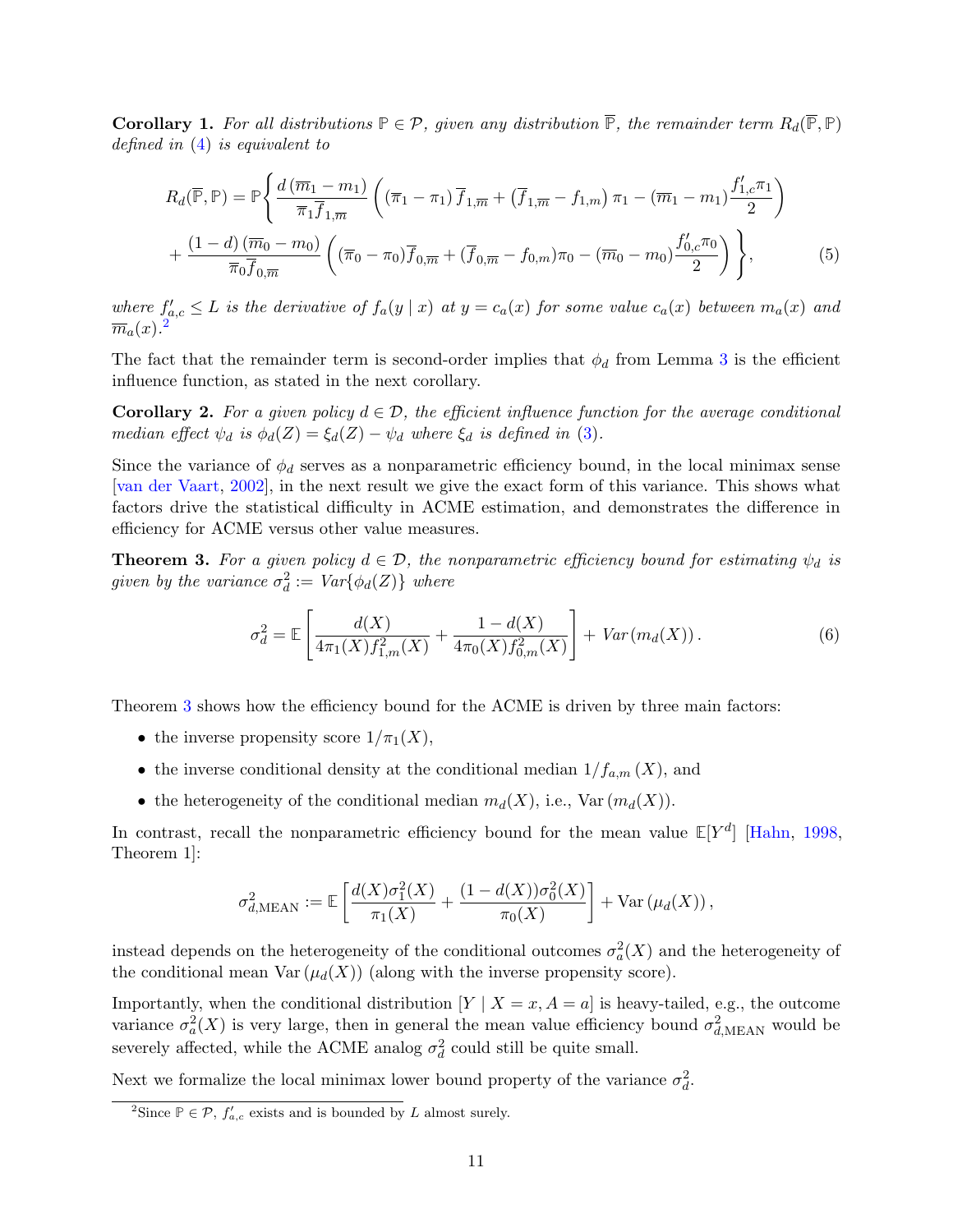<span id="page-11-2"></span>**Corollary 4.** [\[van der Vaart,](#page-24-0) [2002,](#page-24-0) Corollary 2.6] For a given policy  $d \in \mathcal{D}$  and any estimator  $\psi_d$ learned using n iid samples from **P**, it follows that

$$
\inf_{\delta>0} \liminf_{n\to\infty} \sup_{TV(\overline{\mathbb{P}}, \mathbb{P})<\delta} n \mathbb{E}_{\overline{\mathbb{P}}} \left[ \left( \widehat{\psi}_d - \psi_d \left( \overline{\mathbb{P}} \right) \right)^2 \right] \geq \sigma_d^2,
$$

where  $TV(\overline{\mathbb{P}}, \mathbb{P})$  is the total variation distance between  $\overline{\mathbb{P}}$  and  $\mathbb{P}$  and  $\sigma_d^2$  is defined in [\(6\)](#page-10-1).

Corollary [4](#page-11-2) directly follows from [van der Vaart](#page-24-0) [\[2002,](#page-24-0) Corollary 2.6]. It shows that without further assumptions, the asymptotic local minimax mean squared error of any estimator scaled by  $n$  can be no smaller than  $\sigma_d^2$ . In Section [6,](#page-11-0) under mild conditions, we construct doubly robust-style estimators that achieve the local minimax lower bound shown in Corollary [4.](#page-11-2)

## <span id="page-11-0"></span>6 Estimation of the ACME

In this section, we propose efficient estimators of the ACME that utilize the efficient influence function given in Corollary [2.](#page-10-0) We start by presenting a simple plug-in estimator, which is a sample analogue of  $\psi_d$  for a given policy  $d \in \mathcal{D}$ . In Section [6.1,](#page-11-3) we present the doubly robust-style estimator for evaluating the ACME of a fixed given policy, as well as the optimal policy, and which improves on the simple plug-in. Specifically, under mild conditions, we show that in both cases the doubly robust-style estimator achieves the local minimax lower bound shown in Corollary [4.](#page-11-2) Finally, we present an algorithm for constructing the doubly robust-style estimator (Section [6.2\)](#page-14-0).

Let  $Z^n = (Z_1, \ldots, Z_n)$  and  $Z^{n,0} = (Z_1^0, \ldots, Z_n^0)$  denote two independent samples. For a given policy  $d \in \mathcal{D}$ , the most natural estimator for estimating  $\psi_d$  is the plug-in estimator, i.e.,

<span id="page-11-4"></span>
$$
\widehat{\psi}_{d,\text{pi}} = \mathbb{P}_n \left\{ d(X)\widehat{m}_1(X) + (1 - d(X))\,\widehat{m}_0(X) \right\},\tag{7}
$$

where  $\hat{m}_1$  and  $\hat{m}_0$  are learned using a separate sample  $Z^{n,0}$  from the sample  $Z^n$  used for taking the sample average  $\mathbb{R}$ . While the plus in estimator is intuitive, in general it inherits the slow the sample average  $\mathbb{P}_n$ . While the plug-in estimator is intuitive, in general it inherits the slow convergence rate from the nuisance functions [\[Bickel et al.,](#page-21-1) [1993,](#page-21-1) [van der Vaart,](#page-24-0) [2002\]](#page-24-0). As suggested by the von Mises-type decomposition (Lemma [3\)](#page-9-0), a natural estimator that improves upon the plug-in estimator is given in [\(8\)](#page-11-1).

Remark 7. For a given set of iid data, we can obtain  $Z^n$  and  $Z^{n,0}$  by randomly splitting the data in half. In general, to obtain full sample size efficiency, one can split the data in folds and perform crossfitting [\[Bickel and Ritov,](#page-21-9) [1988,](#page-21-9) [Robins et al.,](#page-23-12) [2008,](#page-23-12) [Zheng and van der Laan,](#page-24-3) [2010,](#page-24-3) [Chernozhukov](#page-21-2) [et al.,](#page-21-2) [2018\]](#page-21-2), i.e., repeat the learning procedure for each split and average the results. Throughout this section, to ease notation, we present the analyses and results for the learning procedure with a single sample split, which can be easily extended to averages of multiple independent splits. If one wants to avoid sample splitting, our results would still hold under appropriate empirical process conditions (e.g., the nuisance functions taking values in Donsker classes).

### <span id="page-11-3"></span>6.1 Doubly Robust-Style Estimator of the ACME

To improve on the potential deficiencies of the simple plug-in above, we propose the doubly robust-style estimator  $\psi_{d,\text{dr}}$ :

<span id="page-11-1"></span>
$$
\widehat{\psi}_{d,\text{dr}} = \mathbb{P}_n \left\{ \frac{\mathbb{1}\{A = d(X)\}}{A\widehat{\pi}_1(X) + (1-A)\widehat{\pi}_0(X)} \frac{1/2 - \mathbb{1}\{Y \le \widehat{m}_A(X)\}}{\widehat{f}_{A,\widehat{m}}(X)} + \widehat{m}_d(X) \right\},\tag{8}
$$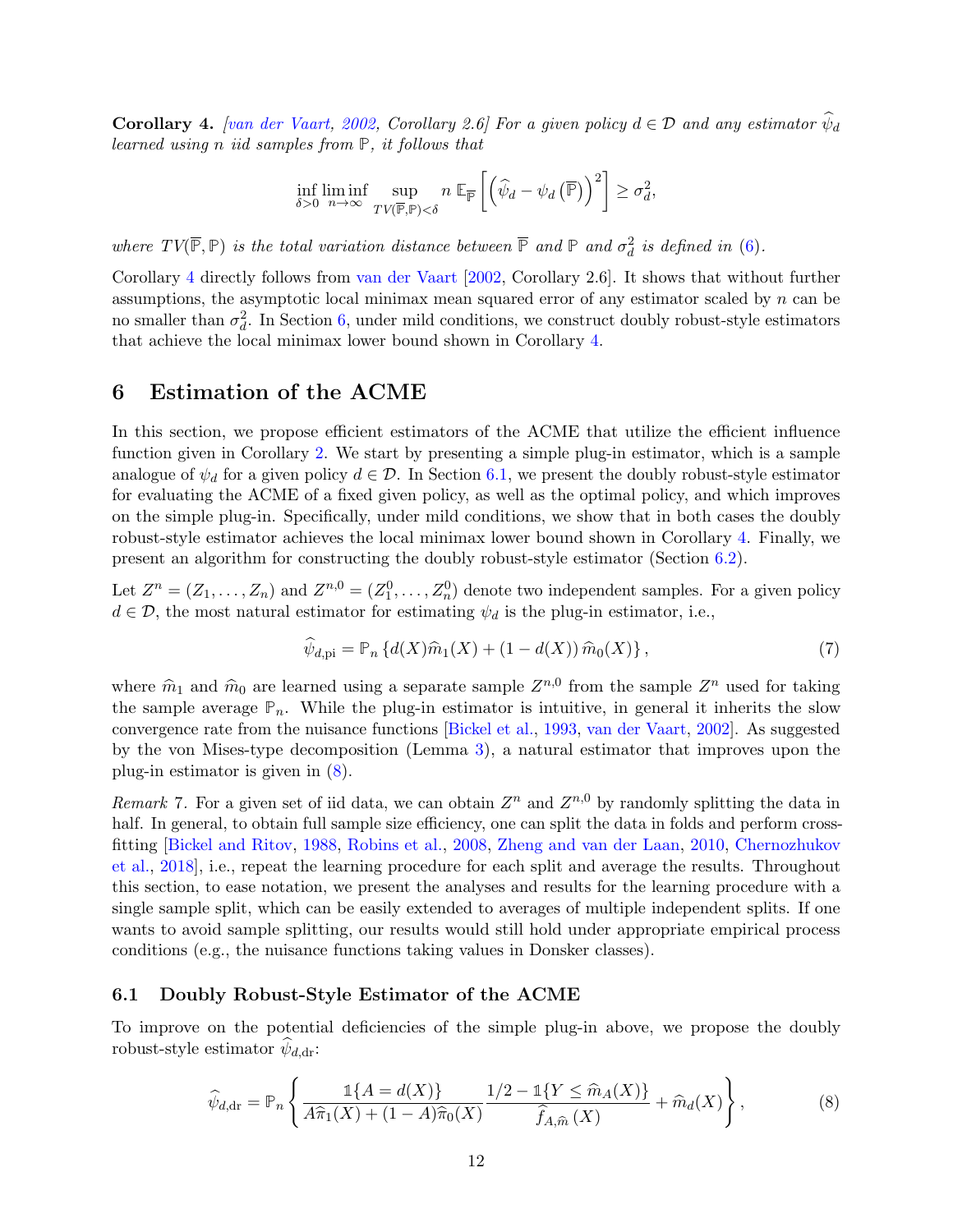where the nuisance functions  $\hat{\pi}_1$ ,  $\hat{m}_a$  and  $\hat{f}_{a,\hat{m}}$  are learned using the separate sample  $Z^{n,0}$ , and  $\hat{\pi}(X) = 1 - \hat{\pi}(X)$ . Importantly, this estimator uses the efficient influence function (Corollary 2)  $\widehat{\pi}_0(X) = 1 - \widehat{\pi}_1(X)$ . Importantly, this estimator uses the efficient influence function (Corollary [2\)](#page-10-0) to correct the bias of the plug-in.

Remark 8. As will be shown in Theorem [5,](#page-12-0) our estimator is not strictly doubly robust in the usual sense (i.e., its consistency requires consistent estimation of the conditional median). Nonetheless, we still call it doubly robust-style because it does have what is arguably the most crucial property of doubly robust estimators: its error involves second-order products, and so is "doubly small".

In Section [6.1.1,](#page-12-1) we study the asymptotic convergence rate of  $\psi_{d,dr}$  for a given fixed policy d, showing it can converge at parametric rates even when nuisance functions are estimated nonparametrically, and follows a straightforward asymptotic normal distribution. Then in Section [6.1.2,](#page-13-0) we show that and ionows a straightforward asymptotic normal distribution. Then in section 0.1.2, we show that<br>under mild conditions, our estimator  $\hat{\psi}_{d,dr}$  still exhibits  $\sqrt{n}$ -convergence and asymptotic normality for the optimal ACME value, even after plugging in the learned policy  $\mathbb{1}\{\hat{m}_1(X) > \hat{m}_0(X)\}\)$ , under a margin condition.

### <span id="page-12-1"></span>6.1.1 ACME of a Fixed Policy

We begin with the case when a fixed policy  $d$  is given and we aim to estimate the ACME of it. This can be useful if we have a specified class of policies, which we aim to optimize over; this includes the case where we use an independent sample or split to learn a policy, and then condition on that sample when estimating the value using another. In such cases, under mild assumptions, we show in Theorem [5](#page-12-0) that the error of  $\psi_{d,dr}$  is the sum of a centered sample average term which is asymptotically normal and a term containing products of nuisance estimation errors.

#### Theorem 5. Assume

\n- 1. 
$$
\mathbb{P}\left(\epsilon \leq \hat{\pi}_1(X) \leq 1 - \epsilon\right) = 1
$$
 for some  $\epsilon \in (0, 1)$ ,
\n- 2.  $\mathbb{P}(M_0 \leq \hat{f}_{a,\hat{m}}(X) \leq M_1) = 1$  for  $a \in \{0, 1\}$  and  $0 < M_0 \leq M_1$ , and
\n- 3.  $\|\hat{\xi}_d - \xi_d\| = o_{\mathbb{P}}(1)$ .
\n

<span id="page-12-0"></span>Then,

$$
\widehat{\psi}_{d,dr} - \psi_d = (\mathbb{P}_n - \mathbb{P})\xi_d(\mathbb{P}) + O_{\mathbb{P}}\left(\sum_{a=0}^1 \|\widehat{m}_a - m_a\| \left(\|\widehat{\pi}_a\widehat{f}_{a,\widehat{m}} - \pi_a f_{a,m}\| + \|\widehat{m}_a - m_a\|\right) + o_{\mathbb{P}}(1/\sqrt{n})\right).
$$

Importantly, Theorem [5](#page-12-0) implies that  $\psi_{d,dr}$  attains a faster convergence rate than its nuisance estimators and can be asymptotically normal even when these nuisance functions only satisfy nonparametric sparsity, smoothness or other assumptions. We detail this further in the next corollary.

**Corollary 6.** Given  $d \in \mathcal{D}$ , under assumptions in Theorem [5,](#page-12-0) and the following two conditions:

- 1.  $\|\hat{m}_a m_a\| = o_P(n^{-1/4})$ , and
- <span id="page-12-2"></span>2. For  $a \in \{0, 1\}$ ,  $\|\hat{\pi}_a \hat{f}_{a, \hat{m}} - \pi_a f_{a, m}\| = O_{\mathbb{P}}(n^{-1/4}),$

we have that  $\psi_{d,dr}$  is root-n consistent and asymptotically normal with:

$$
\sqrt{n}(\widehat{\psi}_{d,dr}-\psi_d)\rightsquigarrow \mathcal{N}\left(0,\sigma_d^2\right).
$$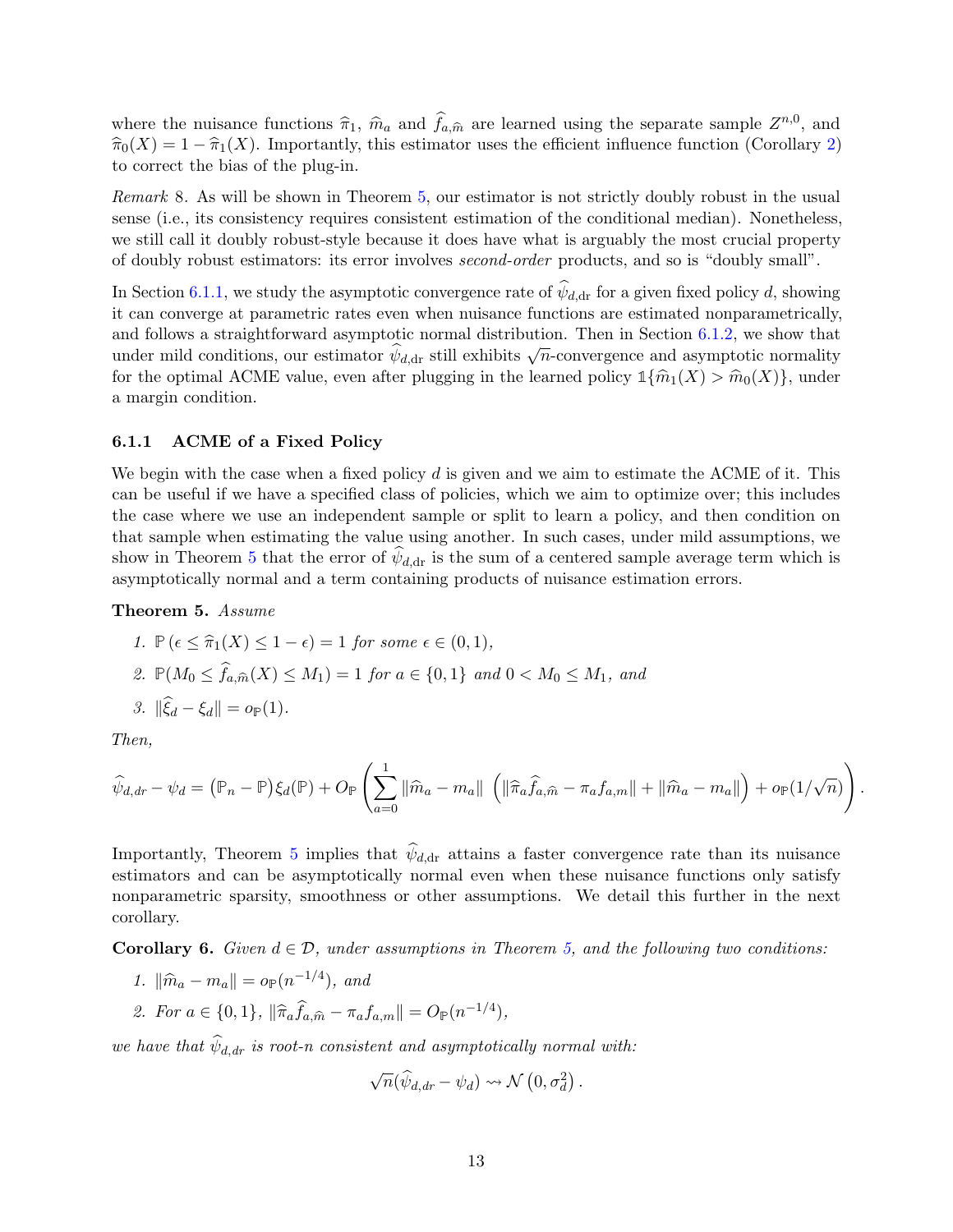Remark 9. Note that one sufficient condition for  $\|\hat{\pi}_a \hat{f}_{a,\hat{m}} - \pi_a f_{a,m}\| = O_P(n^{-1/4})$  is that  $\|\hat{\pi}_a - \pi_a\| = O_P(n^{-1/4})$  $O_{\mathbb{P}}(n^{-1/4})$  and  $\|\widehat{f}_{a,\widehat{m}} - f_{a,m}\| = O_{\mathbb{P}}(n^{-1/4})$  separately.

Corollary [6](#page-12-2) shows that  $\psi_{d,dr}$  can achieve the nonparametric efficiency bound given in Corollary [4.](#page-11-2) For example, when  $\pi_a$ ,  $m_a$  and  $f_{a,m}$  are d-dimensional functions in a Hölder smooth class with smoothness parameter being  $\alpha$ ,  $\beta$  and  $\gamma$  respectively (i.e., their partial derivatives up to order  $\alpha, \beta, \gamma$  exist and are Lipschitz) and are estimated with squared error  $n^{-2\alpha/(2\alpha+d)}$ ,  $n^{-2\beta/(2\beta+d)}$  and  $n^{-2\gamma/(2\gamma+d)}$ , then the conditions in Corollary [6](#page-12-2) will be satisfied when  $\alpha, \beta, \gamma \ge d/2$ , i.e., when the smoothness is greater than half the dimension.

#### <span id="page-13-0"></span>6.1.2 ACME of the Optimal Policy

Instead of evaluating a fixed policy d, one may want to evaluate the ACME of the truly optimal (but unknown) policy  $d^*_{ACME} = \mathbb{1}\{\gamma(X) > 0\}$  where  $\gamma(X) := m_1(X) - m_0(X)$  is the conditional median treatment effect (CMTE). This would give a benchmark for the best possible value that could be achieved by any policy; any improvements would have to come by way of changing the population or changing the treatment. A natural estimator for the optimal policy would simply plug in an estimate of  $\gamma: \hat{d}_{\text{ACME}}^*(X) = \mathbb{1}\{\hat{\gamma}(X) > 0\}$ . Here, the policy  $\hat{d}_{\text{ACME}}^*(\hat{\mathbf{s}})$  is learned through the same sample  $Z^{n,0}$  as the one used for estimating the nuisance functions  $(8)$ . For estimating the CMTE  $\gamma$ , in addition to the plug-in  $\hat{m}_1 - \hat{m}_0$ , a doubly robust-style estimator will be discussed in Section [7.](#page-15-0) An immediate question to ask is whether the estimator  $\psi_{\hat{d}_{\text{ACME}}^*},$  for the learned policy  $\hat{d}_{\text{ACME}}^*$  can still exhibit similar asymptotic convergence guarantees as  $\hat{\psi}_{d,\text{dr}}$  for a fixed policy d. Our goal in this subsection is to answer this question. To simplify notation, we use  $\psi_{d^*} := \psi_{d^*_{\text{ACME}}}$  and  $\psi_{\widehat{d}^*,\text{dr}} := \psi_{\widehat{d}^*_{\text{ACME}},\text{dr}}.$ 

Importantly, the ACME of the optimal policy is a non-smooth functional, because of its dependence on the indicator function  $1\{\gamma(X) > 0\}$ . This challenge also arises in the mean value setting [\[Chakraborty et al.,](#page-21-10) [2010,](#page-21-10) [Laber and Murphy,](#page-22-9) [2011,](#page-22-9) [Hirano and Porter,](#page-22-10) [2012,](#page-22-10) [van der Laan and](#page-23-3) [Luedtke,](#page-23-3) [2014,](#page-23-3) [Laber et al.,](#page-22-0) [2014,](#page-22-0) [Luedtke and van der Laan,](#page-22-11) [2016\]](#page-22-11). One solution is to incorporate a margin condition [\[Tsybakov et al.,](#page-23-13) [2004,](#page-23-13) [Luedtke and van der Laan,](#page-22-11) [2016\]](#page-22-11), as follows.

<span id="page-13-2"></span>**Assumption 3** (Margin Condition). For some  $\alpha > 0$  and all  $t > 0$ , we have

$$
\mathbb{P}\left(|\gamma(X)| \le t\right) \le (ct)^{\alpha},
$$

for some constant  $c > 0$  such that  $ct \leq 1$ .

The exponent  $\alpha$  in the margin condition characterizes the mass such that  $m_1(X)$  and  $m_0(X)$  are close. The lower  $\alpha$  is, the weaker the margin condition is, i.e., the more mass the distribution of  $\gamma(X)$ is allowed to have near zero. Similar margin conditions are used in classification literature [\[Tsybakov](#page-23-13) [et al.,](#page-23-13) [2004\]](#page-23-13) and optimal treatment regimes [\[Luedtke and van der Laan,](#page-22-11) [2016\]](#page-22-11). Note that  $\alpha = 0$ encodes no assumption, allowing  $\gamma(X) = 0$  almost surely, while  $\alpha = 1$  would hold as long as  $\gamma(X)$  is continuously distributed with bounded density. The margin condition therefore provides a characterization on how hard the optimal decision problem is—intuitively, when  $\gamma(X)$  is near zero, it is very hard to distinguish which subjects will benefit from treatment, while when  $\gamma(X)$  is very different from zero, this is easy to distinguish. Under the margin condition, we show in Theorem [7](#page-13-1) that the error of  $\widehat{\psi}_{d^*,dr}$  is similar to that of the error of  $\widehat{\psi}_{d^*,dr}$  for the truly optimal policy  $d^*$ .

<span id="page-13-1"></span>Theorem 7. Assume

1. 
$$
\mathbb{P}\left(\epsilon \leq \widehat{\pi}_1(X) \leq 1 - \epsilon\right) = 1 \text{ for some } \epsilon \in (0, 1),
$$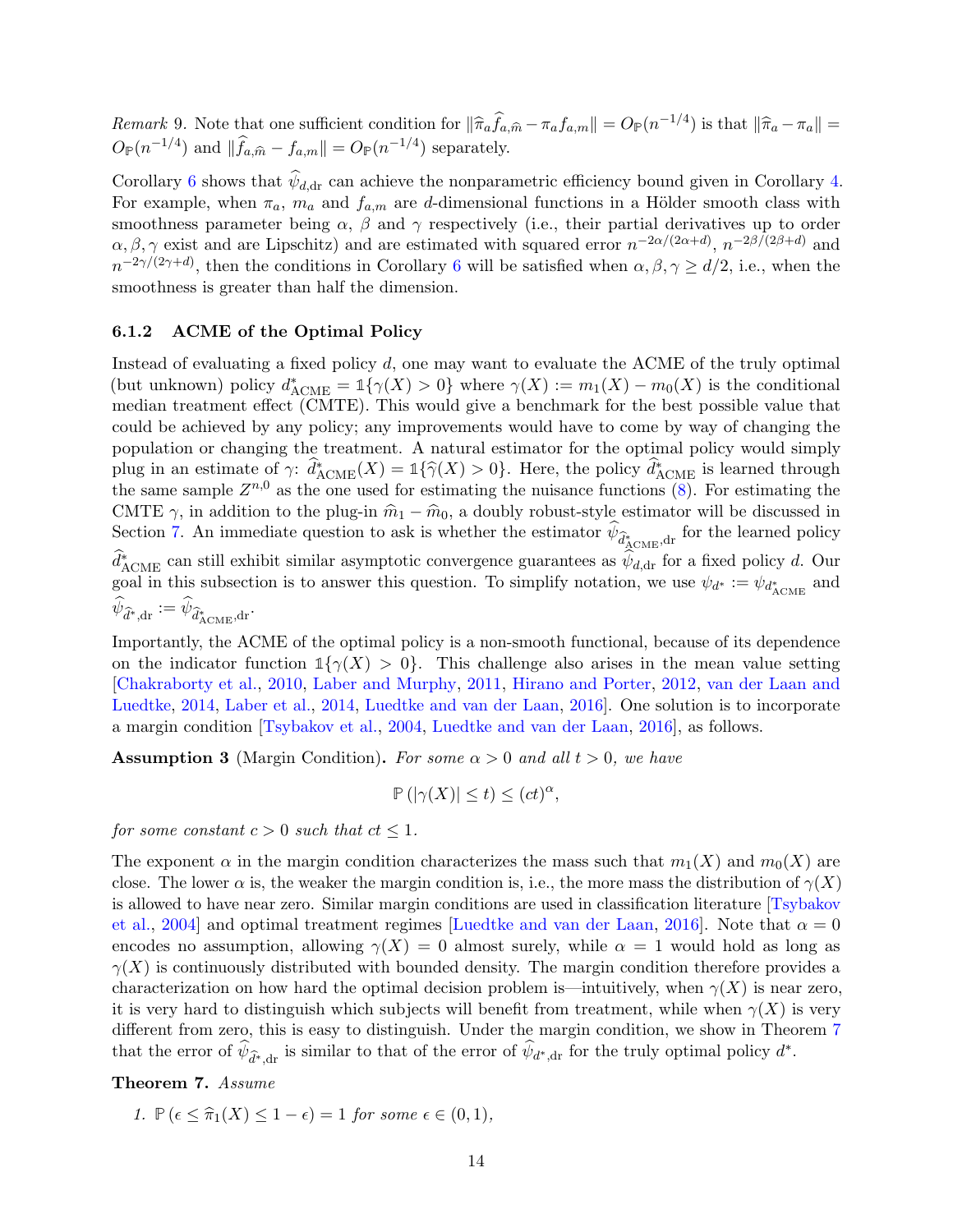2. 
$$
\mathbb{P}(M_0 \le \hat{f}_{a,\hat{m}}(X) \le M_1) = 1
$$
 for  $a \in \{0,1\}$  and  $0 < M_0 \le M_1$ , and  
3.  $\|\hat{\xi}_{\hat{d}^*} - \xi_{d^*}\| = o_{\mathbb{P}}(1)$ .

Then, under Assumption [3,](#page-13-2) we have that

$$
\hat{\psi}_{\hat{d}^*,dr} - \psi_{d^*} = (\mathbb{P}_n - \mathbb{P})\xi_{d^*}
$$
\n
$$
+ O_{\mathbb{P}}\bigg(\sum_{a=0}^1 \|\hat{m}_a - m_a\| \left(\|\hat{\pi}_a\hat{f}_{a,\hat{m}} - \pi_a f_{a,m}\| + \|\hat{m}_a - m_a\|\right) + \|\hat{\gamma} - \gamma\|_{\infty}^{1+\alpha} + o_{\mathbb{P}}(1/\sqrt{n})\bigg).
$$

Unlike the error of  $\psi_{d,\text{dr}}$  for a fixed policy d presented in Theorem [5,](#page-12-0) the error of  $\psi_{\hat{d}^*,d^*}$  depends on  $\|\hat{\gamma} - \gamma\|_{\infty}^{1+\alpha}$ . When  $\alpha$  gets higher, the error of  $\hat{\gamma}$  plays less of a role, as captured in Corollary [8.](#page-14-1) Under the conditions in Corollary [8](#page-14-1) we obtain asymptotic normality of the estimator and thus can construct asymptotic confidence intervals as illustrated in our experiments in Section [8.2.](#page-18-1)

Corollary 8. Under the assumptions of Theorem [7,](#page-13-1) and the following three conditions:

- 1.  $\|\widehat{m}_a m_a\| = o_P(n^{-1/4}),$
- 2.  $\|\hat{\gamma} \gamma\|_{\infty} = o_{\mathbb{P}}(n^{-1/(2(1+\alpha))}),$
- <span id="page-14-1"></span>3. For  $a \in \{0, 1\}$ ,  $\|\hat{\pi}_a \hat{f}_{a, \hat{m}} - \pi_a f_{a, m}\| = O_P(n^{-1/4}),$

we have that  $\psi_{\widehat{d}^*,dr}$  is root-n consistent and asymptotically normal with:

$$
\sqrt{n}(\widehat{\psi}_{\widehat{d}^*,dr}-\psi_{d^*})\leadsto\mathcal{N}\left(0,\sigma_{d^*}^2\right).
$$

As shown in Corollary [8,](#page-14-1) the error of  $\psi_{\hat{d}^*,dr}$  shares the same convergence guarantee as  $\psi_{d^*,dr}$  under the extra assumption that the margin condition holds and the estimation error of  $\hat{\gamma}$  is  $o_{\mathbb{P}}(n^{-1/(2(1+\alpha))})$ .<br>This suggests that when the CMTE  $\hat{\gamma}$  can be estimated well, or when the margin condition holds in This suggests that when the CMTE  $\gamma$  can be estimated well, or when the margin condition holds in a strong sense, the doubly robust-style estimator when based on the estimated policy  $d^*$  behaves as if the true optimal policy  $d^*$  was instead plugged in. In Section [6.2,](#page-14-0) we give an algorithm that describes the estimation procedure for our proposed estimator.

### <span id="page-14-0"></span>6.2 Construction of the Estimators

The construction of the estimator contains two main steps: nuisance training and policy evaluation (with cross-fitting an additional possible step). Let  $(D_1, D_2, D_3)$  denote three independent samples of *n* observations of  $(X_i, A_i, Y_i)$ .

Step 1 Nuisance training:

- (a) Use  $D_1$  to construct propensity score estimates  $\hat{\pi}_1$ .
- (b) Use  $D_1$  to construct conditional median estimates  $\hat{m}_a$  for  $a \in \{0, 1\}$ , for example using quantile regression.
- (c) Use  $D_2$  to construct conditional density estimates at the estimated conditional median  $\widehat{f}_{a,\widehat{m}}$ , for example by regressing  $\frac{1}{h}K\left(\frac{Y-\widehat{m}_a(X)}{h}\right)$  on X among those with  $A = a$ , for K a standard kernel function.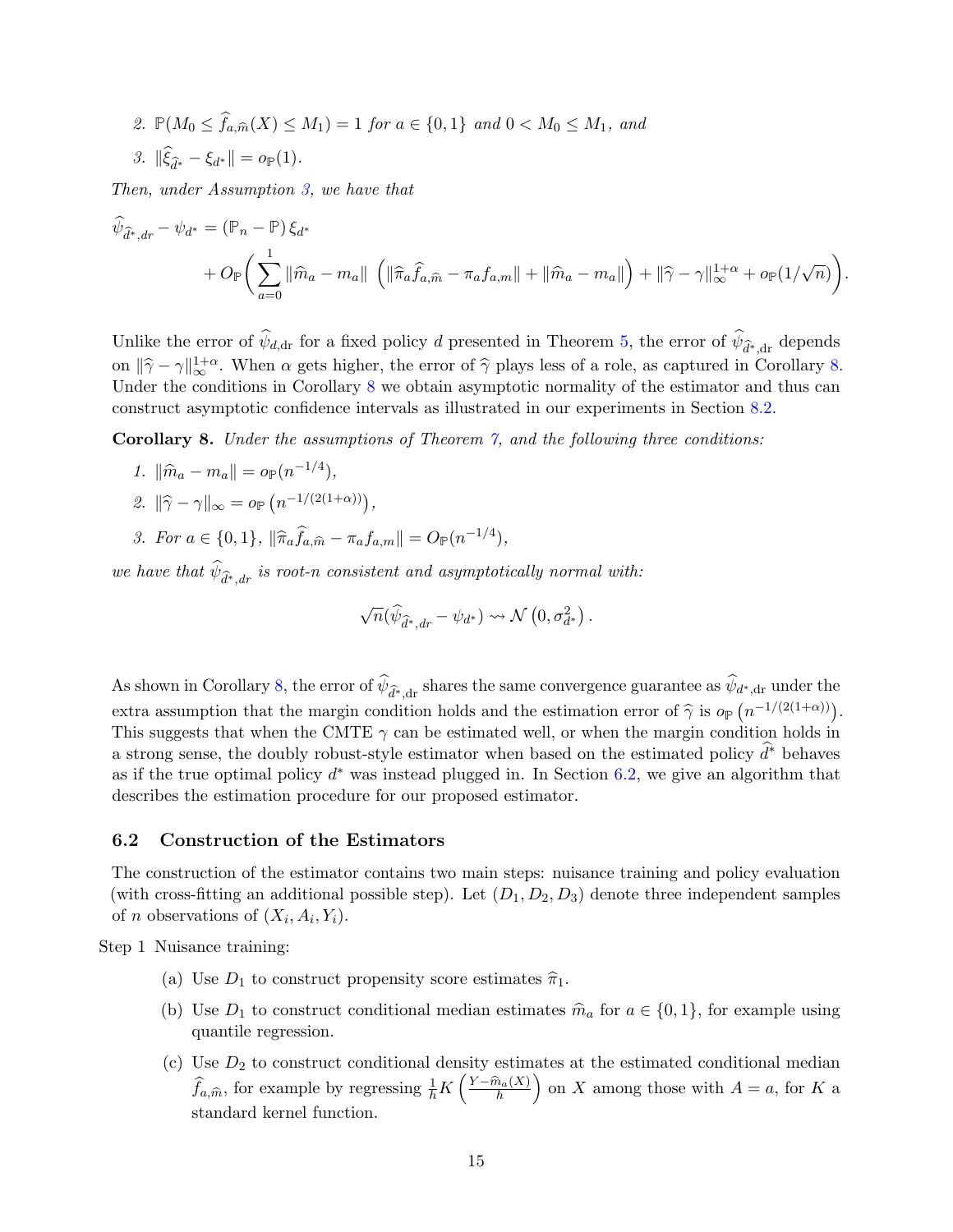- Step 2 Evaluate the value of the given fixed policy d or the learned optimal policy  $\hat{d}^*(X) = \mathbb{1}\{\hat{\gamma}(X) > 0\}$  or  $D$  through the estimator presented in  $(s)$ 0} on  $D_3$  through the estimator presented in  $(8)$ .
- Step 3 Cross-fitting (Optional): Repeat Step 1 and 2 two times by using the dataset in the order  $(D_1, D_3, D_2)$ , and  $(D_2, D_3, D_1)$ . Use the average of the resulting estimators as the final estimate of the ACME of the evaluated policy. We focus on three folds for simplicity, but alternatives using  $k > 3$  folds are also possible.

In Section [8.2,](#page-18-1) we use an example to illustrate this estimation procedure. In the above we suggested quantile regression and a particular conditional density estimation procedure, but our convergence rate results show that any generic method could be used, as long as it satisfied the high-level  $L_2$ error conditions listed there.

Remark 10. In the above we use sample splitting to avoid empirical process conditions. Specifically, we split  $D_1$  from  $D_2$  in order to avoid conditions when estimating the conditional density  $f_{a,m}$ , and we split  $D_3$  in order to avoid conditions in doing bias correction using the estimated influence function. This splitting could be omitted for if Donsker-type conditions are deemed acceptable.

# <span id="page-15-0"></span>7 Estimation of the CMTE & Policy Learning

In this section, we propose efficient estimators for the conditional median treatment effect  $\gamma(X)$  =  $m_1(X) - m_0(X)$ , and use it to construct the median optimal treatment regime. Such an estimator is of independent interest, as it suggests ways to characterize the heterogeneity of the median treatment effect. After providing the doubly robust-style estimator  $\hat{\gamma}_{dr}$  in Section [7.1,](#page-15-1) we show how its estimation error is connected to the performance of the corresponding median optimal policy estimator  $\hat{d}_{\text{dr}}^{*}(X) = 1\{\hat{\gamma}_{\text{dr}}(X) > 0\}$  (Section [7.2\)](#page-17-0). Unlike existing work on estimating the marginal and conditional quantile treatment effect [\[Chernozhukov and Hansen,](#page-21-11) [2005,](#page-21-11) Díaz, [2017,](#page-21-7) [Firpo,](#page-21-12) [2007,](#page-21-12) [Fortin et al.,](#page-21-13) [2011,](#page-21-13) Frölich and Melly, [2013,](#page-21-14) [Machado and Mata,](#page-22-12) [2005,](#page-22-13) [Melly,](#page-22-13) 2005, [Rothe,](#page-23-14) [2010\]](#page-23-14), our proposed nonparametric estimator for the CMTE relies on pseudo-outcome regression.

### <span id="page-15-1"></span>7.1 Doubly Robust-Style Estimator of the CMTE

Following the conditional average treatment effect estimation procedure proposed in [Kennedy](#page-22-14) [\[2020\]](#page-22-14), we construct the doubly robust-style estimator  $\hat{\gamma}_{dr}$  as follows: Let  $(D_1, D_2, D_3)$  denote three independent samples of *n* observations of  $Z_i = (X_i, A_i, Y_i)$ .

Step 1 Nuisance training: Same as Step 1 in Section [6.2.](#page-14-0)

Step 2 Pseudo-outcome regression: Use  $D_3$  to construct the pseudo-outcome

$$
\widehat{g}(Z) = \widehat{m}_1(X) - \widehat{m}_0(X) + \frac{A - \widehat{\pi}_1(X)}{\widehat{\pi}_1(X)\widehat{\pi}_0(X)} \frac{\frac{1}{2} - \mathbb{1}\{Y \leq \widehat{m}_A(X)\}}{\widehat{f}_{A,\widehat{m}}(X)},
$$

and regress it on covariates X to obtain  $\hat{\gamma}_{dr}$ . The regression estimator  $\hat{\mathbb{E}}_n$  is given by

<span id="page-15-2"></span>
$$
\widehat{\gamma}_{\mathrm{dr}}(x) = \widehat{\mathbb{E}}_n\{\widehat{g}(Z)|X=x\} = \sum_{i=1}^n w_i(x;X^n)\widehat{g}(Z_i),\tag{9}
$$

where the weights  $w_i(x; X^n)$  are learned using  $X^n$  in sample  $D_3$ . Examples of such linear smoothers  $\mathbb{E}_n$  include kernel estimators, linear, ridge, local polynomial and RKHS regression, some random forests (e.g., Mondrian and kernel forests), as well as weighted combinations of aforementioned methods [\[Wasserman,](#page-24-4) [2006\]](#page-24-4).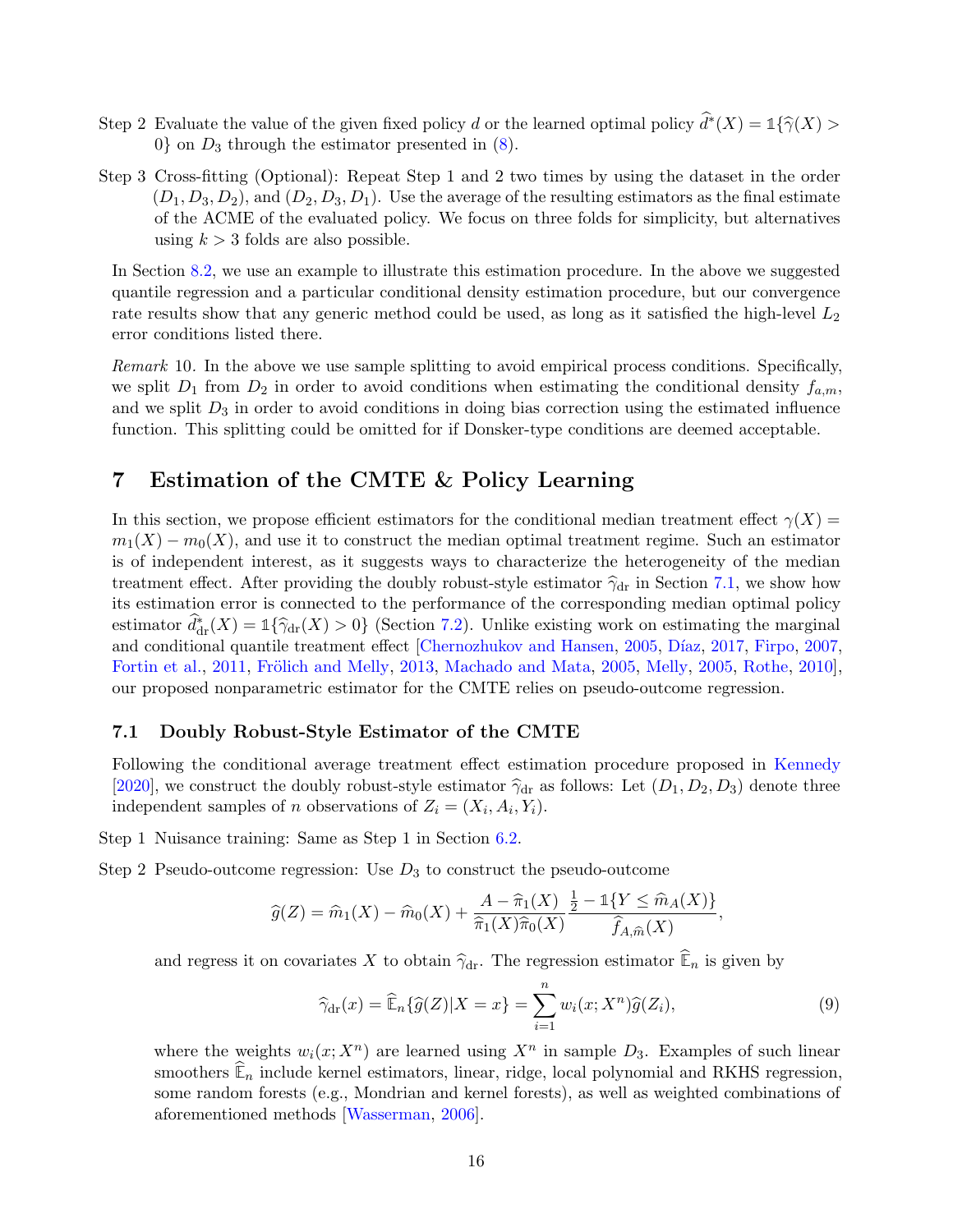Step 3 Cross-fitting (Optional): Repeat Step 1 and 2 two times by using the dataset in the order  $(D_1, D_3, D_2)$ , and  $(D_2, D_3, D_1)$ . Use the average of the resulting estimators as the final  $\hat{\gamma}_{dr}$ .

In a recent line of work [\[Nie and Wager,](#page-23-15) [2021,](#page-23-15) [Kennedy,](#page-22-14) [2020\]](#page-22-14), the conditional treatment effect estimators are commonly compared with an oracle estimator  $\tilde{\gamma}$  that has access to the true nuisance functions. We define the oracle estimator in our setting as follows.

**Definition 2** (Oracle). Denote  $g(Z)$  to be the pseudo-outcome that depends on the true nuisance fucntions:

$$
g(Z) = m_1(X) - m_0(X) + \frac{A - \pi_1(X)}{\pi_1(X)\pi_0(X)} \frac{1/2 - 1\{Y \le m_A(X)\}}{f_{A,m}(X)}.
$$

Given independent and identically distributed samples  $\{X_i, O_i\}_{i=1}^n$  where  $O_i = \gamma(X_i) + \varepsilon_i$  and  $\varepsilon_i$  is a mean-zero noise defined to be  $\varepsilon_i = g(Z_i) - \gamma(X_i)$ , the oracle is given by

$$
\widetilde{\gamma}(x) = \widetilde{\mathbb{E}}_n\{O|X=x\}.
$$

In other words, the oracle  $\tilde{\gamma}$  regresses O on the covariates X using the same linear smoother  $\widehat{\mathbb{E}}_n$  as the one used in  $\hat{\gamma}_{dr}$  [\(9\)](#page-15-2). The performance of the oracle depends directly on the complexity (e.g., smoothness) of  $\gamma$  itself, since the outcome O is the sum of  $\gamma(X)$  and a mean-zero noise.

We illustrate in the following theorem that the mean squared error of  $\hat{\gamma}_{dr}$  can be upper bounded by the oracle error incurred by  $\tilde{\gamma}$  and products of nuisance errors. This allows the CMTE to be estimated at a faster rate even when the nuisance estimates are obtained at slower rates.

<span id="page-16-1"></span>**Theorem 9.** Let  $\hat{\gamma}_{dr}$  and  $\tilde{\gamma}$  denote the conditional median treatment effect estimator and oracle defined as above. Define the weighted norm  $\|\cdot\|_w$  and squared-weighted norm  $\|\cdot\|_{w^2}$  by

$$
||v||_w^2 = ||v(x)||_w^2 = \sum_{i=1}^n \frac{|w_i(x; X^n)|}{\sum_j |w_j(x; X^n)|} \int |v(z)|^2 d\mathbb{P}(z|X_i),
$$
  

$$
||v||_{w^2}^2 = ||v(x)||_{w^2}^2 = \sum_{i=1}^n \frac{|w_i(x; X^n)|^2}{\sum_j |w_j(x; X^n)|^2} \int |v(z)|^2 d\mathbb{P}(z|X_i).
$$

Assume

- 1.  $\mathbb{P}(\epsilon \leq \hat{\pi}_1(X) \leq 1 \epsilon) = 1$  for some  $\epsilon \in (0, 1)$ , 2.  $\mathbb{P}(M_0 \le f_{a,\widehat{m}}(X) \le M_1) = 1$  for  $a \in \{0,1\}$  and  $0 < M_0 \le M_1$ .
- 3.  $Var\{g(Z)|X=x\} \geq \sigma_{\min}^2$  for all  $x \in \mathcal{X}$ .

Then, for all  $x \in \mathcal{X}$ , we have

<span id="page-16-0"></span>
$$
(\widehat{\gamma}_{dr}(x) - \gamma(x))^2 \lesssim (\widetilde{\gamma}(x) - \gamma(x))^2 + b(x) + O_{\mathbb{P}}\left(\|\widehat{g} - g\|_{w^2}^2 \mathbb{E}[(\widetilde{\gamma}(x) - \gamma(x))^2]\right),\tag{10}
$$

where  $b(x) = (\sum_{i=1}^{n} |w_i(x; X^n)|)^2 (\sum_{a=0}^{1} ||\hat{m}_a - m_a||_w^2 (||\hat{\pi}_a \hat{f}_{a,\hat{m}} - \pi_a f_{a,m}||_w + ||\hat{m}_a - m_a||_w))^2$ .

Remark 11. When the pseudo-outcome estimator  $\hat{g}$  is consistent in the squared-weighted norm, i.e.,  $\|\widehat{g} - g\|_{w^2} = o_P(1)$ , we have the third term in [\(10\)](#page-16-0) to be  $o_P(\mathbb{E}[(\widetilde{\gamma}(x) - \gamma(x))^2])$ .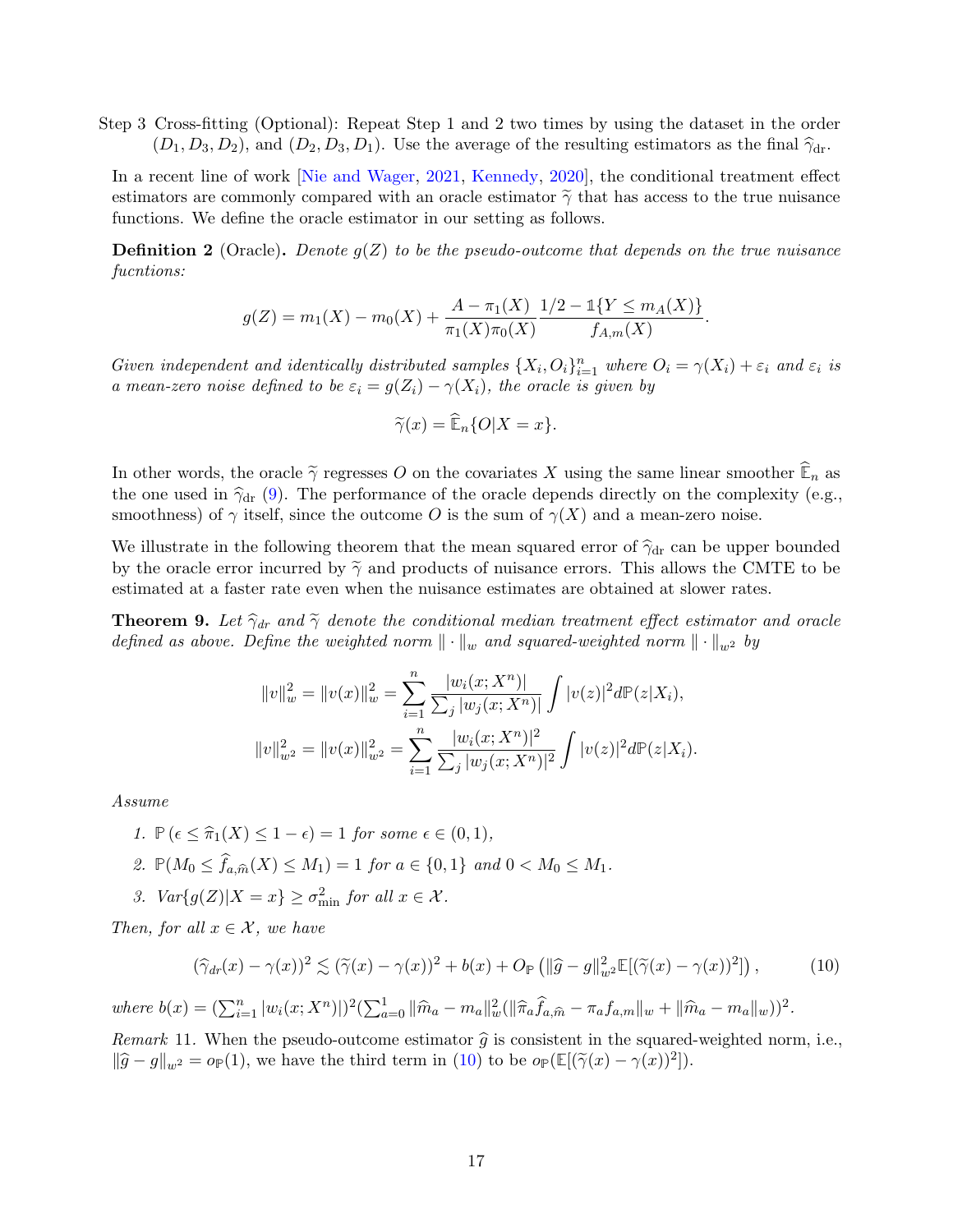The assumptions of Theorem [9](#page-16-1) require  $g(Z)$  to have variation for all  $X = x$ . Our upper bound on the squared error of  $\hat{\gamma}_{dr}$  contains three terms: the first and last terms depend on the error of the oracle  $\tilde{\gamma}$ , while the middle term relies on products of nuisance errors with respect to the weighted norm. When  $\sum_j |w_j(x; X^n)| = 1$ , the weighted norm  $\|\cdot\|_w$  weighs the nuisance errors by  $w_i(x; X^n)$ in a similar way to how the linear smoother  $\widehat{\mathbb{E}}_n$  weighs the pseudo-outcomes. As an example, when the linear smoother  $\mathbb{E}_n$  (e.g., nearest neighbor estimator) relies only on local information, these weighted norms ensure that the error at  $x$  is also weighed by only its local information. In the more general case, the weights for the weighted norms are normalized so that they sum up to 1. As shown in [Stone](#page-23-16) [\[1977\]](#page-23-16), Györfi et al. [\[2002\]](#page-21-15),  $\sum_{i=1}^{n} |w_i(x; X^n)| = O_P(1)$  is a sufficient condition to ensure  $\widehat{\mathbb{E}}_n$  to be weakly universally consistent. In such cases, if  $\|\widehat{g} - g\|_{w^2} = o_P(1)$ , then the squared error of  $\hat{\gamma}_{dr}$  deviates from the error of the oracle  $\tilde{\gamma}$  by products of nuisance errors, suggesting that the CMTE can be estimated at a faster rate compared to the nuisance functions. For a more detailed discussion on sufficient and necessary conditions on  $w_i(x; X^n)$  for ensuring the consistency of  $\widehat{\mathbb{E}}_n$ , we refer the readers to [\[Stone,](#page-23-16) [1977\]](#page-23-16).

### <span id="page-17-0"></span>7.2 Policy Learning

We briefly touch on the problem of learning the median optimal treatment regime. There are many approaches for policy learning. Among them, the two canonical ways are (1) empirical value maximization where the goal is to directly find the optimal policy through maximizing the empirical value of policies in a fixed policy class [\[Zhao et al.,](#page-24-5) [2012,](#page-24-5) [Zhang et al.,](#page-24-6) [2013,](#page-24-6) [Athey and](#page-20-0) [Wager,](#page-20-0) [2021\]](#page-20-0); and (2) estimating the conditional treatment effect  $\gamma(X)$  first and then plugging it into the closed form of the optimal treatment regime  $d^*(X) = \mathbb{1}\{\gamma(X) > 0\}$  [\[Murphy,](#page-23-0) [2003,](#page-23-0) [Robins,](#page-23-1) [2004,](#page-23-1) [van der Laan and Luedtke,](#page-23-3) [2014\]](#page-23-3). The second approach is closely related to plug-in classifiers [\[Audibert and Tsybakov,](#page-21-16) [2007\]](#page-21-16), since deciding on the optimal treatment can be viewed as a binary classification task. Another related line of work is robust policy learning [\[Xiao et al.,](#page-24-7) [2019,](#page-24-7) [Zhang et al.,](#page-24-8) [2021\]](#page-24-8). Using a model-based approach, [Xiao et al.](#page-24-7) [\[2019\]](#page-24-7) learns conditional quantile treatment regimes through robust regression. On the other hand, [Zhang et al.](#page-24-8) [\[2021\]](#page-24-8) uses a heuristic two-stage nonparametric approach for robust policy learning. For a more comprehensive review on policy learning, we refer the readers to [Athey and Wager](#page-20-0) [\[2021\]](#page-20-0).

Using the doubly robust-style estimator  $\hat{\gamma}_{dr}$  presented in [\(9\)](#page-15-2), we adopt the second approach and construct the median optimal treatment regime through  $\hat{d}_{\text{dr}}^*(X) = 1 \{\hat{\gamma}_{\text{dr}}(X) > 0\}$ . We notice that the error of the policy  $\hat{d}_{dr}^*$  is bounded by the error of  $\hat{\gamma}_{dr}$ . Under the assumption that for all  $x \in \mathcal{X}$ , either  $|\gamma(x)| > \delta$  for some  $\delta > 0$  or  $\gamma(x) = 0$ , we obtain that either  $|\gamma(x)| > \delta$  for some  $\delta > 0$  or  $\gamma(x) = 0$ , we obtain that

$$
\mathbb{E}[\mathbb{1}\{\widehat{d}^*_{\mathrm{dr}}(x) \neq d^*(x)\}] \leq \mathbb{P}(|\gamma(x)| \leq |\widehat{\gamma}_{\mathrm{dr}}(x) - \gamma(x)|) \lesssim \mathbb{E}[|\widehat{\gamma}_{\mathrm{dr}}(x) - \gamma(x)|] \leq \sqrt{\mathbb{E}[(\widehat{\gamma}_{\mathrm{dr}}(x) - \gamma(x))^2]}.
$$

The first inequality follows from Lemma [4](#page-34-0) and the second inequality holds since if  $\gamma(x) = 0$ , then  $d^*(x)$  can be either 1 or 0, suggesting that  $\hat{d}^*_{dr}(x)$  will always be optimal. The error of the learned policy  $\hat{d}_{\text{dr}}^*$  can be upper bounded by the square root of the expected squared error given in Theorem [9.](#page-16-1) The assumption used here is stronger than the margin condition. It is of future interest to relax such assumption and study the performance of  $\hat{d}^*_{\text{dr}}$  in more flexible settings.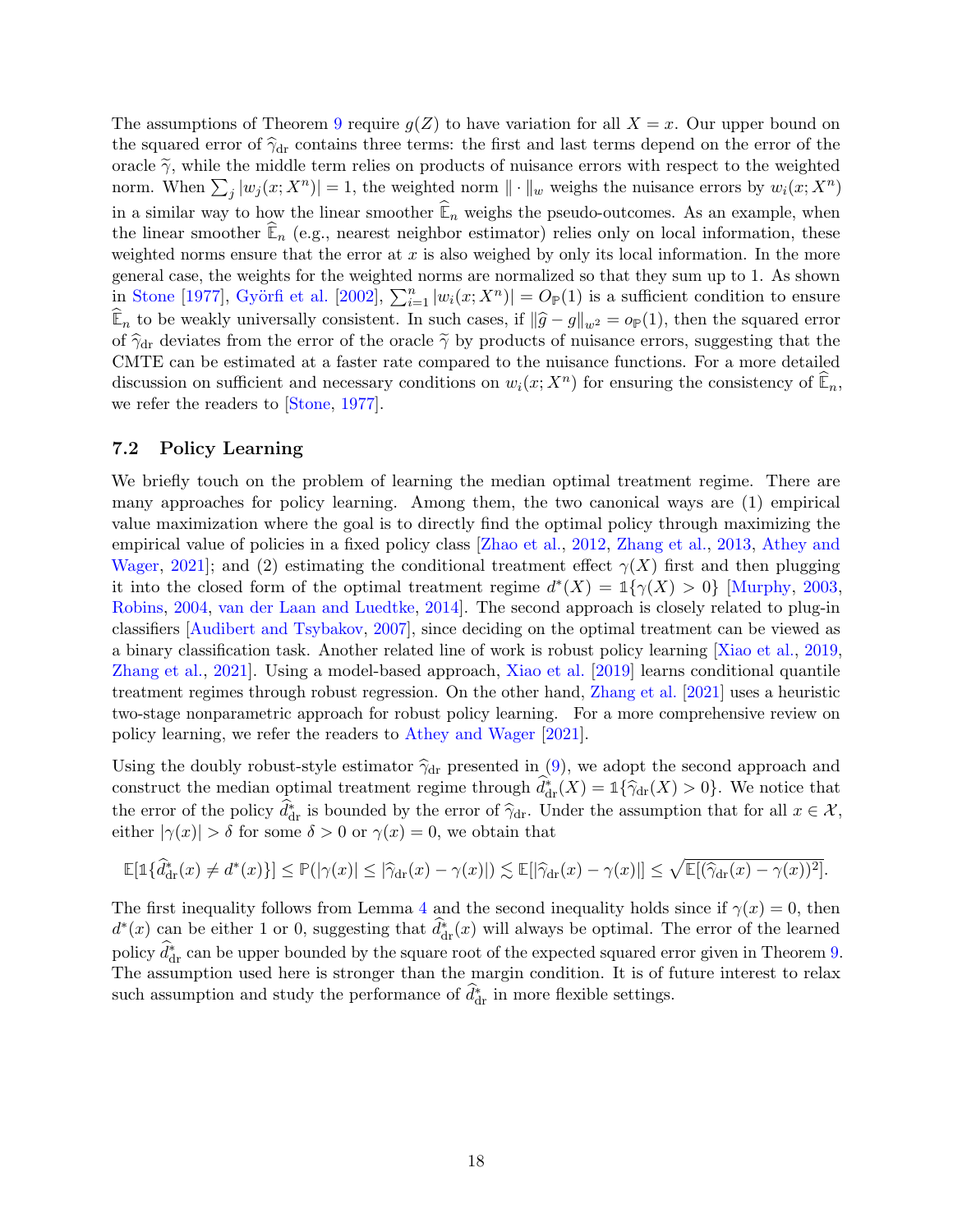<span id="page-18-3"></span>

Figure 2: Root mean square error of the doubly robust-style estimator [\(8\)](#page-11-1) and the plug-in estimator  $(7)$  for settings described in Section [8.1.](#page-18-2) The sample size *n* varies in each subplot. Within a subplot, the x-axis is  $\alpha$ , which controls the estimation error of the nuisances.

### <span id="page-18-0"></span>8 Experiments

### <span id="page-18-2"></span>8.1 Numerical Simulation

To explore the finite-sample properties of the estimator, we simulate from the following data generating process:

$$
X \sim \mathcal{N}(0, \mathbf{I}_5),
$$
  
logit $\{\pi_1(X)\} = X^\top \beta$  where  $\beta = (.2, .2, .2, .2, .2),$   

$$
Y|X, A \sim \text{Lognormal}(X^\top \beta + A, .25).
$$

We note that there is heterogeneity of the conditional median treatment effects across covariates X, i.e.,  $m_1(X) - m_0(X) = \exp(X^\top \beta + 1) - \exp(X^\top \beta) = (e - 1) \exp(X^\top \beta)$ . To inspect the rate of convergence of the estimator in terms of the nuisance estimation error, we constructed the nuisance estimators through the following procedure:  $\hat{\pi}_1(X) = \text{expit}\{\text{logit}(\pi_1(X)) + \epsilon_{1,n}\},\$  $\hat{m}_a(X) = m_a(X) + \epsilon_{2,n}$ , and  $f_{a,\hat{m}}(X) = f_{a,m}(X) + \epsilon_{3,n}$  where  $\epsilon_{1,n}, \epsilon_{2,n}, \epsilon_{3,n}$  are independent samples drawn from  $\mathcal{N}(n^{-\alpha}, n^{-2\alpha})$ . This construction ensures that the root mean square errors of  $\hat{\pi}_a, \hat{m}_a$ and  $\hat{f}_{a,\hat{m}}$  are of order  $O(n^{-\alpha})$ . The policy used for evaluation is  $d(X) = \mathbb{1}\{X_1 > 0\}$ . Results shown in Figure [2](#page-18-3) are averaged over 1000 rounds.

As we have seen in Figure [2,](#page-18-3) the doubly robust-style estimator converges faster compared to the plug-in estimator. When  $n = 5000$ , we see the estimation error of the doubly robust-style estimator is close to 0 when  $\alpha = .25$ , in line with what our theory suggests in Corollary [6.](#page-12-2)

### <span id="page-18-1"></span>8.2 Application: ACTG 175

We illustrate our proposed methods using the ACTG 175 dataset given in the R package speff2trial [\[Juraska et al.,](#page-22-15) [2012\]](#page-22-15). The data are from a randomized clinical trial in a population of adults with HIV type I. The treatment is binary where  $A = 0$  stands for only using zidovudine as the therapy and  $A = 1$  represents combination therapies. The outcome of interest is CD4 T cell count after  $96 \pm 5$  weeks. Covariates X include baseline CD4 and CD8 T cell count, age, weight, Karnofsky score, indicators for race, gender, hemophilia, homosexual activity, drug use, whether symptomatic, and previous zidovudine and antiretroviral use. Since the treatment is randomized, the propensity score is known to be  $\pi_1(x) = .75$  for all subjects. The number of observations is  $n = 1342$ , after excluding subjects with missing outcomes.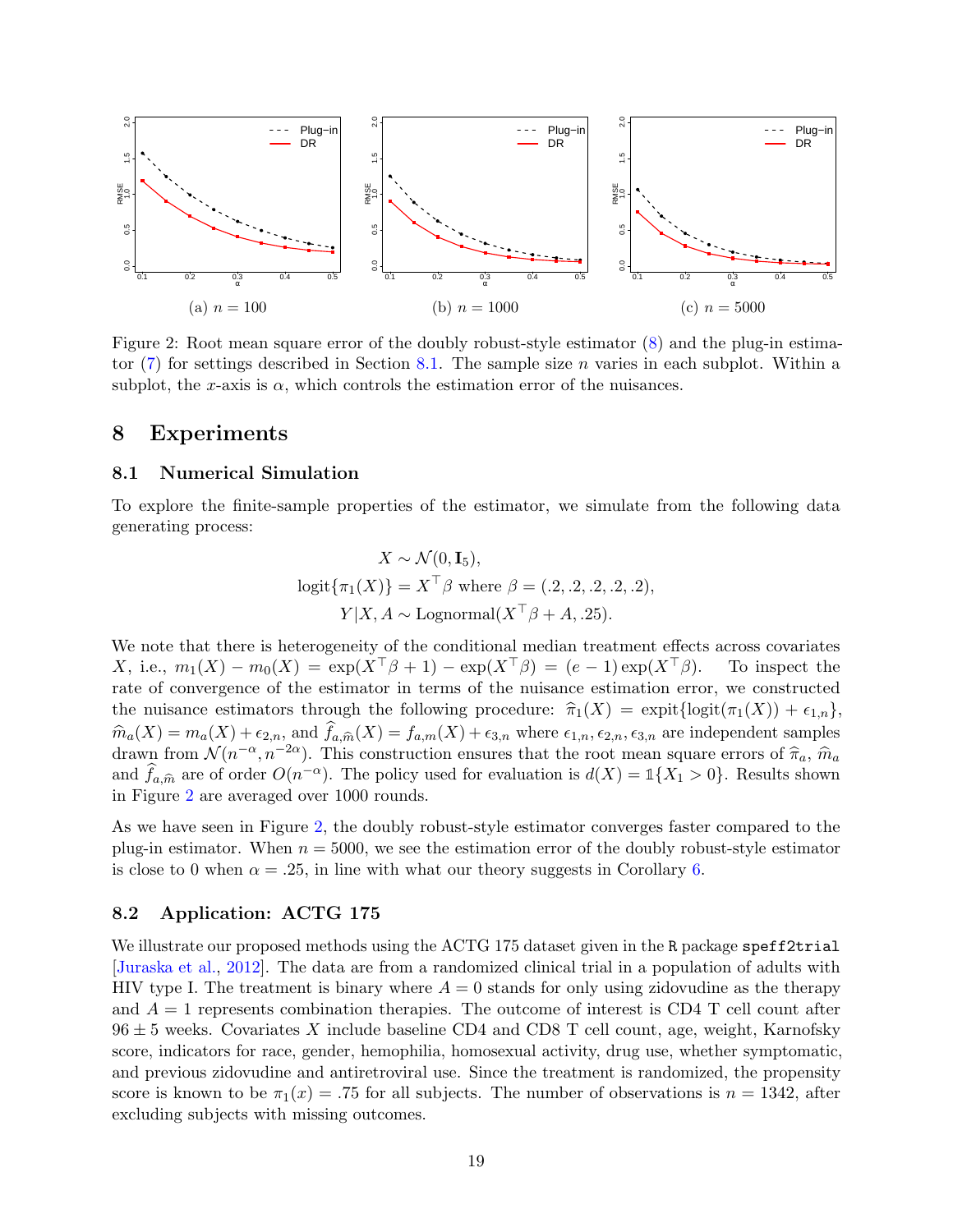<span id="page-19-0"></span>

Figure 3: [3a](#page-19-0) is the histogram of the outcomes for females under treatment and control. The difference in mean outcome under treatment versus control is 49, while the difference in median outcomes is only 1. [3b](#page-19-0) is the histogram of  $\hat{m}_1(X_i) - \hat{m}_0(X_i)$  where  $\hat{m}_a$  is estimated using quantile regression forests described in Section [8.2.](#page-18-1)

Figure [3a](#page-19-0) shows a histogram of outcomes under treatment versus control for females; the presence of skewed treatment responses suggest the median may be a more useful measure than the mean in this study. In fact, although the mean outcome in this group is quite different under treatment versus control (mean CD4 count is 341 for treated females, but only 292 for controls), the medians are similar (313 for treated, 312 for control).

Therefore we apply our proposed methods to estimate the value of the median optimal policy, and the value of a few competing policies. Specifically we use the estimator described in Section [6.2,](#page-14-0) splitting the sample into thirds  $(D_1, D_2 \text{ and } D_3)$  and using cross-fitting. In  $D_1$  the conditional median estimate  $\hat{m}_a$  is obtained with quantile regression forests via the package quantregForest [\[Meinshausen,](#page-22-16)  $2006$  (recall the propensity score is known and so does not need to be estimated here).  $D_2$  is then used to construct the density estimate  $f_{a,\hat{m}}$ , which we estimated by regressing a Gaussian beam of middle the straight of construction of  $\hat{a}$  and  $\hat{b}$  are  $\hat{b}$  and  $\hat{c}$  and  $\hat{c}$  are  $\hat{c}$  and  $\$ kernel-weighted outcome centered at  $\hat{m}_a$  on X using the randomForest R package. The bandwidth h was chosen using Silverman's rule [\[Silverman,](#page-23-17) [1986\]](#page-23-17). We considered estimating the ACME value of five policies using  $D_3$ : the observational policy  $d(X_i) = A_i$ , a plug-in median optimal policy  $d(X_i) = \mathbb{1}\{\hat{m}_1(X_i) > \hat{m}_0(X_i)\}\$ , the treat-all policy  $d(X_i) = 1$ , the treat-none policy  $d(X_i) = 0$ , and a plug-in mean optimal policy  $d(X_i) = \mathbb{1}\{\hat{\mu}_1(X_i) > \hat{\mu}_0(X_i)\}\$  where the regression functions  $\hat{\mu}_a$  are also estimated via random forests.

Figure [4](#page-20-1) shows the estimated values with the proposed doubly robust-style estimator  $\psi_{d,dr}$ , as well as the plug-in  $\psi_{d,pi}$ , for reference. 95% confidence intervals for  $\psi_{d,dr}$  are obtained with the usual Wald interval based on the empirical variance  $\psi_{d,dr} \pm 1.96\hat{\sigma}_d/\sqrt{n}$  where  $\hat{\sigma}_d$  is the sample<br>standard deviation of the influence function estimates. The results show the median ortimal policy standard deviation of the influence function estimates. The results show the median optimal policy gives the highest value (342.40 with 95% CI 8.20), with the mean optimal policy and treat-all policy close behind. The treat-none policy does substantially worse than even the observational (random assignment) policy. Figure [3b](#page-19-0) shows a histogram of the conditional median treatment effects  $\hat{m}_1(X_i) - \hat{m}_0(X_i)$ , indicating a modest amount of effect heterogeneity.

## 9 Discussion

In this paper, we proposed a treatment policy based on conditional median treatment effects, and a new ACME value measure which is maximized for this policy. Importantly, our proposed approach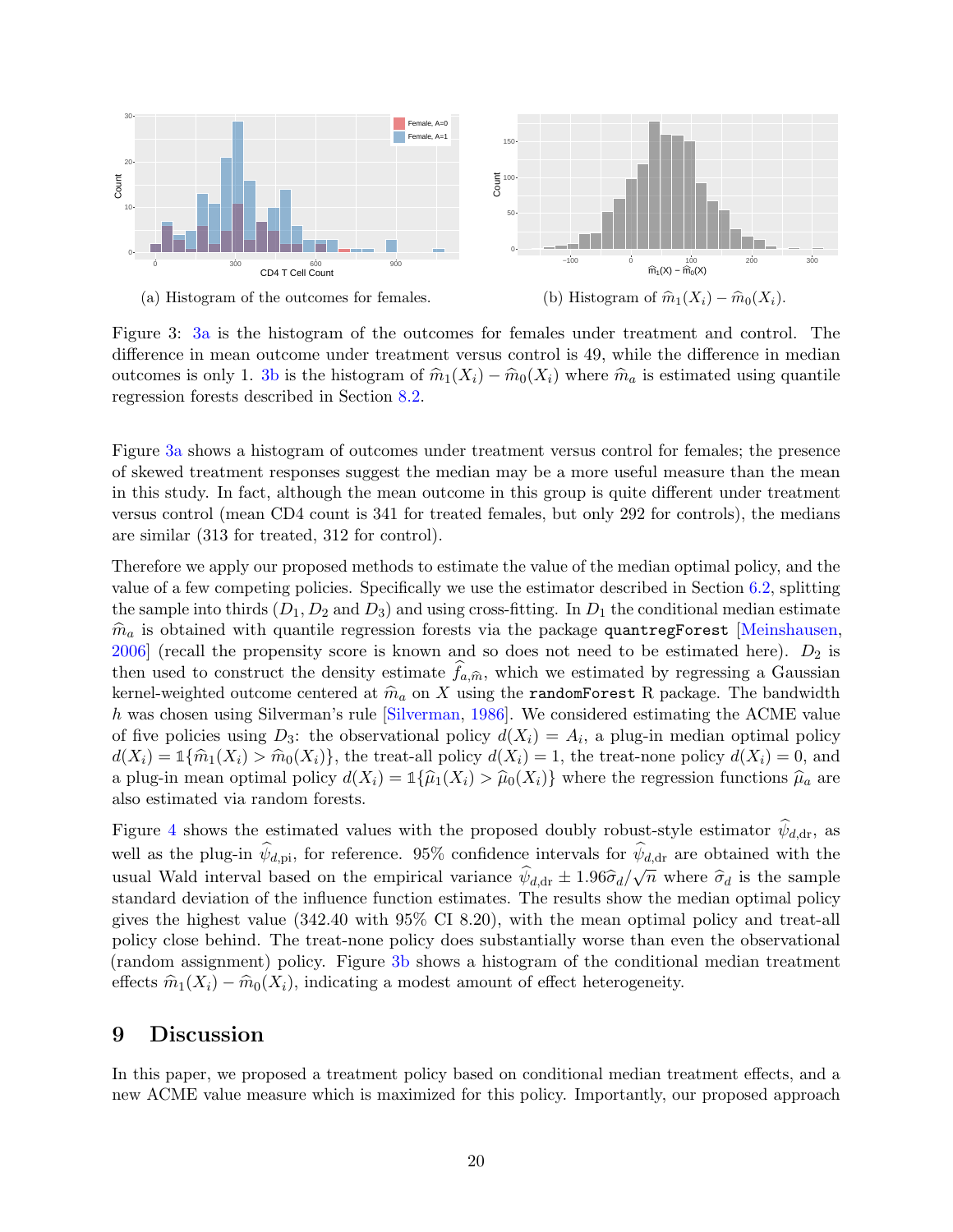<span id="page-20-1"></span>

Figure 4: The results for the ACTG 175 data analysis. Black triangles show the estimated ACME values of five different policies, computed with our proposed estimator [\(8\)](#page-11-1), and the black lines show the estimated 95% confidence intervals. For comparison, the yellow circles are estimates from the plug-in estimator [\(7\)](#page-11-4).

avoids both within-group lack of robustness issues with the mean, as well as across-group unfairness issues with the marginal median. We argue that optimal treatment policies should be defined in terms of the conditional distribution of outcomes, given covariates, rather than the marginal, in order to avoid across-group unfairness. We study nonparametric efficiency bounds and propose provably optimal doubly robust-style estimators, showing their finite-sample properties in simulations and in an illustration analyzing effects of combination therapy in treating HIV. We would generally argue that the mean is most useful as a measure of centrality when it is close to the median, and otherwise the median should be preferred; this suggests median effects should at least be used more widely than they are at present.

There are many opportunities for future related work. In addition to developing  $V$ -specific median optimal treatment regimes and analyzing  $\hat{d}_{dr}^*$  in more general settings, one could also consider more general (conditional) quantile optimal treatment regimes that replace conditional medians by conditional quantiles. All of this could also be adapted to numerous other settings, including continuous or time-varying treatments, or mediation problems, or settings where treatments may be confounded so that sensitivity analysis or instrumental variables may be used, etc.

# Acknowledgement

LL is generously supported by an Open Philanthropy AI Fellowship, and EK gratefully acknowledges support from NSF Grant DMS1810979. The authors thank Sivaraman Balakrishnan and David Childers for very helpful discussions.

# References

<span id="page-20-0"></span>Susan Athey and Stefan Wager. Policy learning with observational data. *Econometrica*, 89(1): 133–161, 2021.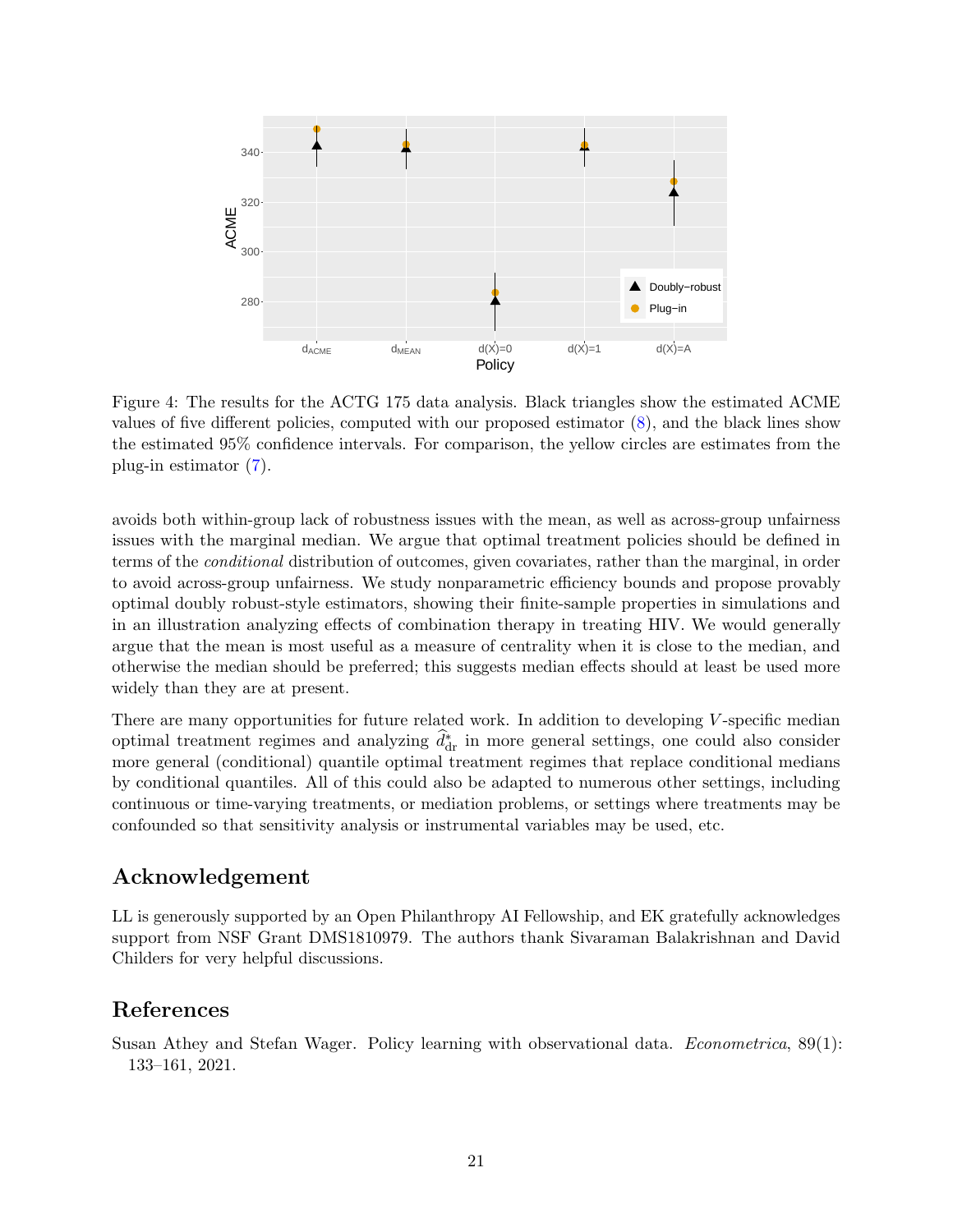- <span id="page-21-16"></span>Jean-Yves Audibert and Alexandre B Tsybakov. Fast learning rates for plug-in classifiers. The Annals of statistics, 35(2):608–633, 2007.
- <span id="page-21-9"></span>Peter J Bickel and Yaacov Ritov. Estimating integrated squared density derivatives: sharp best order of convergence estimates. Sankhyā: The Indian Journal of Statistics, Series A, pages 381–393, 1988.
- <span id="page-21-1"></span>Peter J Bickel, Chris AJ Klaassen, Peter J Bickel, Ya'acov Ritov, J Klaassen, Jon A Wellner, and YA'Acov Ritov. *Efficient and adaptive estimation for semiparametric models*, volume 4. Johns Hopkins University Press Baltimore, 1993.
- <span id="page-21-3"></span>George Casella and Roger L Berger. Statistical inference, volume 2. Duxbury Pacific Grove, CA, 2002.
- <span id="page-21-0"></span>Bibhas Chakraborty. Statistical methods for dynamic treatment regimes. Springer, 2013.
- <span id="page-21-10"></span>Bibhas Chakraborty, Susan Murphy, and Victor Strecher. Inference for non-regular parameters in optimal dynamic treatment regimes. Statistical methods in medical research, 19(3):317–343, 2010.
- <span id="page-21-11"></span>Victor Chernozhukov and Christian Hansen. An iv model of quantile treatment effects. Econometrica, 73(1):245–261, 2005.
- <span id="page-21-2"></span>Victor Chernozhukov, Denis Chetverikov, Mert Demirer, Esther Duflo, Christian Hansen, Whitney Newey, and James Robins. Double/debiased machine learning for treatment and structural parameters. The Econometrics Journal, 21(1):C1–C68, 2018.
- <span id="page-21-6"></span>Alexandra Chouldechova and Aaron Roth. A snapshot of the frontiers of fairness in machine learning. Communications of the ACM, 63(5):82–89, 2020.
- <span id="page-21-7"></span>Iván Díaz. Efficient estimation of quantiles in missing data models. Journal of Statistical Planning and Inference, 190:39–51, 2017.
- <span id="page-21-4"></span>Cynthia Dwork, Moritz Hardt, Toniann Pitassi, Omer Reingold, and Richard Zemel. Fairness through awareness. In Proceedings of the 3rd innovations in theoretical computer science conference, pages 214–226, 2012.
- <span id="page-21-12"></span>Sergio Firpo. Efficient semiparametric estimation of quantile treatment effects. *Econometrica*, 75  $(1):259-276, 2007.$
- <span id="page-21-13"></span>Nicole Fortin, Thomas Lemieux, and Sergio Firpo. Decomposition methods in economics. In Handbook of labor economics, volume 4, pages 1–102. Elsevier, 2011.
- <span id="page-21-14"></span>Markus Frölich and Blaise Melly. Unconditional quantile treatment effects under endogeneity. Journal of Business & Economic Statistics, 31(3):346–357, 2013.
- <span id="page-21-15"></span>László Györfi, Michael Kohler, Adam Krzyzak, Harro Walk, et al. A distribution-free theory of nonparametric regression, volume 1. Springer, 2002.
- <span id="page-21-8"></span>Jinyong Hahn. On the role of the propensity score in efficient semiparametric estimation of average treatment effects. Econometrica, pages 315–331, 1998.
- <span id="page-21-5"></span>Moritz Hardt, Eric Price, and Nathan Srebro. Equality of opportunity in supervised learning. In Proceedings of the 30th International Conference on Neural Information Processing Systems, pages 3323–3331, 2016.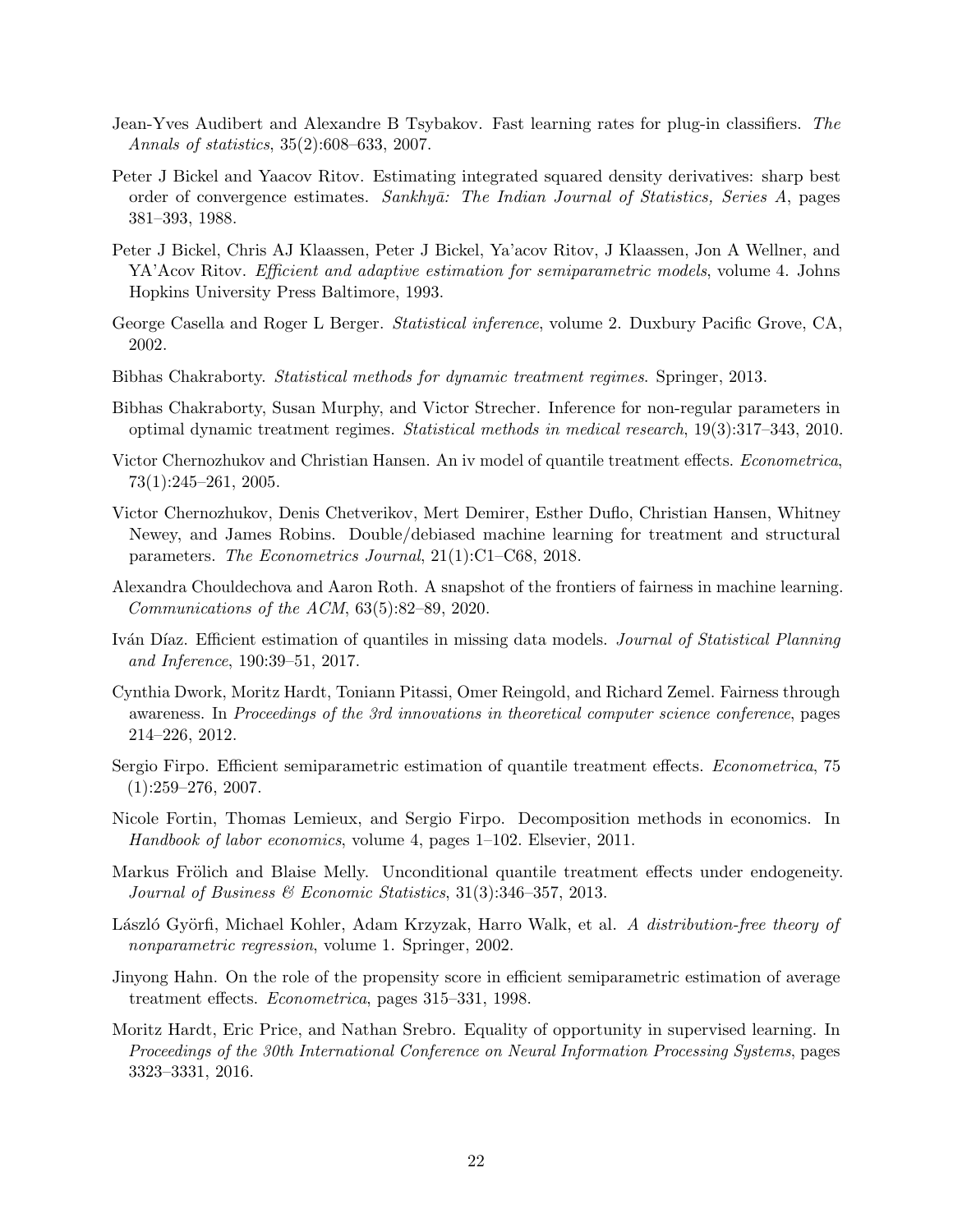- <span id="page-22-10"></span>Keisuke Hirano and Jack R Porter. Impossibility results for nondifferentiable functionals. *Econo*metrica, 80(4):1769–1790, 2012.
- <span id="page-22-4"></span>Peter J Huber. Robust statistics, volume 523. John Wiley & Sons, 2004.
- <span id="page-22-3"></span>Peter J Huber et al. The behavior of maximum likelihood estimates under nonstandard conditions. In Proceedings of the fifth Berkeley symposium on mathematical statistics and probability, volume 1, pages 221–233. University of California Press, 1967.
- <span id="page-22-15"></span>M Juraska, PB Gilbert, X Lu, M Zhang, M Davidian, and AA Tsiatis. speff2trial: Semiparametric efficient estimation for a two-sample treatment effect. R package version,  $1(4)$ ,  $2012$ .
- <span id="page-22-8"></span>Nathan Kallus, Xiaojie Mao, and Masatoshi Uehara. Localized debiased machine learning: Efficient estimation of quantile treatment effects, conditional value at risk, and beyond.  $arXiv$  preprint arXiv:1912.12945, 2019.
- <span id="page-22-2"></span>Edward H Kennedy. Semiparametric theory and empirical processes in causal inference. In Statistical causal inferences and their applications in public health research, pages 141–167. Springer, 2016.
- <span id="page-22-14"></span>Edward H Kennedy. Optimal doubly robust estimation of heterogeneous causal effects. arXiv preprint arXiv:2004.14497, 2020.
- <span id="page-22-17"></span>Edward H Kennedy, Sivaraman Balakrishnan, Max G'Sell, et al. Sharp instruments for classifying compliers and generalizing causal effects. Annals of Statistics, 48(4):2008–2030, 2020.
- <span id="page-22-1"></span>Michael R Kosorok and Eric B Laber. Precision medicine. Annual review of statistics and its application, 6:263–286, 2019.
- <span id="page-22-9"></span>Eric B Laber and Susan A Murphy. Adaptive confidence intervals for the test error in classification. Journal of the American Statistical Association, 106(495):904–913, 2011.
- <span id="page-22-0"></span>Eric B Laber, Daniel J Lizotte, Min Qian, William E Pelham, and Susan A Murphy. Dynamic treatment regimes: Technical challenges and applications. Electronic Journal of Statistics, 8(1): 1225, 2014.
- <span id="page-22-5"></span>Kristin A Linn, Eric B Laber, and Leonard A Stefanski. Interactive q-learning for quantiles. *Journal* of the American Statistical Association, 112(518):638–649, 2017.
- <span id="page-22-6"></span>Alex Luedtke, Antoine Chambaz, et al. Performance guarantees for policy learning. In Annales de l'Institut Henri Poincaré, Probabilités et Statistiques, volume 56, pages 2162–2188. Institut Henri Poincaré, 2020.
- <span id="page-22-11"></span>Alexander R Luedtke and Mark J van der Laan. Statistical inference for the mean outcome under a possibly non-unique optimal treatment strategy. Annals of statistics, 44(2):713, 2016.
- <span id="page-22-12"></span>José AF Machado and José Mata. Counterfactual decomposition of changes in wage distributions using quantile regression. Journal of applied Econometrics, 20(4):445–465, 2005.
- <span id="page-22-7"></span>Ninareh Mehrabi, Fred Morstatter, Nripsuta Saxena, Kristina Lerman, and Aram Galstyan. A survey on bias and fairness in machine learning. *arXiv preprint arXiv:1908.09635*, 2019.
- <span id="page-22-16"></span>Nicolai Meinshausen. Quantile regression forests. Journal of Machine Learning Research, 7(Jun): 983–999, 2006.
- <span id="page-22-13"></span>Blaise Melly. Decomposition of differences in distribution using quantile regression. Labour economics, 12(4):577–590, 2005.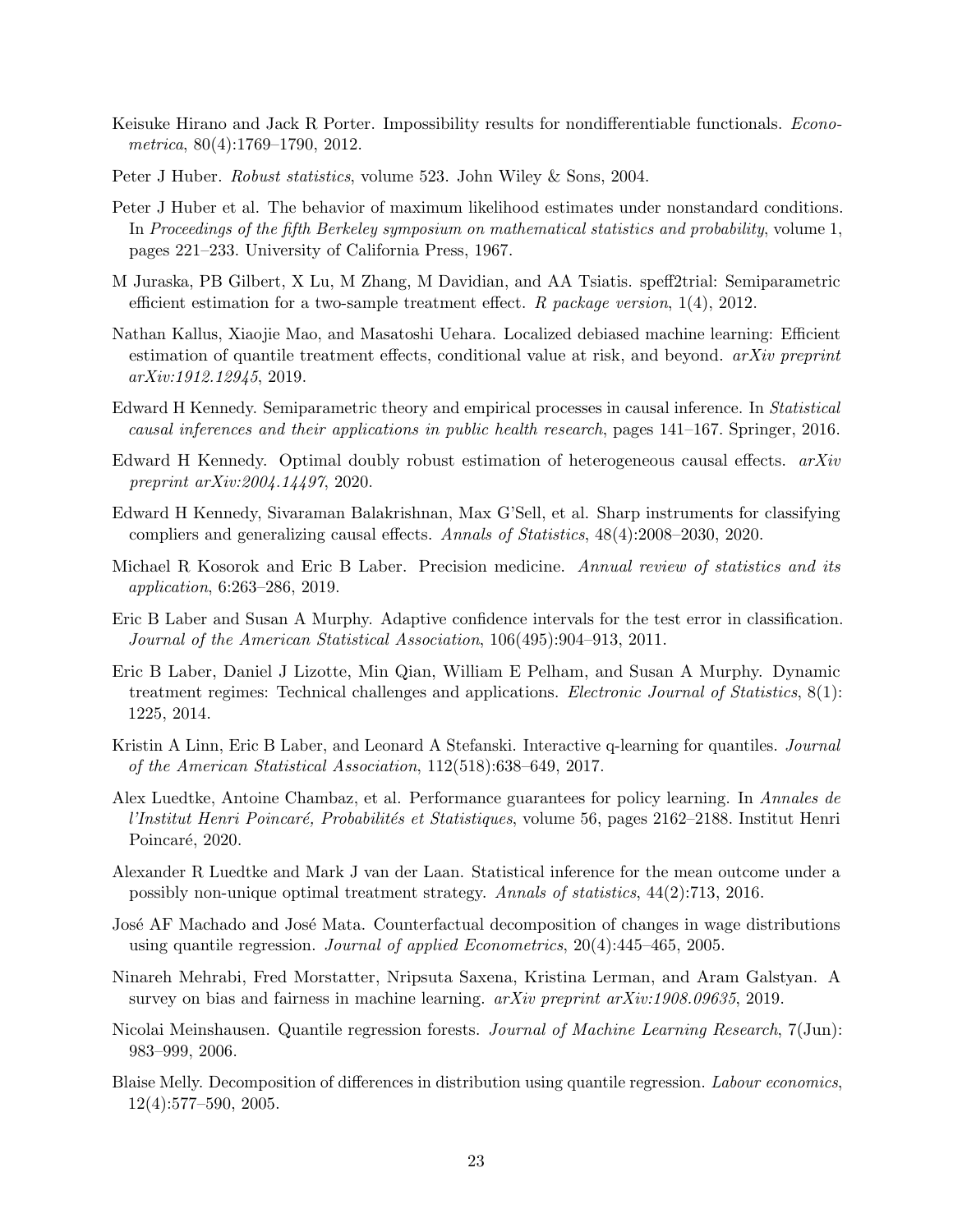- <span id="page-23-11"></span>Weibin Mo, Zhengling Qi, and Yufeng Liu. Learning optimal distributionally robust individualized treatment rules. Journal of the American Statistical Association, pages 1–16, 2020.
- <span id="page-23-0"></span>Susan A Murphy. Optimal dynamic treatment regimes. Journal of the Royal Statistical Society: Series B (Statistical Methodology), 65(2):331–355, 2003.
- <span id="page-23-4"></span>Whitney K Newey. Semiparametric efficiency bounds. Journal of Applied Econometrics, 5(2):99–135, 1990.
- <span id="page-23-15"></span>Xinkun Nie and Stefan Wager. Quasi-oracle estimation of heterogeneous treatment effects. Biometrika, 108(2):299–319, 2021.
- <span id="page-23-7"></span>Zhengling Qi, Jong-Shi Pang, and Yufeng Liu. Estimating individualized decision rules with tail controls. arXiv preprint arXiv:1903.04367, 2019.
- <span id="page-23-10"></span>Joaquin Quionero-Candela, Masashi Sugiyama, Anton Schwaighofer, and Neil D Lawrence. Dataset shift in machine learning. The MIT Press, 2009.
- <span id="page-23-12"></span>James Robins, Lingling Li, Eric Tchetgen, Aad van der Vaart, et al. Higher order influence functions and minimax estimation of nonlinear functionals. In Probability and statistics: essays in honor of David A. Freedman, pages 335–421. Institute of Mathematical Statistics, 2008.
- <span id="page-23-1"></span>James M Robins. Optimal structural nested models for optimal sequential decisions. In Proceedings of the second seattle Symposium in Biostatistics, pages 189–326. Springer, 2004.
- <span id="page-23-8"></span>R Tyrrell Rockafellar and Stanislav Uryasev. Conditional value-at-risk for general loss distributions. Journal of Banking & Finance, 26(7):1443–1471, 2002.
- <span id="page-23-14"></span>Christoph Rothe. Nonparametric estimation of distributional policy effects. Journal of Econometrics,  $155(1):56-70, 2010.$
- <span id="page-23-9"></span>Donald B Rubin. Estimating causal effects of treatments in randomized and nonrandomized studies. Journal of Educational Psychology, 66(5):688, 1974.
- <span id="page-23-2"></span>Phillip J Schulte, Anastasios A Tsiatis, Eric B Laber, and Marie Davidian. Q-and a-learning methods for estimating optimal dynamic treatment regimes. Statistical Science: a review Journal of the Institute of Mathematical Statistics, 29(4):640, 2014.
- <span id="page-23-17"></span>Bernard W Silverman. *Density estimation for statistics and data analysis*, volume 26. CRC press, 1986.
- <span id="page-23-16"></span>Charles J Stone. Consistent nonparametric regression. The annals of statistics, pages 595–620, 1977.
- <span id="page-23-6"></span>Anastasios Tsiatis. Semiparametric theory and missing data. Springer Science & Business Media, 2007.
- <span id="page-23-13"></span>Alexander B Tsybakov et al. Optimal aggregation of classifiers in statistical learning. The Annals of Statistics, 32(1):135–166, 2004.
- <span id="page-23-3"></span>Mark J van der Laan and Alexander R Luedtke. Targeted learning of an optimal dynamic treatment, and statistical inference for its mean outcome. 2014.
- <span id="page-23-5"></span>Mark J van der Laan and James M Robins. Unified methods for censored longitudinal data and causality. Springer Science & Business Media, 2003.
- <span id="page-23-18"></span>Aad W van der Vaart. Asymptotic statistics, volume 3. Cambridge university press, 2000.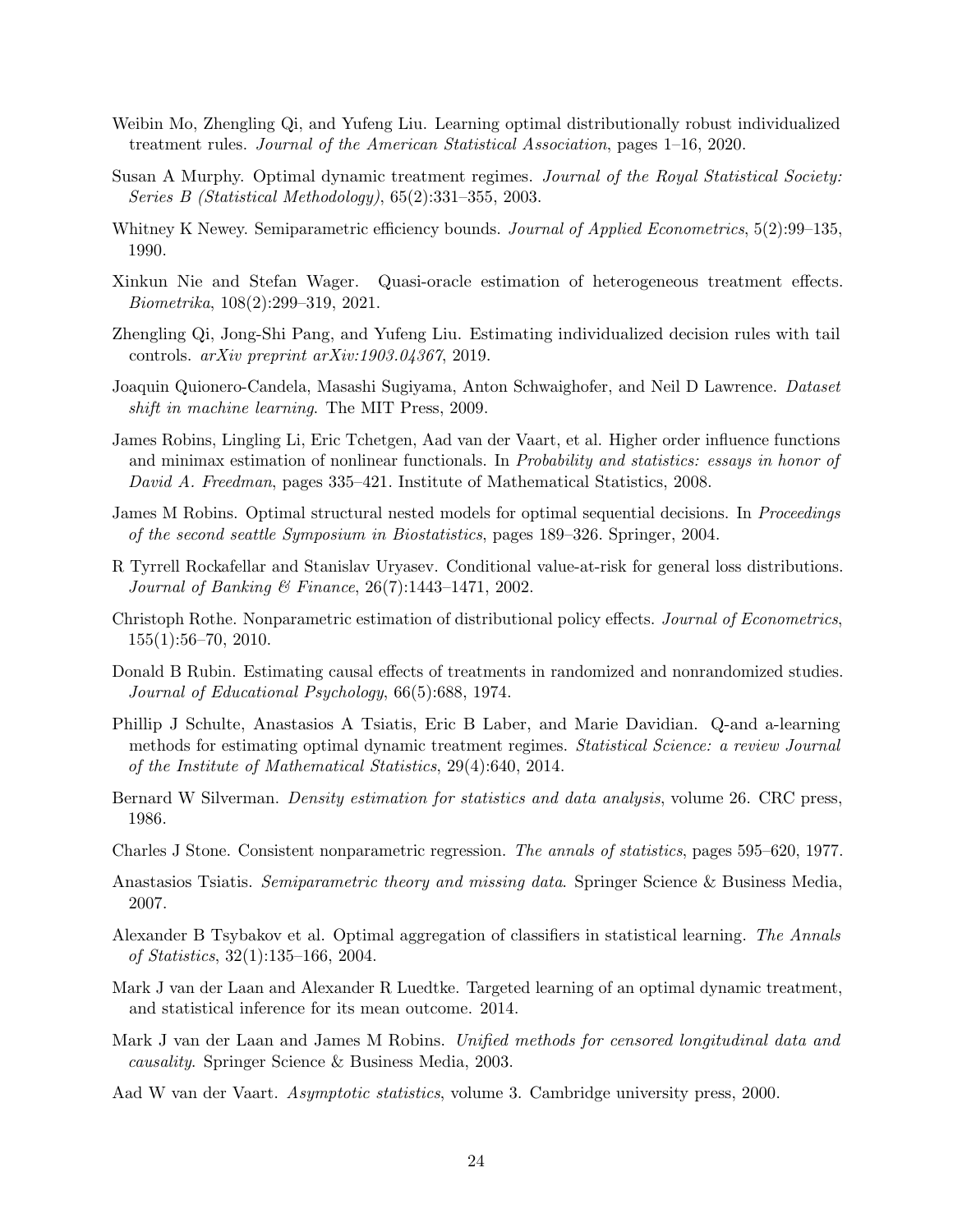<span id="page-24-0"></span>Aad W van der Vaart. Semiparametric statistics. Lecture Notes in Math., (1781), 2002.

- <span id="page-24-1"></span>Lan Wang, Yu Zhou, Rui Song, and Ben Sherwood. Quantile-optimal treatment regimes. Journal of the American Statistical Association, 113(523):1243–1254, 2018.
- <span id="page-24-4"></span>Larry Wasserman. All of nonparametric statistics. Springer Science & Business Media, 2006.
- <span id="page-24-7"></span>Wei Xiao, Hao Helen Zhang, and Wenbin Lu. Robust regression for optimal individualized treatment rules. Statistics in medicine, 38(11):2059–2073, 2019.
- <span id="page-24-2"></span>Baqun Zhang, Anastasios A Tsiatis, Eric B Laber, and Marie Davidian. A robust method for estimating optimal treatment regimes. Biometrics, 68(4):1010–1018, 2012.
- <span id="page-24-6"></span>Baqun Zhang, Anastasios A Tsiatis, Eric B Laber, and Marie Davidian. Robust estimation of optimal dynamic treatment regimes for sequential treatment decisions. Biometrika, 100(3):681–694, 2013.
- <span id="page-24-8"></span>Jinchun Zhang, Andrea B Troxel, and Eva Petkova. Robust index of confidence weighted learning for optimal individualized treatment rule estimation. Stat, 10(1):e374, 2021.
- <span id="page-24-5"></span>Yingqi Zhao, Donglin Zeng, A John Rush, and Michael R Kosorok. Estimating individualized treatment rules using outcome weighted learning. Journal of the American Statistical Association, 107(499):1106–1118, 2012.
- <span id="page-24-3"></span>Wenjing Zheng and Mark J van der Laan. Asymptotic theory for cross-validated targeted maximum likelihood estimation. 2010.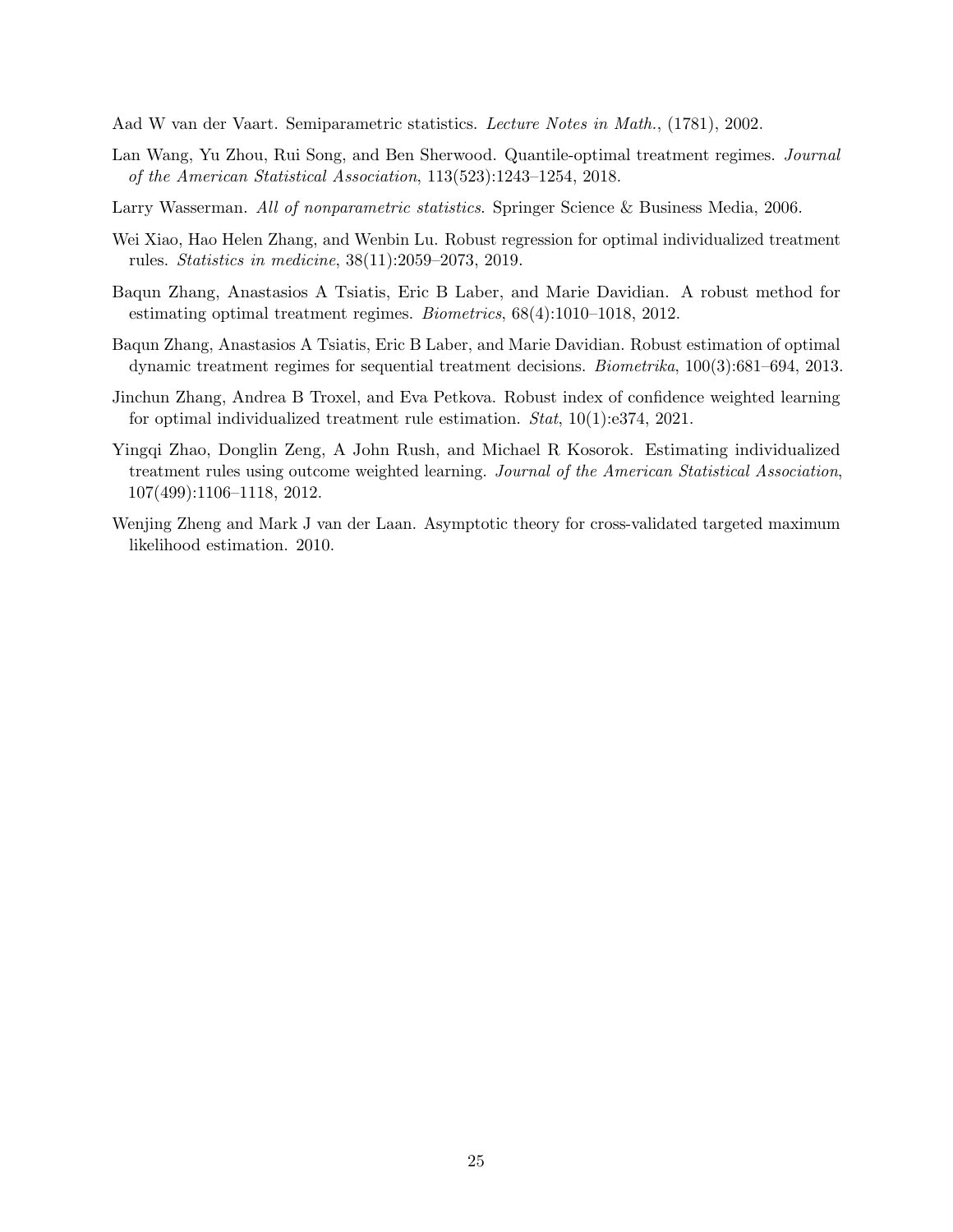# A Proofs

### A.1 Proofs in Section [4](#page-5-0)

Proof of Proposition [1.](#page-5-2) Pick  $x \in \mathcal{X}$ . For all  $a \in \{0,1\}$ , we have  $|\mu_a(x) - m_a(x)| \leq \sigma_a(x)$ . If  $\mu_1(x) > \mu_0(x)$ , then  $m_1(x) \geq \mu_1(x) - \sigma_1(x) > \mu_0(x) + \sigma_0(x) \geq m_0(x)$ , where the second inequality holds because of the assumption that  $|\mu_1(x) - \mu_0(x)| > \sigma_1(x) + \sigma_0(x)$ . Similarly,  $m_1(x) > m_0(x)$ implies that  $\mu_1(x) \geq m_1(x) - \sigma_1(x) > m_0(x) + \sigma_0(x) \geq \mu_0(x)$ . Thus, we have that  $\mu_1(x) > \mu_0(x) \Leftrightarrow$  $m_1(x) > m_0(x)$ , which completes the proof.  $\Box$ 

*Proof of Proposition [2.](#page-6-0)* By definition, the marginal median optimal policy  $d_{\text{MME}}^*$  satisfies that for all  $d \in \mathcal{D}, m(Y^{d^*_{\text{MME}}}) \geq m(Y^d)$ . We use a tuple  $(a_1, a_0)$  to represent a policy d where  $a_i = d(i)$ , which gives us the following table:

<span id="page-25-1"></span>

| $(a_0, a_1)$ | $m(Y^d)$                                                                                               |
|--------------|--------------------------------------------------------------------------------------------------------|
| (0,1)        | $\frac{\sigma_1(1)\mu_0(0)+\sigma_0(0)\mu_1(1)}{\sigma_0(0)+\sigma_1(1)}$                              |
| (1,1)        | $\frac{\sigma_1(1)\mu_1(0)+\sigma_1(0)\mu_1(1)}{\sigma_1(0)+\sigma_1(1)}$                              |
| (0,0)        | $\frac{\sigma_0(1)\mu_0(0)+\sigma_0(0)\mu_0(1)}{\sigma_0(0)+\sigma_0(1)}$                              |
| (1,0)        | $\sigma_0(1)\mu_1(0)+\sigma_1(0)\mu_0(1)$<br>$\frac{\sigma_1(0)+\sigma_0(1)}{\sigma_1(0)+\sigma_0(1)}$ |

Table 2: Marginal medians of all possible policies in the setting described in Section [4.2.](#page-6-1)

Given  $\sigma_1(1) > \sigma_0(1)$  and  $\mu_1(1) > \mu_0(1)$  and  $\frac{\mu_1(1)}{\mu_0(1)} < \frac{\sigma_1(1)}{\sigma_0(1)}$ , when we pick  $\{\mu_a(0), \sigma_a(0)\}_{a=0}^1$  such that for  $a = 0$  and  $a = 1$ ,

$$
(\sigma_1(1) - \sigma_0(1)) \mu_a(0) + (\mu_1(1) - \mu_0(1)) \sigma_a(0) > \sigma_1(1)\mu_0(1) - \sigma_0(1)\mu_1(1), \tag{11}
$$

the optimal policy  $d^*_{\text{MME}}$  will assign the decision for  $x = 1$  according to  $d^*_{\text{MME}}(1) = \mathbb{1}{\mu_1(1)} > \mu_0(1)$ since the conditions have ensured that  $m(Y^{(1,1)}) > m(Y^{(1,0)})$  and  $m(Y^{(0,1)}) > m(Y^{(0,0)})$ . On the other hand, if [\(11\)](#page-25-1) does not hold for  $a = 0$  and  $a = 1$ , then the marginal median optimal policy  $d_{\text{MME}}^*(1) = \mathbb{1}\{\mu_1(1) \leq \mu_0(1)\}.$  $\Box$ 

### <span id="page-25-0"></span>A.2 Proofs in Section [5](#page-8-0)

Derivation of the influence function under discrete covariates and continuous outcome. Let  $IF(\cdot)$  denote the operator that returns the influence function of an input functional. In this analysis, we assume X to be discrete and Y to be continuous. Let  $p(x)$  denote the probability mass function of X. We start with the chain rule of  $IF(\cdot)$ .

$$
\phi_d(Z) = \text{IF}(\psi_d(\mathbb{P})) = \text{IF}\left(\sum_{x \in \mathcal{X}} p(x)m_d(x)\right)
$$
  
= 
$$
\sum_{x \in \mathcal{X}} p(x) \left{\text{IF}(m_1(x))d(x) + \text{IF}(m_0(x))(1 - d(x))\right} + \text{IF}(p(x))m_d(x),
$$

where  $IF(p(x)) = 1\{X = x\} - p(x)$ . Thus, it suffices to find  $IF(m_a(x))$  where  $a \in \{0, 1\}$ .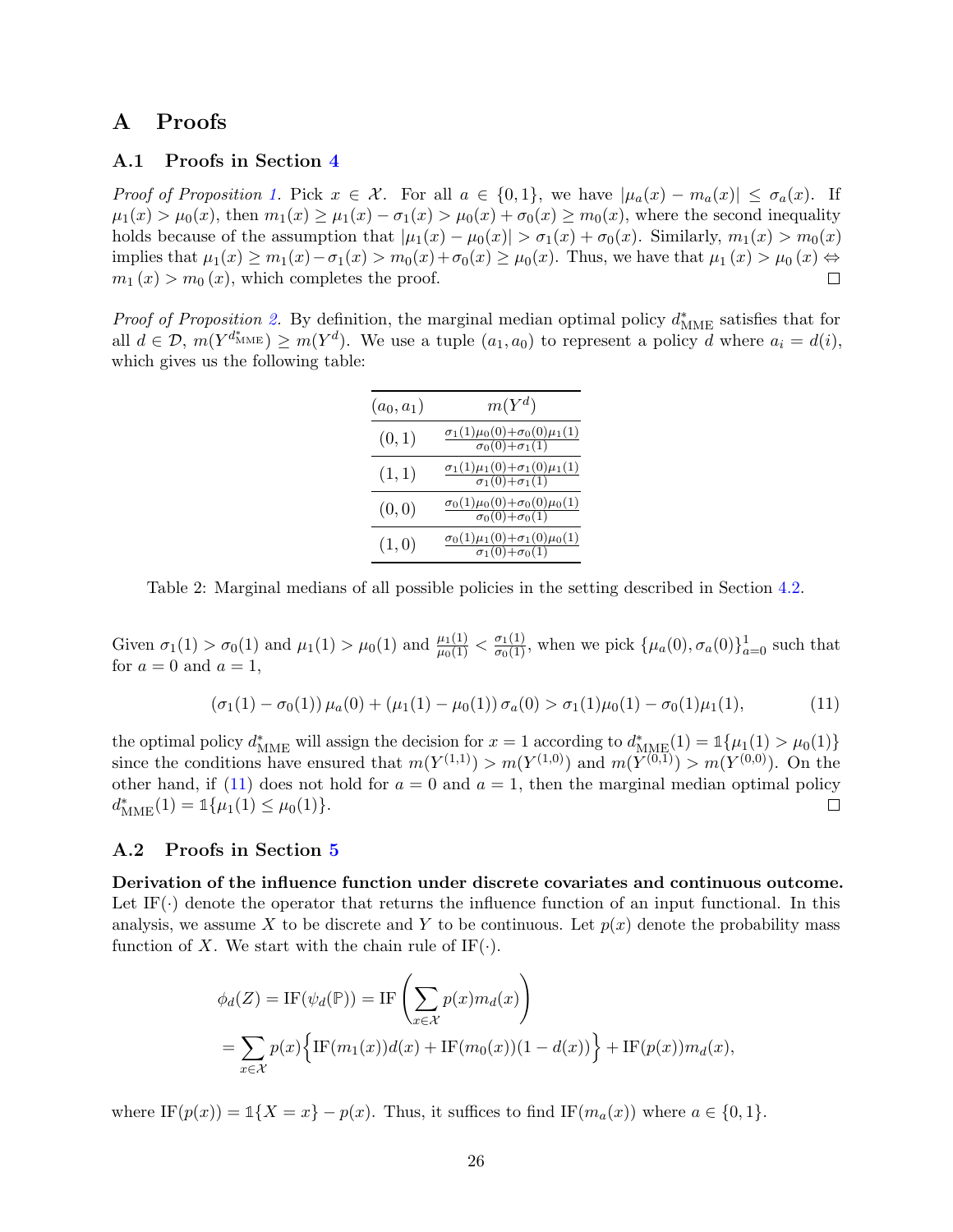Let  $\delta_z$  denote the Dirac measure at z. We use the submodel  $\mathbb{P}_{\epsilon}(z) = (1 - \epsilon)\mathbb{P}(z) + \delta_{z'}$  for some  $z' = (x', a', y')$  to find the influence function, which gives that

$$
f_{\epsilon}(y|a,x) = \frac{(1-\epsilon)f(y|x,a)\mathbb{P}(X=x,A=a) + \epsilon \delta_{z'}}{(1-\epsilon)\mathbb{P}(X=x,A=a) + \epsilon \mathbb{1}\{x=x',a=a'\}},
$$

where  $f_{\epsilon}$  and f are densities with respect to  $\mathbb{P}_{\epsilon}$  and  $\mathbb{P}$  respectively. Let  $m_{a,\epsilon}(x)$  denote the median of the distribution  $\mathbb{P}_{\epsilon}(Y | X = x, A = a)$ . By the definition of the median, we have that

$$
F_{\epsilon}(m_{a,\epsilon}(x)|x,a) = \int_{y \le m_{a,\epsilon}(x)} f_{\epsilon}(y|x,a) dy
$$
  
= 
$$
\int_{y \le m_{a,\epsilon}(x)} \frac{(1-\epsilon)f(y|x,a) \mathbb{P}(X=x,A=a) + \epsilon \delta_{z'}}{(1-\epsilon) \mathbb{P}(X=x,A=a) + \epsilon \mathbb{1}\{x=x',a=a'\}} dy = \frac{1}{2}
$$

When  $x \neq x'$  or  $a \neq a'$ , we have that

$$
\mathbb{P}(X=x, A=a) \int_{y \leq m_{a,\epsilon}(x)} f(y|x, a) dy = \frac{\mathbb{P}(X=x, A=a)}{2},
$$

which suggests that  $m_a(x) = m_{a,\epsilon}(x)$ . When  $x = x'$  and  $a = a'$ , we have that

<span id="page-26-0"></span>
$$
\int_{y \le m_{a,\epsilon}(x)} \frac{(1-\epsilon)f(y|x,a)\mathbb{P}(X=x,A=a) + \epsilon \delta_{y'}}{(1-\epsilon)\mathbb{P}(X=x,A=a) + \epsilon} dy = \frac{1}{2}.
$$
\n(12)

It has two cases

• When  $y' > m_{a,\epsilon}(x)$ , [\(12\)](#page-26-0) can be simplified into

$$
F(m_{a,\epsilon}(x)|x,a) = \int_{y \le m_{a,\epsilon}(x)} f(y|x,a) dy = \frac{(1-\epsilon)\mathbb{P}(X=x, A=a) + \epsilon}{2(1-\epsilon)\mathbb{P}(X=x, A=a)},
$$
  
and  $m_{a,\epsilon}(x) = F^{-1}\left(\frac{(1-\epsilon)\mathbb{P}(X=x, A=a) + \epsilon}{2(1-\epsilon)\mathbb{P}(X=x, A=a)}\bigg|x,a\right).$ 

• When  $y' \n\t\leq m_{a,\epsilon}(x)$ , [\(12\)](#page-26-0) can be simplified into

$$
F(m_{a,\epsilon}(x)|x,a) = \int_{y \le m_{a,\epsilon}(x)} f(y|x,a) dy = \frac{(1-\epsilon)\mathbb{P}(X=x, A=a) - \epsilon}{2(1-\epsilon)\mathbb{P}(X=x, A=a)},
$$
  
and  $m_{a,\epsilon}(x) = F^{-1}\left(\frac{(1-\epsilon)\mathbb{P}(X=x, A=a) - \epsilon}{2(1-\epsilon)\mathbb{P}(X=x, A=a)}\middle|x,a\right).$ 

Putting it altogether, we have that when  $x \neq x'$  or  $a \neq a'$ :

IF
$$
(m_a(x)) = \frac{d}{d\epsilon} m_{a,\epsilon}(x) \Big|_{\epsilon=0} = 0 = \mathbb{1}\{x = x'\}\mathbb{1}\{a = a'\}.
$$

When  $x = x'$  and  $a = a'$ , we have that

IF
$$
(m_a(x)) = 1\{x = x'\}\mathbb{1}\{a = a'\}\frac{d}{d\epsilon}m_{a,\epsilon}(x)\Big|_{\epsilon=0} = -\frac{\mathbb{1}\{x = x'\}\mathbb{1}\{a = a'\}}{\mathbb{P}(X = x)\mathbb{P}(A = a|X = x)}\frac{\mathbb{1}\{y' \leq m_a(x)\} - 1/2}{f(m_a(x)|x, a)},
$$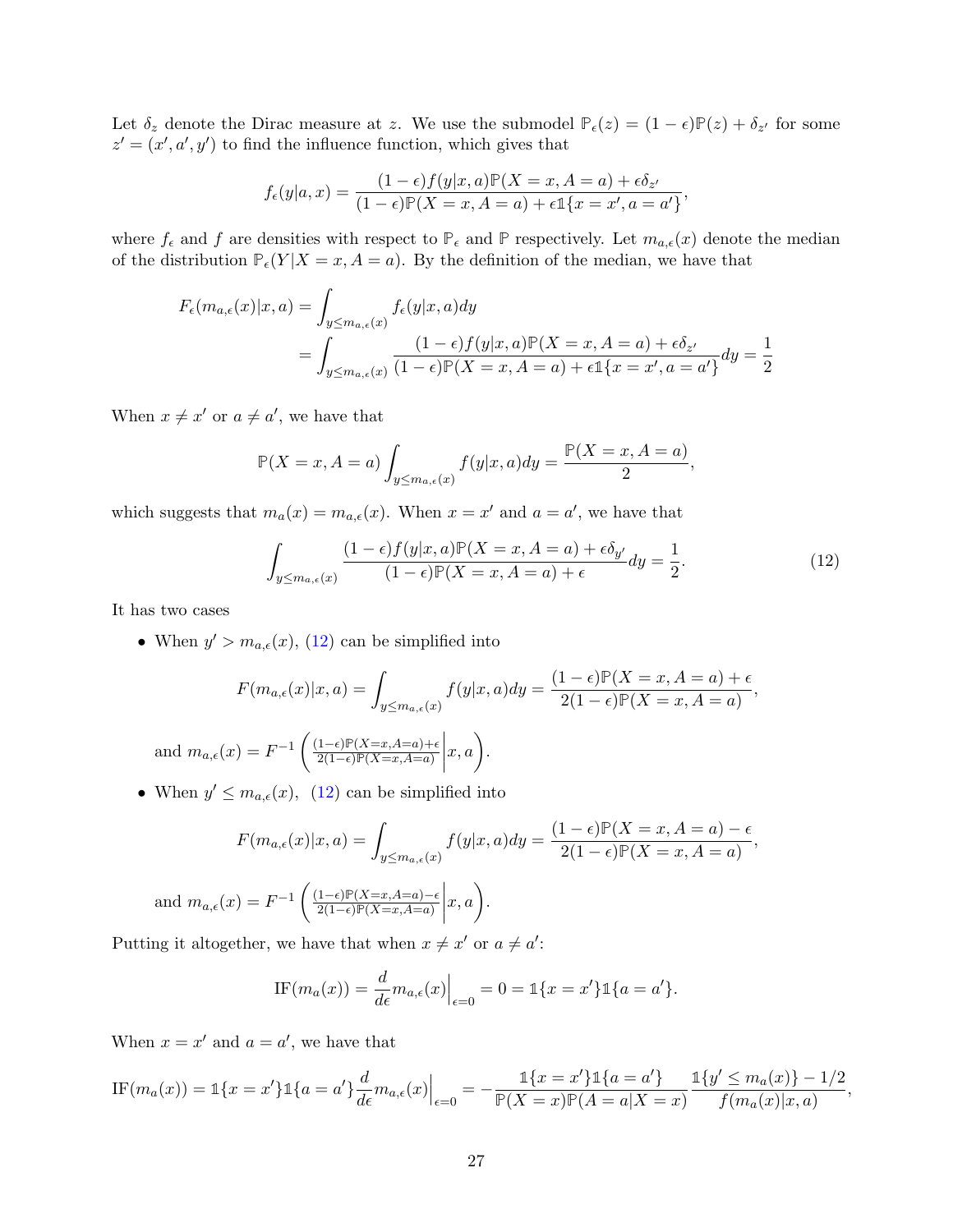where the last equality holds since for all  $m_{a,\epsilon}(x) = F^{-1}(g(\epsilon)|x, a)$ ,

$$
\frac{d}{d\epsilon}m_{a,\epsilon}(x)\Big|_{\epsilon=0} = \left(\frac{1}{f(m_{a,\epsilon}(x)|x,a)}\frac{d}{d\epsilon}g(\epsilon)\right)\Big|_{\epsilon=0},
$$

and for example when  $g(\epsilon) = \frac{(1-\epsilon)\mathbb{P}(X=x, A=a)+\epsilon}{2(1-\epsilon)\mathbb{P}(X=x, A=a)}$ , i.e., when  $y' > F^{-1}\left(\frac{(1-\epsilon)\mathbb{P}(X=x, A=a)+\epsilon}{2(1-\epsilon)\mathbb{P}(X=x, A=a)}\right)$  $2(1-\epsilon)\mathbb{P}(X=x,A=a)$  $\begin{array}{c} \begin{array}{c} \begin{array}{c} \begin{array}{c} \end{array}\\ \end{array} \end{array} \end{array}$  $(x, a)$ , gives that  $\frac{d}{d\epsilon}g(\epsilon) = \frac{1}{2\mathbb{P}(X=x,A=a)} \cdot \frac{d}{d\epsilon}$  $\overline{d\epsilon}$  $\frac{\epsilon}{1-\epsilon} = \frac{1}{2(1-\epsilon)^2 \mathbb{P}(\lambda)}$  $\frac{1}{2(1-\epsilon)^2 \mathbb{P}(X=x,A=a)}$ 

Therefore, we have obtained that

$$
\phi_d(Z) = \sum_{x \in \mathcal{X}} p(x) \Big\{ \text{IF } (m_1(x)) d(x) + \text{IF } (m_0(x)) (1 - d(x)) \Big\} + \text{IF}(p(x)) m_d(X)
$$
\n
$$
= \sum_{x \in \mathcal{X}} p(x) \Big\{ \frac{\mathbb{1}\{X = x\} \mathbb{1}\{A = 1\}}{P(X = x) \mathbb{P}(A = 1 | X = x)} \frac{1/2 - \mathbb{1}\{Y \le m_1(x)\}}{f(m_1(x)|x, 1)} d(x)
$$
\n
$$
+ \frac{\mathbb{1}\{X = x\} \mathbb{1}\{A = 0\}}{P(X = x) \mathbb{P}(A = 0 | X = x)} \frac{1/2 - \mathbb{1}\{Y \le m_0(x)\}}{f(m_0(x)|x, 0)} (1 - d(x)) \Big\} + (\mathbb{1}\{X = x\} - p(x)) m_d(x)
$$
\n
$$
= \frac{Ad(X)}{\pi_1(X)} \frac{1/2 - \mathbb{1}\{Y \le m_1(X)\}}{f_{1,m}(X)} + \frac{(1 - A)(1 - d(X))}{\pi_0(X)} \frac{1/2 - \mathbb{1}\{Y \le m_0(X)\}}{f_{0,m}(X)} + m_d(X) - \psi_d.
$$

where the last equality follows since the indicator function  $1\{X = x\}$  picks out the values  $x \in \mathcal{X}$ such that it equals X and  $p(x) = P(X = x)$ .

*Proof of Lemma [3.](#page-9-0)* By definition, since  $\int \phi_d(Z; \overline{P})d\overline{P} = 0$ , we have that

$$
R_d(\overline{\mathbb{P}}, \mathbb{P}) = \psi_d(\overline{\mathbb{P}}) - \psi_d(\mathbb{P}) + \int \phi_d(Z; \overline{\mathbb{P}})d\mathbb{P}
$$
  
\n
$$
= -\psi_d(\mathbb{P}) + \int_{\mathcal{X}} \frac{\pi_1(x)d(x)}{\pi_1(x)} \frac{1/2 - F_{1,\overline{m}_1}(x)}{\overline{f}_{1,\overline{m}}(x)} + \frac{\pi_0(x)(1 - d(x))}{\overline{\pi}_0(x)} \frac{1/2 - F_{0,\overline{m}}(x)}{\overline{f}_{0,\overline{m}}(x)} + \overline{m}_d(x)d\mathbb{P}(x)
$$
  
\n
$$
= \int_{\mathcal{X}} d(x)\Big(\overline{m}_1(x) - m_1(x) - \frac{\pi_1(x)}{\overline{\pi}_1(x)} \frac{F_{1,\overline{m}}(x) - F_{1,m}(x)}{\overline{f}_{1,\overline{m}}(x)}\Big)
$$
  
\n
$$
+ (1 - d(x))\Big(\overline{m}_0(x) - m_0(x) - \frac{\pi_0(x)}{\overline{\pi}_0(x)} \frac{F_{0,\overline{m}}(x) - F_{0,m}(x)}{\overline{f}_{0,\overline{m}}(x)}\Big)d\mathbb{P}(x),
$$

where the second equality follows from iterated expectation, i.e.,  $\mathbb{E}_{\mathbb{P}}[\mathbb{1}\{Y \leq \overline{m}_a(X)\}|X=x, A=a]$  $F_{a,\overline{m}}(x)$ , and the third equality follows from rearranging terms and the fact that  $F_{a,m}(x) = 1/2$ .  $\Box$ 

*Proof of Corollary [1.](#page-10-3)* Recall that for  $(4)$ , we have

$$
R_d(\overline{\mathbb{P}}, \mathbb{P}) = \int_{\mathcal{X}} d(x) \left( \frac{\overline{m}_1(x) - m_1(x) - \frac{\pi_1(x)}{\overline{\pi}_1(x)} \frac{\overline{F_{1,\overline{m}}(x) - F_{1,m}(x)}}{\overline{f}_{1,\overline{m}}(x)} \right) + (1 - d(x)) \left( \frac{\overline{m}_0(x) - m_0(x) - \frac{\pi_0(x)}{\overline{\pi}_0(x)} \frac{\overline{F_{0,\overline{m}}(x) - F_{0,m}(x)}{\overline{f}_{0,\overline{m}}(x)} \right) d\mathbb{P}(x),
$$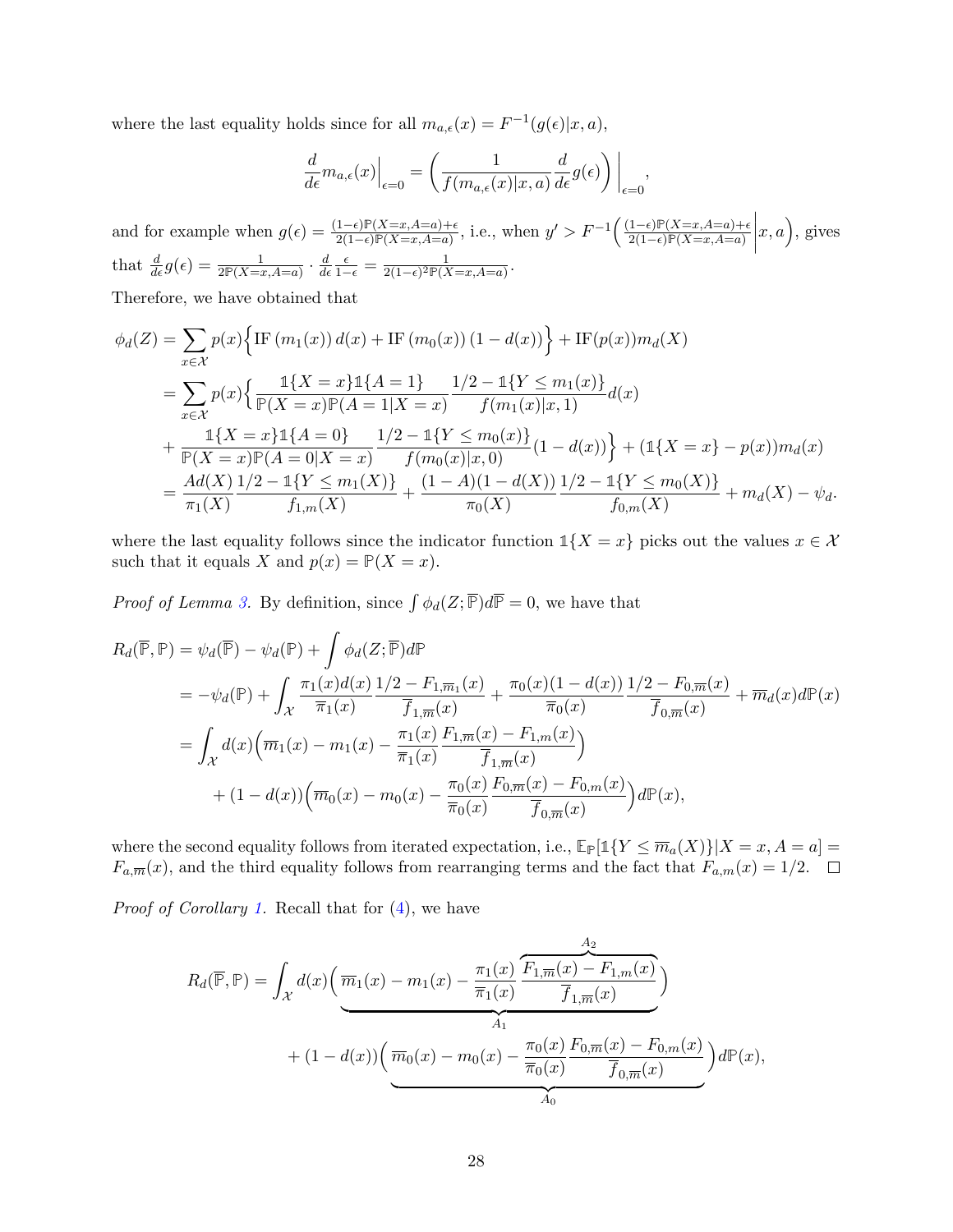For  $x \in \mathcal{X}$  such that  $f_a(y|x)$  is differentiable and L-Lipschitz continuous in y, we can simplify  $A_2$  as:

$$
A_2 = \frac{F_{1,\overline{m}}(x) - F_{1,m}(x)}{\overline{f}_{1,\overline{m}}(x)}
$$
  
= 
$$
\frac{1}{\overline{f}_{1,\overline{m}}(x)} \left( F_{1,m}(x) + f_{1,m}(x) (\overline{m}_1(x) - m_1(x)) + \frac{f_1'(c_1(x)|x)}{2} (\overline{m}_1(x) - m_1(x))^2 - F_{1,m}(x) \right)
$$
  
= 
$$
\frac{1}{\overline{f}_{1,\overline{m}}(x)} \left( f_{1,m}(x) (\overline{m}_1(x) - m_1(x)) + \frac{f_{1,c}'(x)}{2} (\overline{m}_1(x) - m_1(x))^2 \right),
$$

where the second equality follows from Taylor's theorem and  $c_1(x)$  is a value in between  $\overline{m}_1(x)$ and  $m_1(x)$ . To simplify the notations, in the third equality (and the following usage of Taylor's theorem), we denote the derivative of the conditional probability density function  $f_a(\cdot|X=x)$  at  $c_a(x)$  to be  $f'_{a,c}(x)$  where  $c_a(x)$  is a value between  $\overline{m}_a(x)$  and  $m_a(x)$  and satisfies that  $F_{a,\overline{m}}(x)$  $F_{a,m}(x) + f_{a,m}(x)(\overline{m}_a(x) - m_a(x)) + f'_{a,c}(x)(\overline{m}_a(x) - m_a(x))^2/2$ . This gives that

$$
A_1 = \overline{m}_1(x) - m_1(x) - \frac{\pi_1(x)}{\overline{\pi}_1(x)} \frac{1}{\overline{f}_{1,\overline{m}}(x)} \left( f_{1,m}(x) (\overline{m}_1(x) - m_1(x)) + \frac{f'_{1,c}(x)}{2} (\overline{m}_1(x) - m_1(x))^2 \right)
$$
  
=  $(\overline{m}_1(x) - m_1(x)) \left( 1 - \frac{\pi_1(x)}{\overline{\pi}_1(x)} \frac{f_{1,m}(x)}{\overline{f}_{1,\overline{m}}(x)} \right) - \frac{f'_{1,c}(x)\pi_1(x)(\overline{m}_1(x) - m_1(x))^2}{2\overline{\pi}_1(x)\overline{f}_{1,\overline{m}}(x)}.$ 

Applying the same logic to  $A_0$ , we obtain that

$$
R_d(\overline{\mathbb{P}}, \mathbb{P}) = \int d(x) \left( (\overline{m}_1(x) - m_1(x)) \left( 1 - \frac{\pi_1(x)}{\overline{\pi}_1(x)} \frac{f_{1,m}(x)}{\overline{f}_{1,\overline{m}}(x)} \right) - \frac{f'_{1,c}(x)\pi_1(x)(\overline{m}_1(x) - m_1(x))^2}{2\overline{\pi}_1(x)\overline{f}_{1,\overline{m}}(x)} \right)
$$
  
+ 
$$
(1 - d(x)) \left( (\overline{m}_0(x) - m_0(x)) \left( 1 - \frac{\pi_0(x)}{\overline{\pi}_0(x)} \frac{f_{0,m}(x)}{\overline{f}_{0,\overline{m}}(x)} \right) - \frac{f'_{0,c}(x)\pi_0(x)(\overline{m}_0(x) - m_0(x))^2}{2\overline{\pi}_0(x)\overline{f}_{0,\overline{m}}(x)} \right) d\mathbb{P}(x)
$$
  
= 
$$
\mathbb{P} \left\{ \frac{d}{\overline{\pi}_1 \overline{f}_{1,\overline{m}}} \left( (\overline{m}_1 - m_1) \left( \overline{\pi}_1 \overline{f}_{1,\overline{m}} - \pi_1 f_{1,m} \right) - \frac{f'_{1,c}\pi_1(\overline{m}_1 - m_1)^2}{2} \right) + \frac{(1 - d)}{\overline{\pi}_0 \overline{f}_{0,\overline{m}}} \left( (\overline{m}_0 - m_0) \left( \overline{\pi}_0 \overline{f}_{0,\overline{m}} - \pi_0 f_{0,m} \right) - \frac{f'_{0,c}\pi_0(\overline{m}_0 - m_0)^2}{2} \right) \right\}
$$
  
= 
$$
\mathbb{P} \left\{ \frac{d(\overline{m}_1 - m_1)}{\overline{\pi}_1 \overline{f}_{1,\overline{m}}} \left( (\overline{\pi}_1 - \pi_1) \overline{f}_{1,\overline{m}} + (\overline{f}_{1,\overline{m}} - f_{1,m}) \pi_1 - (\overline{m}_1 - m_1) \frac{f'_{1,c}\pi_1}{2} \right) + \frac{(1 - d)(\overline{m}_0 - m_0)}{\overline{\pi}_0 \overline{f}_{0,\overline{m}}} \left( (\overline{\pi}_0 - \pi_0) \overline{f}_{0,\overline{
$$

*Proof of Corollary [2.](#page-10-0)* Consider a parametric submodel  $\mathbb{P}_{\epsilon}$ , e.g., the probability density functions  $p_{\epsilon}$ and p of  $\mathbb{P}_{\epsilon}$  and  $\mathbb{P}$  satisfy that  $p_{\epsilon}(z) = p(z)(1 + \epsilon h(z))$  where  $\mathbb{E}[h] = 0$ ,  $\|h\|_{\infty} < M$  and  $\epsilon > 1/M$ . To show that  $\phi_d$  is an influence function, it suffices to show that the mean-zero  $\phi_d$  satisfies path-wise differentiability, i.e.,

$$
\left. \frac{d \psi_d(\mathbb{P}_{\epsilon})}{d \epsilon} \right|_{\epsilon=0} = \int_Z \phi_d(Z; \mathbb{P}) \left( \frac{d}{d \epsilon} \log d \mathbb{P}_{\epsilon} \right) \Bigg|_{\epsilon=0} d \mathbb{P}.
$$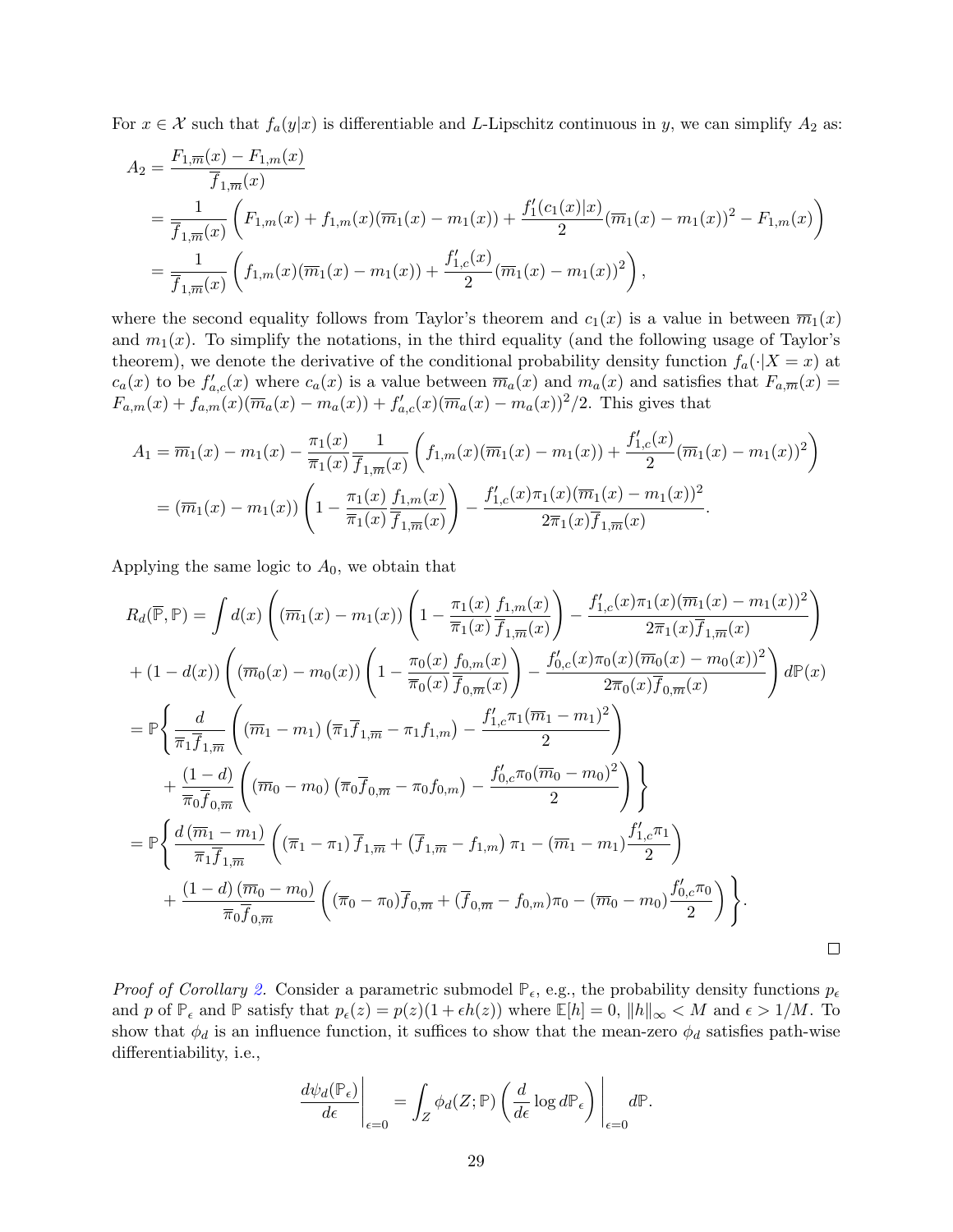As shown in Lemma [3,](#page-9-0) we have that  $\psi_d(\mathbb{P}_{\epsilon}) = \psi_d(\mathbb{P}) + \int_Z \phi_d(Z; \mathbb{P}) d(\mathbb{P}_{\epsilon} - \mathbb{P}) - R_d(\mathbb{P}, \mathbb{P}_{\epsilon})$ , which gives that

$$
\frac{d\psi_d(\mathbb{P}_{\epsilon})}{d\epsilon}\Big|_{\epsilon=0} = \frac{d}{d\epsilon} \int \phi_d(Z; \mathbb{P}) d\mathbb{P}_{\epsilon} \Big|_{\epsilon=0} - \frac{d}{d\epsilon} R_d(\mathbb{P}, \mathbb{P}_{\epsilon}) \Big|_{\epsilon=0}
$$

$$
= \int_Z \phi_d(Z; \mathbb{P}) \left(\frac{d}{d\epsilon} \log d\mathbb{P}_{\epsilon}\right) \Big|_{\epsilon=0} d\mathbb{P}_{\epsilon} - \frac{d}{d\epsilon} R_d(\mathbb{P}, \mathbb{P}_{\epsilon}) \Big|_{\epsilon=0}.
$$

Finally, as shown in Corollary [1,](#page-10-3)  $R_d(\mathbb{P}, \mathbb{P}_\epsilon)$  only contains second-order products of errors between  $\mathbb P$ and  $\mathbb{P}_{\epsilon}$  and thus using the product rule on  $\frac{d}{d\epsilon}R_d(\mathbb{P}, \mathbb{P}_{\epsilon})$ , one can get that

$$
\left. \frac{d}{d\epsilon} R_d(\mathbb{P}, \mathbb{P}_{\epsilon}) \right|_{\epsilon=0} = 0.
$$

Since our model is nonparametric, there is only one influence function which is efficient [\[Bickel et al.,](#page-21-1) [1993,](#page-21-1) [Tsiatis,](#page-23-6) [2007\]](#page-23-6). Thus,  $\phi_d$  is the efficient influence function of  $\psi_d$ .  $\Box$ 

*Proof of Theorem [3.](#page-10-1)* For a given policy  $d \in \mathcal{D}$ , we have that

$$
\operatorname{Var}\left\{\phi_d(Z)\right\} = \mathbb{E}[\phi_d(Z)^2] = \mathbb{E}[(\xi_d(Z) - \psi_d)^2]
$$
\n
$$
= \mathbb{E}\left\{\left(\frac{Ad(X)}{\pi_1(X)}\frac{1/2 - 1\{Y \le m_1(X)\}}{f_{1,m}(X)}\right)^2 + \left(\frac{(1-A)(1-d(X))}{\pi_0(X)}\frac{1/2 - 1\{Y \le m_0(X)\}}{f_{0,m}(X)}\right)^2 + (m_d(X) - \psi_d)^2\right\}
$$
\n
$$
= \mathbb{E}\left\{\left(\frac{Ad(X)}{\pi_1(X)}\frac{1/2 - 1\{Y \le m_1(X)\}}{f_{1,m}(X)}\right)^2\right\} + \mathbb{E}\left\{\left(\frac{(1-A)(1-d(X))}{\pi_0(X)}\frac{1/2 - 1\{Y \le m_0(X)\}}{f_{0,m}(X \mid X, 0)}\right)^2\right\} + \operatorname{Var}\{m_d(X)\}
$$
\n
$$
= \mathbb{E}_{X,A}\left\{\frac{Ad(X)}{\pi_1^2(X)}\frac{\mathbb{E}_{Y|X,A}\left[(1/2 - 1\{Y \le m_1(X)\})^2\right]}{f_{1,m}^2(X)}\right\}
$$
\n
$$
+ \mathbb{E}_{X,A}\left\{\frac{(1-A)(1-d(X))\frac{\mathbb{E}_{Y|X,A}\left[(1/2 - 1\{Y \le m_0(X)\})^2\right]}{f_{0,m}(X)}\right\} + \operatorname{Var}\{m_d(X)\}
$$
\n
$$
= \mathbb{E}_{X}\left\{\frac{d(X)\operatorname{Var}\{1\{Y \le m_1(X)|X, A = 1\}\}}{\pi_1(X)f_{1,m}^2(X)} + \frac{(1-d(X))\operatorname{Var}\{1\{Y \le m_0(X)\}|X, A = 0\}}{\pi_0(X)f_{0,m}^2(X)}\right\} + \operatorname{Var}\{m_d(X)\}
$$
\n
$$
= \mathbb{E}\left\{\frac{d(X)}{4\pi_1(X)f_{1,m}^2(X)} + \frac{(1-d(X))}{4\pi_0(X)f_{0,m}^2(X)}\right\} + \operatorname{Var}\{m_d(X)\},
$$

where the first equality is true since  $\mathbb{E}[\phi_d(Z)] = 0$ , the forth equality uses the fact  $A^2 = A$ , the fifth equality holds as  $\mathbb{E}_{Y|X,A=a}[\mathbb{1}\{Y \leq m_a(X)\}] = 1/2$ , and the last equality is true since  $\text{Var}\{\mathbb{1}\{Y \leq \mathbb{1}\}$  $m_1(X)|X, A = 1$ } =  $\mathbb{P}(Y \le m_1(X)|X, A = 1)$   $(1 - \mathbb{P}(Y \le m_1(X)|X, A = 1)) = 1/4$ .

### A.3 Proofs in Section [6](#page-11-0)

Proof of Theorem [5.](#page-12-0) We start with the following decomposition

$$
\widehat{\psi}_{d, dr} - \psi_d = \mathbb{P}_n \xi_d(\widehat{\mathbb{P}}) - \mathbb{P} \xi_d(\widehat{\mathbb{P}}) = \underbrace{(\mathbb{P}_n - \mathbb{P}) \left( \xi_d(\widehat{\mathbb{P}}) - \xi_d(\mathbb{P}) \right)}_{T_1} + \underbrace{(\mathbb{P}_n - \mathbb{P}) \xi_d(\mathbb{P})}_{T_2} + \underbrace{\mathbb{P} \left( \xi_d(\widehat{\mathbb{P}}) - \xi_d(\mathbb{P}) \right)}_{T_3}.
$$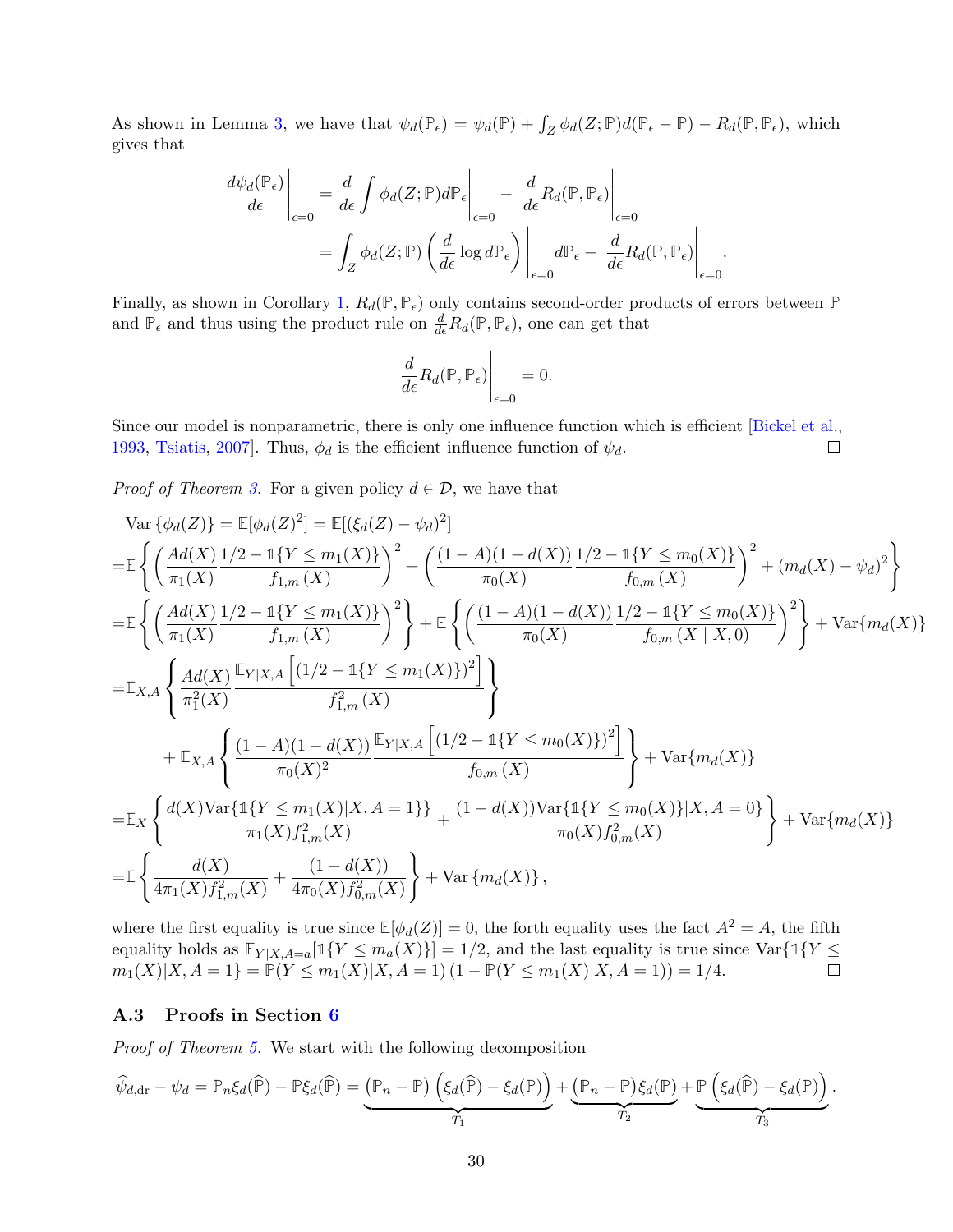When  $\xi_d$  is learned from a separate sample from the empirical measure  $\mathbb{P}_n$ , by Lemma [5,](#page-34-1) we obtain that

$$
T_1 = O_{\mathbb{P}}\left(\frac{\|\widehat{\xi}_d - \xi_d\|}{\sqrt{n}}\right) = o_{\mathbb{P}}(1/\sqrt{n}),
$$

where the last equality follows from our assumption that  $\|\xi_d - \xi_d\| = o_P(1)$ . On the other hand, when  $\xi_d$  and  $\xi_d$  are contained in a Donsker class and  $\|\xi_d - \xi_d\| = o_P(1)$ , by [van der Vaart](#page-23-18) [\[2000,](#page-23-18) Lemma 19.24], we have that  $T_1 = o_P(1/\sqrt{n})$ . Since  $P\xi_d - \psi_d = 0$ , we have that

$$
T_3 = \mathbb{P}\left(\hat{\xi}_d - \xi_d\right) = \mathbb{P}\left\{\frac{\pi_1 d}{\hat{\pi}_1} \frac{F_{1,m} - F_{1,\hat{m}}}{\hat{f}_{1,\hat{m}}} + \frac{\pi_0 (1-d)}{\hat{\pi}_0} \frac{F_{0,m} - F_{0,\hat{m}}}{\hat{f}_{0,\hat{m}}} + \hat{m}_d - m_d\right\}
$$
  
\n
$$
= \mathbb{P}\left\{d\left(\hat{m}_1 - m_1 - \frac{\pi_1}{\hat{\pi}_1} \frac{F_{1,\hat{m}} - F_{1,m}}{\hat{f}_{1,\hat{m}}}\right) + (1-d)\left(\hat{m}_0 - m_0 - \frac{\pi_0}{\hat{\pi}_0} \frac{F_{0,\hat{m}} - F_{0,m}}{\hat{f}_{0,\hat{m}}}\right)\right\}
$$
  
\n
$$
= R_d\left(\widehat{\mathbb{P}}, \mathbb{P}\right),
$$

where the second equality holds since  $\mathbb{P}\xi_d = \psi_d = \mathbb{P}\{m_d\}$  and  $\mathbb{E}_{Y | X, A=a}[\mathbb{1}\{Y \leq \hat{m}_a(X)\}|X, A = a]$  $a] = F_{a,\widehat{m}}(X)$ . Finally, using Lemma [1,](#page-10-3) we obtain that

$$
R_d(\widehat{\mathbb{P}}, \mathbb{P}) = \mathbb{P}\left\{\frac{d(\widehat{m}_1 - m_1)}{\widehat{\pi}_1 \widehat{f}_{1,\widehat{m}}} \left( (\widehat{\pi}_1 - \pi_1) \widehat{f}_{1,\widehat{m}} + (\widehat{f}_{1,\widehat{m}} - f_{1,m}) \pi_1 - (\widehat{m}_1 - m_1) \frac{f'_{1,c} \pi_1}{2} \right) \right. \\ \left. + \frac{(1-d)(\widehat{m}_0 - m_0)}{\widehat{\pi}_0 \widehat{f}_{0,\widehat{m}}} \left( (\widehat{\pi}_0 - \pi_0) \widehat{f}_{0,\widehat{m}} + (\widehat{f}_{0,\widehat{m}} - f_{0,m}) \pi_0 - (\widehat{m}_0 - m_0) \frac{f'_{0,c} \pi_0}{2} \right) \right\} \\ = O_{\mathbb{P}}\left( \sum_{a=0}^1 \|\widehat{m}_a - m_a\| \left( \left\|\widehat{\pi}_a \widehat{f}_{a,\widehat{m}} - \pi_a f_{a,m}\right\| + \|\widehat{m}_a - m_a\| \right) \right).
$$

*Proof of Corollary [6.](#page-12-2)* Following from the proof of Theorem [5,](#page-12-0) we have that  $\psi_{d,dr} - \psi_d = T_1 + T_2 + T_3$ where  $T_1 = o_{\mathbb{P}}(1/\sqrt{n})$ . From Theorem [3,](#page-10-1) we have that  $\text{Var}\{\xi_d\} = \text{Var}\{\phi_d\} = \sigma_d^2 < +\infty$  since  $\mathbb{P} \in \mathcal{P}$ . By Central Limit Theorem, we have that  $T_2 = o_P(1/\sqrt{n})$  and

$$
\sqrt{n}T_2 = \sqrt{n}(\mathbb{P}_n - \mathbb{P})\xi_d(\mathbb{P}) = \sqrt{n}\left(\frac{1}{n}\sum_{i=1}^n \xi_d(Z_i) - \mathbb{E}[\xi_d(Z)]\right) \rightsquigarrow \mathcal{N}(0, \text{Var}(\xi_d)).
$$

Using Slutsky's theorem and the assumptions that ensure  $T_3 = o_P(1/\sqrt{n})$ , we have

$$
\sqrt{n}(\widehat{\psi}_{d,\mathrm{dr}}-\psi_d)\leadsto\mathcal{N}(0,\sigma_d^2).
$$

*Proof of Theorem [7.](#page-13-1)* For any  $d \in \mathcal{D}$ , by the fact that  $\mathbb{P}\xi_d = \psi_d$ , we have that

$$
\hat{\psi}_{\hat{d}^*,\text{dr}} - \psi_{d^*} = \mathbb{P}_n \hat{\xi}_{\hat{d}^*} - \mathbb{P}\xi_{\hat{d}^*} + \mathbb{P}\xi_{\hat{d}^*} - \mathbb{P}\xi_{d^*}
$$
\n
$$
= \mathbb{P}_n \hat{\xi}_{\hat{d}^*} - \mathbb{P}\xi_{\hat{d}^*} + \mathbb{P}\gamma(\hat{d}^* - d^*),
$$

 $\Box$ 

 $\Box$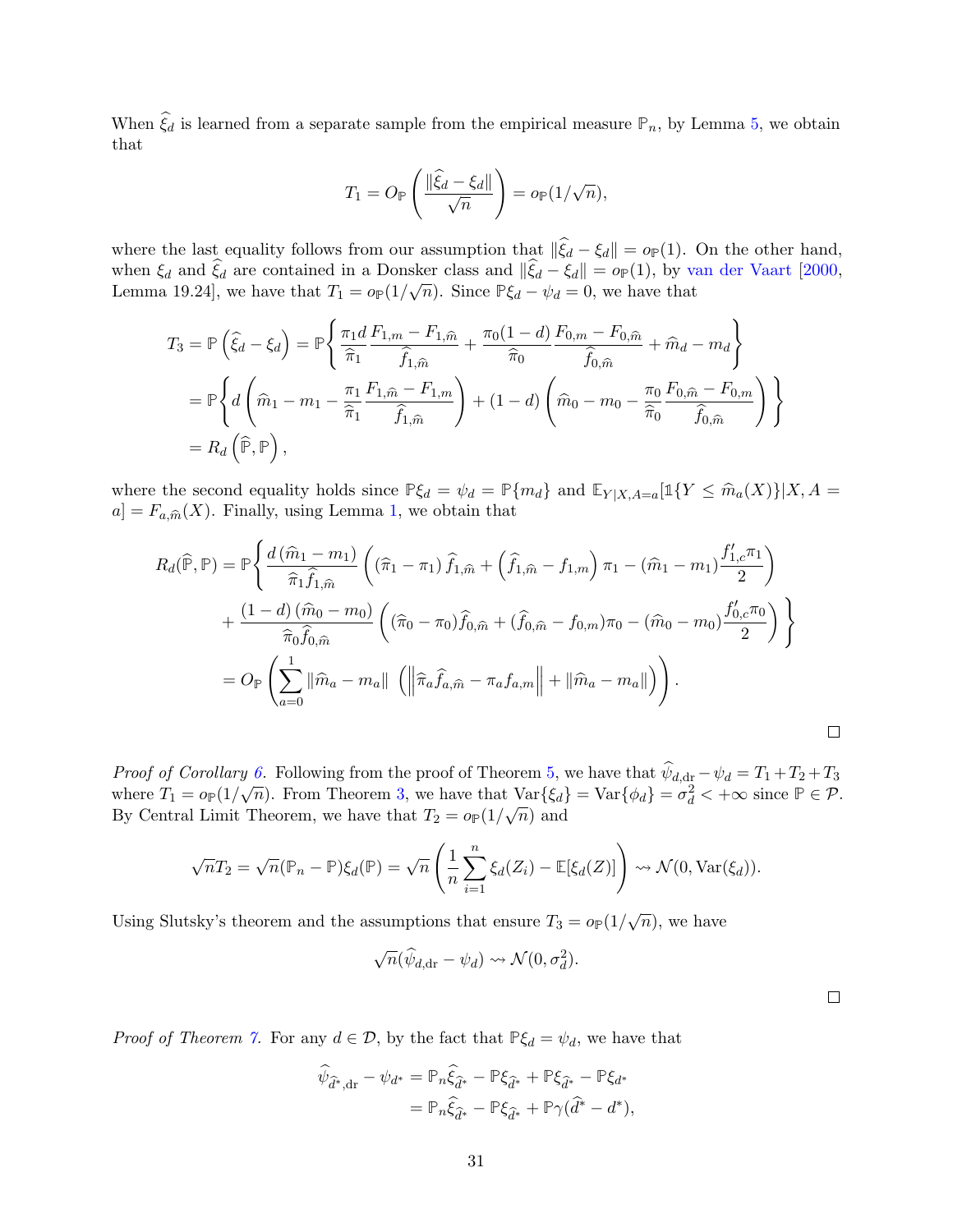where the second equality uses that

$$
\mathbb{P}\xi_{\hat{d}^*} - \mathbb{P}\xi_{d^*} = \mathbb{P}\left\{\frac{A\left(\hat{d}^*(X) - d^*(X)\right)\_1/2 - 1\{Y \le m_1(X)\}}{\pi_1(X)} + \frac{(1-A)(d^*(X) - \hat{d}^*(X))\_1/2 - 1\{Y \le m_0(X)\}}{\pi_0(X)} + m_{\hat{d}^*}(X) - m_{d^*}(X)\right\}
$$

$$
= \mathbb{P}\left\{m_1(\hat{d}^* - d^*) + m_0(d^* - \hat{d}^*)\right\} = \mathbb{P}\gamma(\hat{d}^* - d^*).
$$

The second equality above comes from the fact that  $\mathbb{E}_{Y|X,A=a}[\mathbb{1}\{Y \leq m_a(X)\}] = 1/2$ . Further, by Lemma [4](#page-34-0) and the fact that  $d^* = \mathbb{1}\{\gamma > 0\}$ , we obtain that

$$
\mathbb{P}\gamma(\widehat{d}^* - d^*) \le \mathbb{P}\gamma \mathbb{1}\{|\gamma| \le |\widehat{\gamma} - \gamma|\} \le \mathbb{P}|\widehat{\gamma} - \gamma|\mathbb{1}\{|\gamma| \le |\widehat{\gamma} - \gamma|\}
$$
  

$$
\le ||\widehat{\gamma} - \gamma||_{\infty}\mathbb{P}\left(|\gamma| \le ||\widehat{\gamma} - \gamma||_{\infty}\right) \lesssim ||\widehat{\gamma} - \gamma||_{\infty}^{1+\alpha},
$$

where the last inequality follows from the margin condition. On the other hand, similar to the proof of Theorem [5,](#page-12-0) we use the decomposition

$$
\mathbb{P}_n \widehat{\xi}_{\widehat{d}^*} - \mathbb{P} \xi_{\widehat{d}^*} = (\mathbb{P}_n - \mathbb{P}) \left( \widehat{\xi}_{\widehat{d}^*} - \xi_{d^*} \right) + (\mathbb{P}_n - \mathbb{P}) \xi_{d^*} + \mathbb{P} \left( \widehat{\xi}_{\widehat{d}^*} - \xi_{\widehat{d}^*} \right).
$$

By the fact that  $\mathbb{P}\phi_{\hat{d}^*} = \psi_{\hat{d}^*} + \mathbb{P}\xi_{\hat{d}^*} = 0$ , we have that

$$
\mathbb{P}\left(\hat{\xi}_{\hat{d}^*} - \xi_{\hat{d}^*}\right) = \mathbb{P}\left\{\frac{\pi_1 \hat{d}^*}{\hat{\pi}_1} \frac{F_{1,m} - F_{1,\hat{m}}}{\hat{f}_{1,\hat{m}}} + \frac{\pi_0 (1 - \hat{d}^*)}{\hat{\pi}_0} \frac{F_{0,m} - F_{0,\hat{m}}}{\hat{f}_{0,\hat{m}}} + \hat{m}_{\hat{d}^*} - m_{\hat{d}^*}\right\}
$$
  
\n
$$
= \mathbb{P}\left\{\hat{d}^*\left(\hat{m}_1 - m_1 - \frac{\pi_1}{\hat{\pi}_1} \frac{F_{1,\hat{m}} - F_{1,m}}{\hat{f}_{1,\hat{m}}}\right) + (1 - \hat{d}^*)\left(\hat{m}_0 - m_0 - \frac{\pi_0}{\hat{\pi}_0} \frac{F_{0,\hat{m}} - F_{0,m}}{\hat{f}_{0,\hat{m}}}\right)\right\}
$$
  
\n
$$
= R_{\hat{d}^*}\left(\hat{\mathbb{P}}, \mathbb{P}\right) = O_{\mathbb{P}}\left(\sum_{a=0}^1 \|\hat{m}_a - m_a\| \left(\left\|\hat{\pi}_a \hat{f}_{a,\hat{m}} - \pi_a f_{a,m}\right\| + \|\hat{m}_a - m_a\|\right)\right).
$$

Finally, for the term  $(\mathbb{P}_n - \mathbb{P})\left(\widehat{\xi}_{\widehat{d}^*} - \xi_{d^*}\right)$ : when  $\widehat{\xi}_{\widehat{d}^*}$  is estimated from a separate sample  $Z^{n,0}$  from the empirical measure over  $Z^n$ , by Lemma [5](#page-34-1) we have that

$$
(\mathbb{P}_n - \mathbb{P})\left(\widehat{\xi}_{\widehat{d}^*} - \xi_{d^*}\right) = O_{\mathbb{P}}\left(\frac{\|\widehat{\xi}_{\widehat{d}^*} - \xi_{d^*}\|}{\sqrt{n}}\right) = o_{\mathbb{P}}(1/\sqrt{n}),
$$

where the last equality follows from our assumption that  $\|\xi_{\hat{d}^*} - \xi_{d^*}\| = o_P(1)$ . When  $\xi_{d^*}$  and  $\xi_{\hat{d}^*}$  are contained in a Donsker class and  $\|\xi_{\hat{d}^*} - \xi_{d^*}\| = o_P(1)$ , by [van der Vaart](#page-23-18) [\[2000,](#page-23-18) Lemma 19.24], we have that  $(\mathbb{P}_n - \mathbb{P})\left(\widehat{\xi}_{\widehat{d}^*} - \xi_{d^*}\right) = o_{\mathbb{P}}(1/\sqrt{n}).$  $\Box$ 

Proof of Corollary [8.](#page-14-1) From Theorem [7,](#page-13-1) we have that

$$
\widehat{\psi}_{\widehat{d}^*,\text{dr}} - \psi_{d^*} = (\mathbb{P}_n - \mathbb{P})\,\xi_{d^*} + O_{\mathbb{P}}\Big(\mathfrak{o}_{\mathbb{P}}(1/\sqrt{n}) +
$$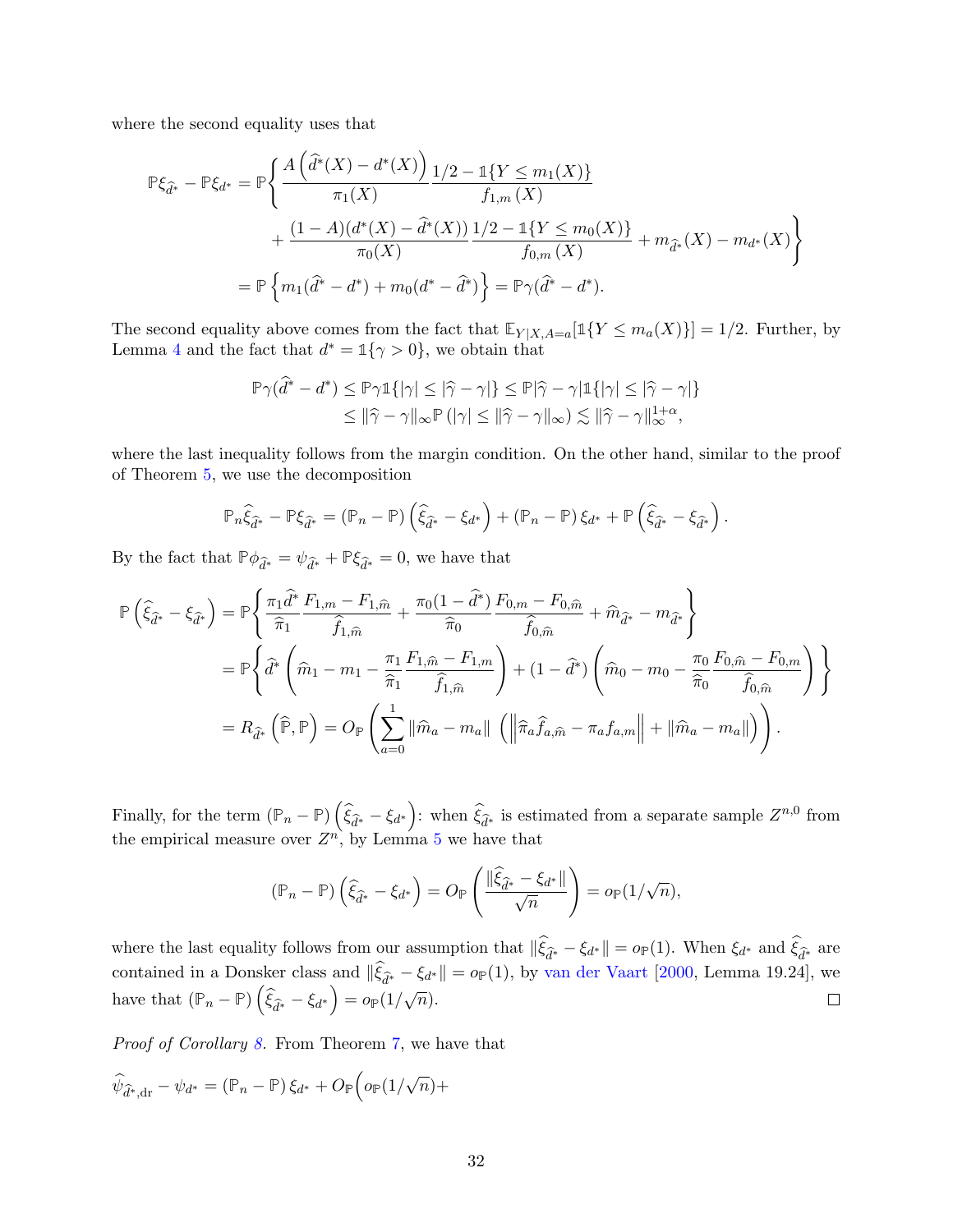$$
\|\widehat{\gamma}-\gamma\|_{\infty}^{1+\alpha}+\sum_{a=0}^{1}\|\widehat{m}_a-m_a\|\left(\|\widehat{\pi}_a\widehat{f}_{a,\widehat{m}}-\pi_a f_{a,m}\|+\|\widehat{m}_a-m_a\|\right)\right).
$$

 $\Box$ 

The conditions in Corollary [8](#page-14-1) ensure that  $R = o_P(1/\sqrt{n})$ , which gives that

$$
\sqrt{n}(\widehat{\psi}_{\widehat{d}^*,\text{dr}}-\psi_{d^*})\leadsto \mathcal{N}\left(0,\sigma_{d^*}^2\right),
$$

since  $\text{Var}\{\xi_{d^*}\} = \text{Var}\{\phi_{d^*}\} = \sigma_{d^*}^2$ .

### A.4 Proofs in Section [7](#page-15-0)

Proof of Theorem [9.](#page-16-1) We begin with a decomposition:

$$
\widehat{\gamma}_{dr}(x) - \gamma(x) = \sum_{i=1}^{n} w_i(x; X^n) \widehat{g}(Z_i) - \gamma(x)
$$
  
=  $\left(\sum_{i=1}^{n} w_i(x; X^n) g(Z_i) - \gamma(x)\right) + \sum_{i=1}^{n} w_i(x; X^n) h(X_i) + \sum_{i=1}^{n} w_i(x; X^n) (\widehat{g}(Z_i) - g(Z_i) - h(X_i))$   
=  $(\widetilde{\gamma}(x) - \gamma(x)) + \sum_{i=1}^{n} w_i(x; X^n) h(X_i) + \sum_{i=1}^{n} w_i(x; X^n) (\widehat{g}(Z_i) - g(Z_i) - h(X_i)),$ 

where  $h(x) = \mathbb{E}[\hat{g}(Z) - g(Z)|D^n, X = x]$  and  $D^n = (D_1, D_2)$  is the training data for obtaining  $\hat{g}$ . To bound  $h(x)$ , we obtain that

$$
h(x) = \mathbb{E}[\hat{g}(Z) - g(Z)|D^n, X = x] = \mathbb{E}[\hat{g}(Z)|D^n, X = x] - \gamma(x)
$$
  
\n
$$
= \left(\hat{m}_1(x) - m_1(x) - \frac{\pi_1(x)}{\hat{\pi}_1(x)} \frac{F_{1,\hat{m}}(x) - F_{1,m}(x)}{\hat{f}_{1,\hat{m}}(x)}\right) - \left(\hat{m}_0(x) - m_0(x) - \frac{\pi_0(x)}{\hat{\pi}_0(x)} \frac{F_{0,\hat{m}}(x) - F_{0,m}(x)}{\hat{f}_{0,\hat{m}}(x)}\right)
$$
  
\n
$$
= \left((\hat{m}_1(x) - m_1(x)) \left(1 - \frac{\pi_1(x)}{\hat{\pi}_1(x)} \frac{f_{1,m}(x)}{\hat{f}_{1,\hat{m}}(x)}\right) - \frac{f'_{1,c}(x)\pi_1(x)(\hat{m}_1(x) - m_1(x))^2}{2\hat{\pi}_1(x)\hat{f}_{1,\hat{m}}(x)}\right)
$$
  
\n
$$
- \left((\hat{m}_0(x) - m_0(x)) \left(1 - \frac{\pi_0(x)}{\hat{\pi}_0(x)} \frac{f_{0,m}(x)}{\hat{f}_{0,\hat{m}}(x)}\right) - \frac{f'_{0,c}(x)\pi_0(x)(\hat{m}_0(x) - m_0(x))^2}{2\hat{\pi}_0(x)\hat{f}_{0,\hat{m}}(x)}\right)
$$
  
\n
$$
\lesssim \sum_{a=0}^1 |\hat{m}_a(x) - m_a(x)| \left(|\hat{\pi}_a(x)\hat{f}_{a,\hat{m}}(x) - \pi_a(x)\hat{f}_{a,m}(x)| + |\hat{m}_a(x) - m_a(x)|\right),
$$

where  $f'_{a,c}(x) \leq L$  is the derivative of  $f_a(y \mid x)$  at  $y = c_a(x)$  for some value  $c_a(x)$  between  $m_a(x)$ and  $\hat{m}_a(x)$  and the third equality follows similarly to the proof of Corollary [1.](#page-10-3) This gives that

$$
\sum_{i=1}^{n} w_i(x; X^n) h(X_i)
$$
\n
$$
\lesssim \sum_{i=1}^{n} |w_i(x; X^n)| \left( \sum_{a=0}^{1} |\widehat{m}_a(X_i) - m_a(X_i)| \left( |\widehat{\pi}_a(X_i)\widehat{f}_{a,\widehat{m}}(X_i) - \pi_a(X_i)f_{a,m}(X_i)| + |\widehat{m}_a(X_i) - m_a(X_i)| \right) \right)
$$
\n
$$
= \sum_{a=0}^{1} \sum_{i=1}^{n} |w_i(x; X^n)| |\widehat{m}_a(X_i) - m_a(X_i)| \left( |\pi_a(X_i)f_{a,m}(X_i) - \widehat{\pi}_a(X_i)\widehat{f}_{a,\widehat{m}}(X_i)| + |\widehat{m}_a(X_i) - m_a(X_i)| \right)
$$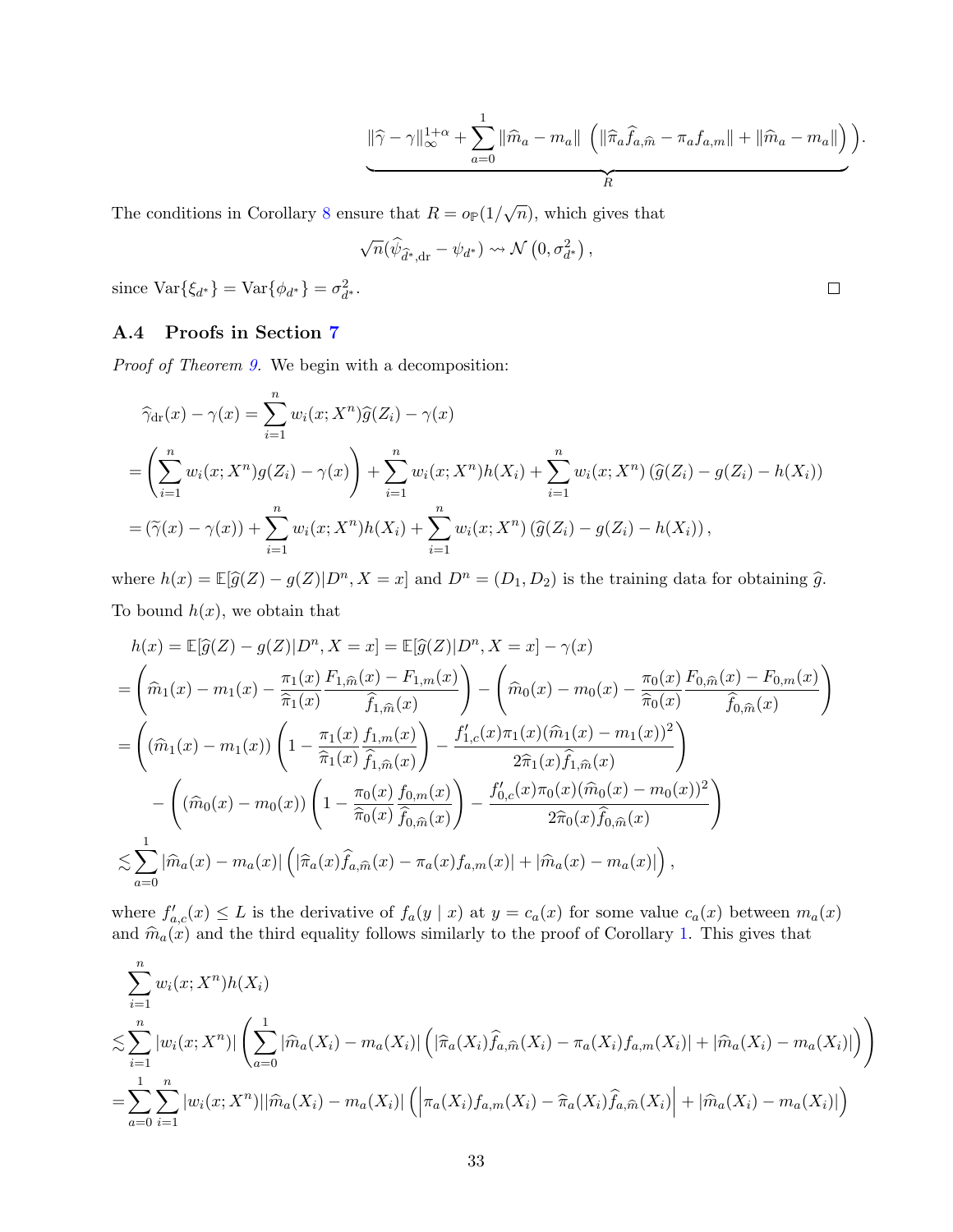$$
= \sum_{a=0}^{1} \sum_{i=1}^{n} |w_i(x; X^n)||\widehat{m}_a(X_i) - m_a(X_i)| \cdot \left| \pi_a(X_i) f_{a,m}(X_i) - \widehat{\pi}_a(X_i) \widehat{f}_{a,\widehat{m}}(X_i) \right| + \sum_{a=0}^{1} \sum_{i=1}^{n} |w_i(x; X^n)| \cdot |\widehat{m}_a(X_i) - m_a(X_i)| \cdot |\widehat{m}_a(X_i) - m_a(X_i)| \n\leq \sum_{a=0}^{1} \sqrt{\sum_{i=1}^{n} |w_i(x; X^n)||\widehat{m}_a(X_i) - m_a(X_i)|^2} \cdot \sqrt{\sum_{i=1}^{n} |w_i(x; X^n)||\pi_a(X_i) f_{a,m}(X_i) - \widehat{\pi}_a(X_i) \widehat{f}_{a,\widehat{m}}(X_i)|^2} + \sum_{a=0}^{1} \sqrt{\sum_{i=1}^{n} |w_i(x; X^n)||\widehat{m}_a(X_i) - m_a(X_i)|^2} \cdot \sqrt{\sum_{i=1}^{n} |w_i(x; X^n)||\widehat{m}_a(X_i) - m_a(X_i)|^2} = \left(\sum_{i=1}^{n} |w_i(x; X^n)||\right) \cdot \left(\sum_{a=0}^{1} ||\widehat{m}_a - m_a||_w (\|\widehat{\pi}_a \widehat{f}_{a,\widehat{m}} - \pi_a f_{a,m}||_w + ||\widehat{m}_a - m_a||_w)\right).
$$

To bound  $G(x) := \sum_{i=1}^{n} w_i(x; X^n) (\widehat{g}(Z_i) - g(Z_i) - h(X_i))$ , we observe that by definition,  $\mathbb{E}[\hat{g}(Z_i) - g(Z_i) - h(X_i)|D^n, X^n] = 0,$ 

where  $X^n$  are the covariates in  $D_3$ . We also have

$$
\operatorname{Var}\{G(x)|D^n, X^n\} = \operatorname{Var}\left\{\sum_{i=1}^n w_i(x; X^n) \left(\hat{g}(Z_i) - g(Z_i) - h(X_i)\right)|D^n, X^n\right\}
$$
  
= 
$$
\sum_{i=1}^n w_i(x; X^n)^2 \operatorname{Var}\left\{\hat{g}(Z_i) - g(Z_i) - h(X_i)|D^n, X^n\right\}
$$
  
= 
$$
\sum_{i=1}^n w_i(x; X^n)^2 \operatorname{Var}\left\{\hat{g}(Z_i) - g(Z_i)|D^n, X^n\right\}
$$
  
\$\leq \|\hat{g} - g\|\_{w^2}^2 \sum\_{i=1}^n w\_i(x; X^n)^2,

where the third equality holds since  $\text{Var}\left\{\hat{g}(Z_i) - g(Z_i)|D^n, X^n\right\} = \mathbb{E}[(\hat{g}(Z_i) - g(Z_i))^2|D^n, X^n] - \mathbb{E}[\hat{g}(Z_i) - g(Z_i)|D^n, X^n] - \mathbb{E}[\hat{g}(Z_i) - g(Z_i)|D^n, X^n]$  $\mathbb{E}[\widehat{g}(Z_i) - g(Z_i)|D^n, X^n]^2 \leq \mathbb{E}[(\widehat{g}(Z_i) - g(Z_i))^2|D^n, X^n]$ . We note that

$$
\mathbb{E}[(\widetilde{\gamma}(x) - \gamma(x))^2] = \mathbb{E}\left[\left(\sum_{i=1}^n w_i(x; X^n) \left(g(Z_i) - \gamma(X_i)\right) + \sum_{i=1}^n w_i(x; X^n) \gamma(X_i) - \gamma(x)\right)^2\right]
$$
  
\n
$$
= \mathbb{E}\left[\left(\sum_{i=1}^n w_i(x; X^n) \left(g(Z_i) - \gamma(X_i)\right)\right)^2\right] + \mathbb{E}\left[\left(\sum_{i=1}^n w_i(x; X^n) \gamma(X_i) - \gamma(x)\right)^2\right]
$$
  
\n
$$
= \mathbb{E}\left[\sum_{i=1}^n w_i(x; X^n)^2 \text{Var}\{g(Z_i)|X_i\}\right] + \mathbb{E}\left[\left(\sum_{i=1}^n w_i(x; X^n) \gamma(X_i) - \gamma(x)\right)^2\right]
$$
  
\n
$$
\geq \sigma_{\min}^2 \sum_{i=1}^n \mathbb{E}\left[w_i(x; X^n)^2\right],
$$